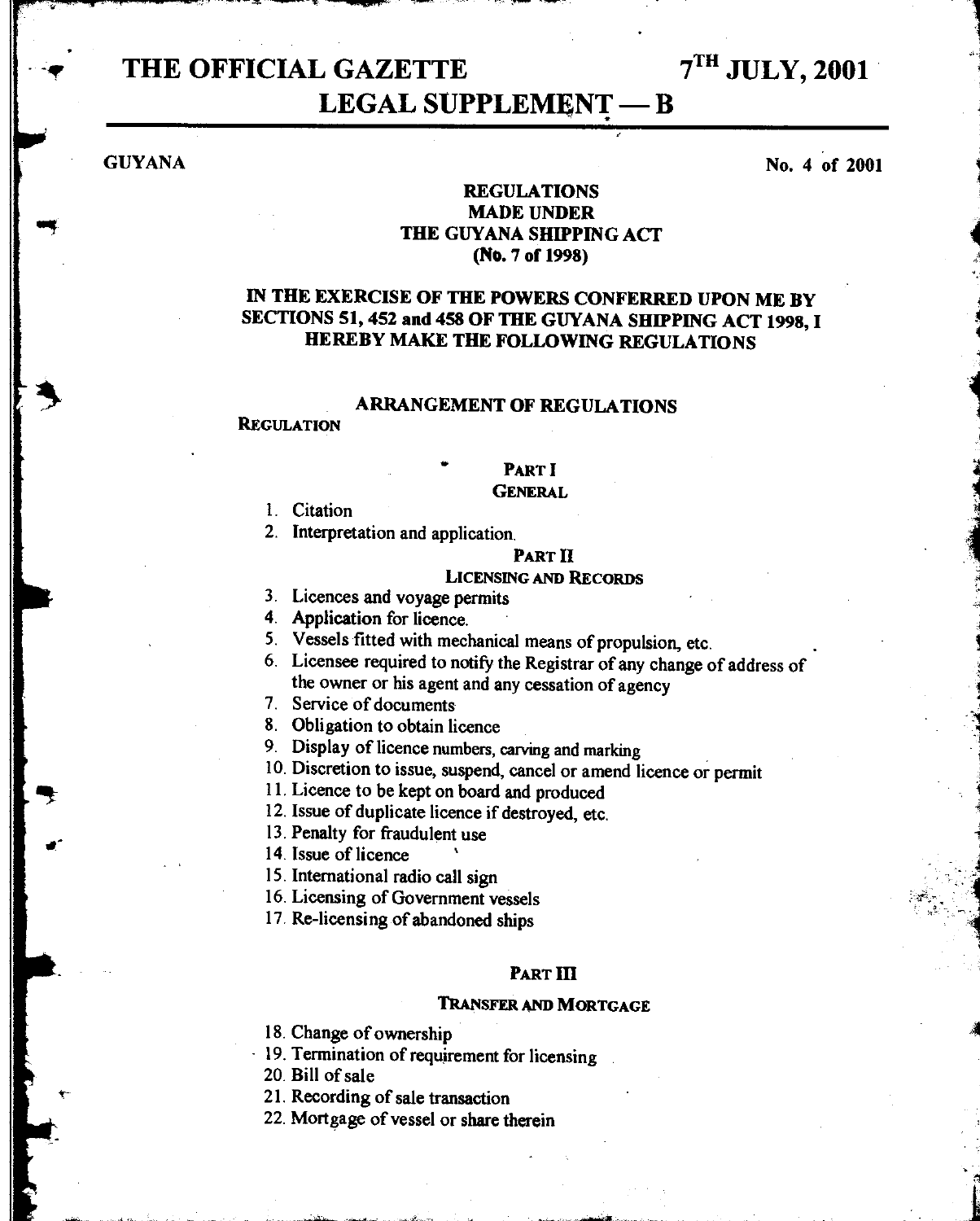r

#### Guyana Shipping (Licensing of Ships) Regulations 2001

- 23. Priority of mortgages
- 24. Discharge of mortgage
- 25. Registration of mortgages executed and discharged by companies

#### PART IV

#### DISCIPLINE AND SAFETY MEASURES

- 26. Number of persons vessel permitted to carry
- 27. Carriage of passengers in mechanically propelled vessels
- 28. Life saving appliances for passenger carrying vessels
- 29. Passenger-carrying vessels to be kept clean
- 30. Navigation or signal lights
- 31. Vessels to be properly manned and equipped
- 32. No vessel to be used for unlawful. purposes
- 33. Steamships not to be approached
- 34. Prohibition of false bottoms
- 35. Prohibition of dangerous goods
- 36 No use of drags without permission.
- 37. Vessels not to be used for towing

#### PART V

#### LOCAL CERTIFICATES OF COMPETENCY

38. Vessels required to carry certificated masters and engineers

39. Issue of local certificates of competency

40. Loss, etc. of local certificates of competency

#### PART VI

#### **CAVEATS**

41. Caveat may be lodged forbidding registration of certain instruments.

- 42. Notice of caveat.
- 43. When caveat to lapse.
- 44. No dealing to be registered while caveat in force.
- 45. Compensation for lodging caveat without reasonable cause.
- 46. Form of Caveat and Notice.

#### PART VII

#### **MISCELLANEOUS**

- 47. Registration of alterations
- 48. Change of name of Company
- 49. Inspection of Register etc.
- 50. Fees Schedule

 $\prime$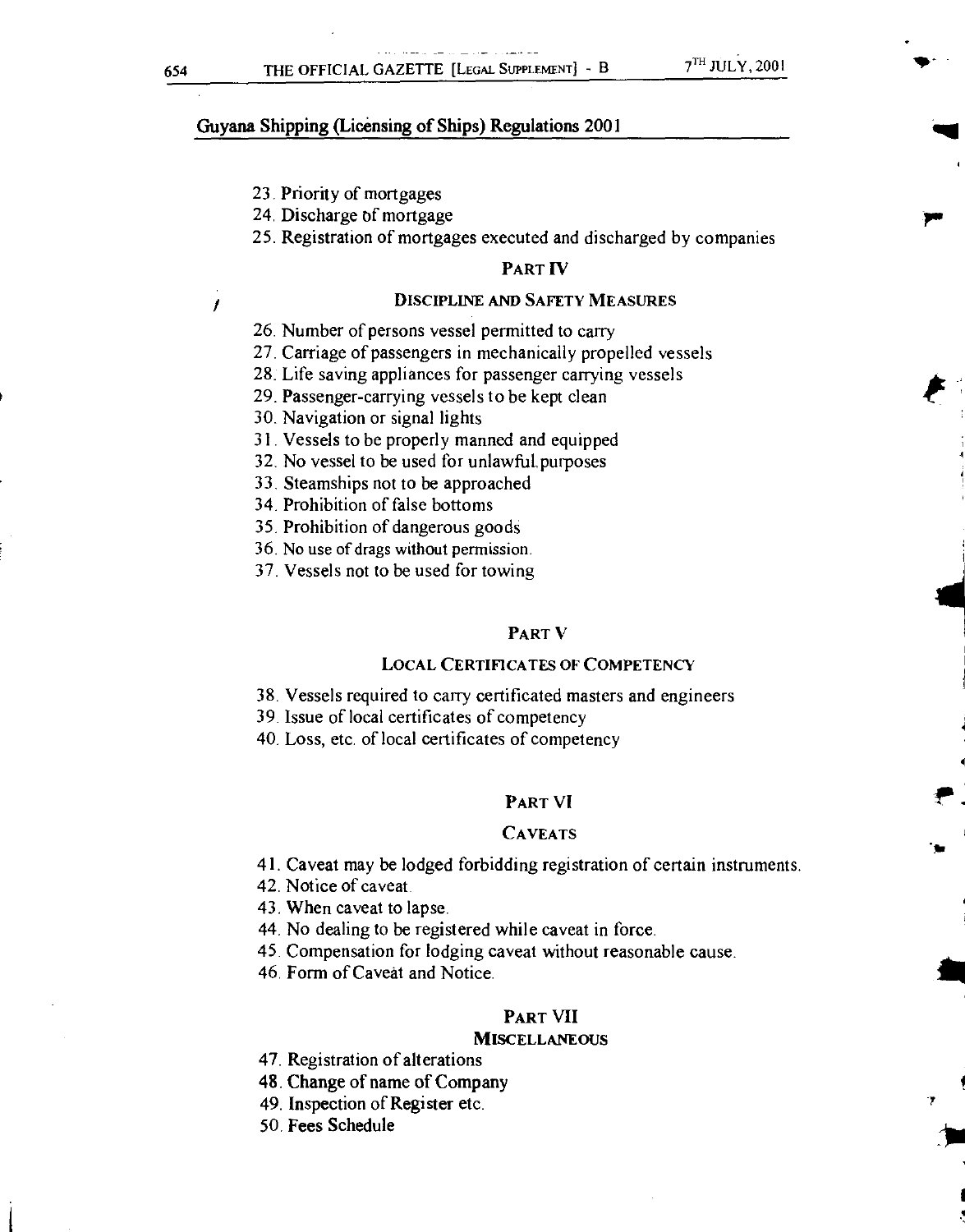1

#### Guyana Shipping (Licensing of Ships) Regulations 2001

51. Penalties 52. Regulations subject to other law. FIRST SCHEDULE - PRESCRIBED FORMS SECOND SCHEDULE-FEES

#### **THE GUYANA SHIPPING (LICENSING OF SHIPS) REGULATIONS 2000**

#### **PART I**

#### **GENERAL**

1. These Regulations may be cited as the Guyana Shipping (Licensing of Ships) Regulations 2001

**2. (1)** In these Regulations, unless the context otherwise requires -

Interpretation and application

**Citation** 

"Act" means the Guyana Shipping Act, 1998;

"commercial vessel" means a vessel which is not a pleasure or fishing vessel;

"fishing vessel" means a vessel used or intended to be used for catching fish for gain;

"length" means length as defined in The Guyana Shipping (Tonnage) Regulations, 2000;

"Minister" means the Minister to whom the responsibility for shipping is assigned;

"passenger vessel" means a ship which is constructed for, or which is habitually or on any particular occasion used for carrying more than twelve (12) passengers;

"pleasure vessel" means

(a) any vessel which at the time it is being used is:

(i)

(aa) in the case of a vessel wholly owned hv an individual or individuals, used only for the sport or pleasure of the owner or the immediate family or friends of the owner; or

(bb) in the case of a vessel owned by a body corporate, used only for sport or pleasure and on which the persons on board are employees or officers of the body corporate, or their immediate family or friends; and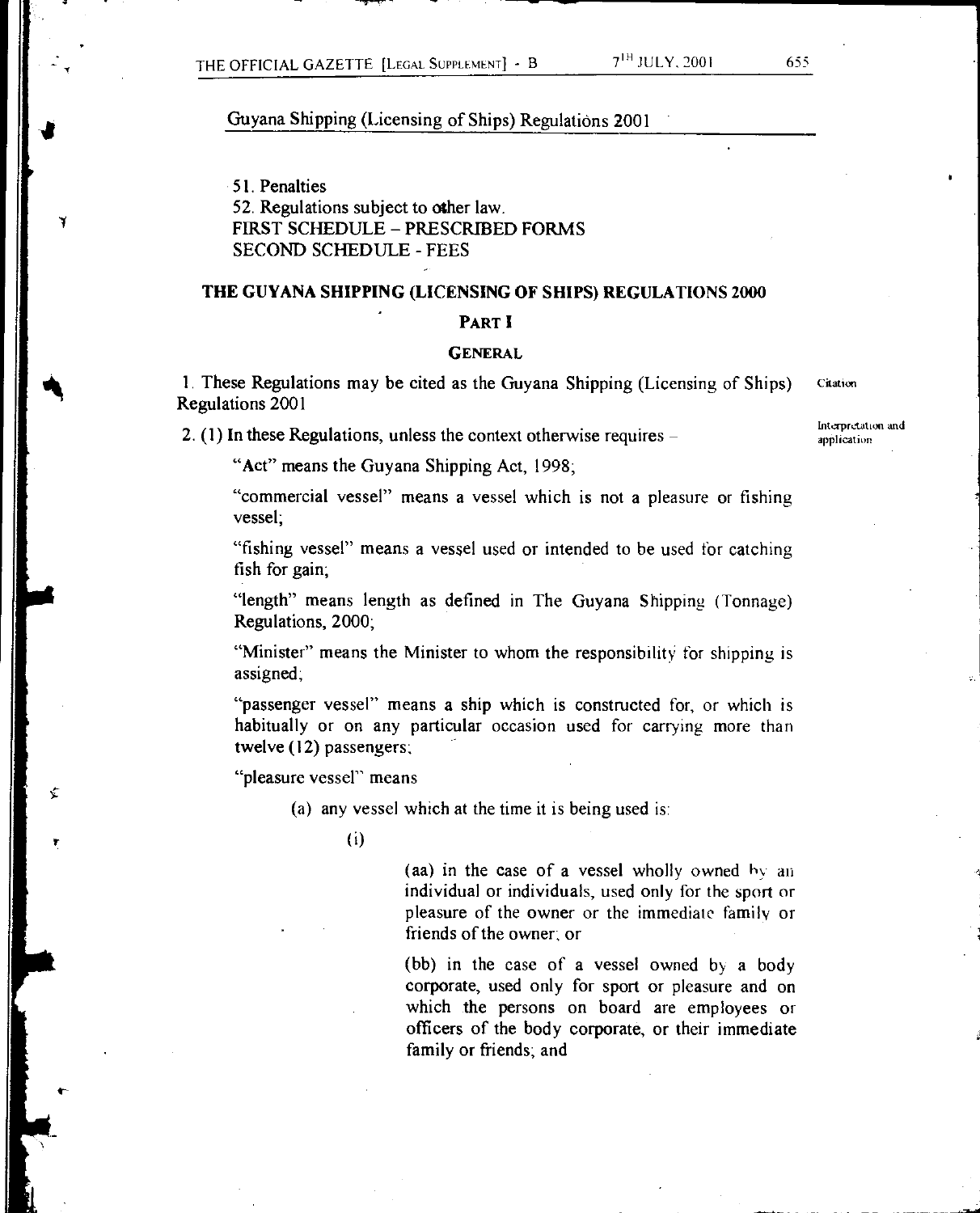(ii) on a voyage or excursion which is one for which the owner does not receive money for or in connection with operating the vessel or carrying any person, other than as a contribution to the direct expenses of the operation of the vessel incurred during the voyage or excursion; or

(b) any vessel wholly owned by or on behalf of a members' club formed for the purpose of sport or pleasure which, at the time it is being used, is used only for the sport or pleasure of members of that club or their immediate family, and for the use of which any charges levied are paid into club funds and applied for the general use of the club; and

(c) in the case of any vessel referred to in paragraphs (a) or (b) no other payments are made by or on behalf of users of the vessel, other than by the owner;

"Registrar" means the Registrar of Ships as provided for in section 4 (2) (b) of the Act;

"surveyor" means a person appointed as such pursuant to sub-section 35 (1) of the Act;

"vessel" means a ship to which sections 49 and 50 of the Act and subregulation 2(2) apply.

(2) These Regulations apply to every vessel under 24 metres in length and shall include vessels plying as mechanically propelled vessels, sailing vessels, cargo boats or water boats, vessels used as fish drying vessels and vessels used, constructed or adapted principally for dwelling purposes, that tend to remain stationary in any part of the waters of Guyana, miscellaneous types, such as pilot boats, trading boats, fishing boats, hawker boats, pleasure boats hired from beaches, jet propelled boats, jet skis, jet bikes, salvage boats, floating dry docks and floating workshops that tend to remain stationary in the waters of Guyana, floating restaurants, kitchen boats, fish carriers, storage barges, separation barges, landing pontoons or other vessels that tend to remain stationary and are ancillary thereto and other vessels which do not fall clearly within any other category for registration purposes.

(3) A reference in these Regulations to a form by number shall be read as a reference to the form so numbered in the First Schedule.

(4) A reference in these Regulations or any other subsidiary legislation made under the Act, to the Guyana Maritime Authority, shall be deemed to be a reference to the Maritime Administration Department within the meaning of the Act.

First Sd,edule

₹

 $\mathbf{r}$ 

Y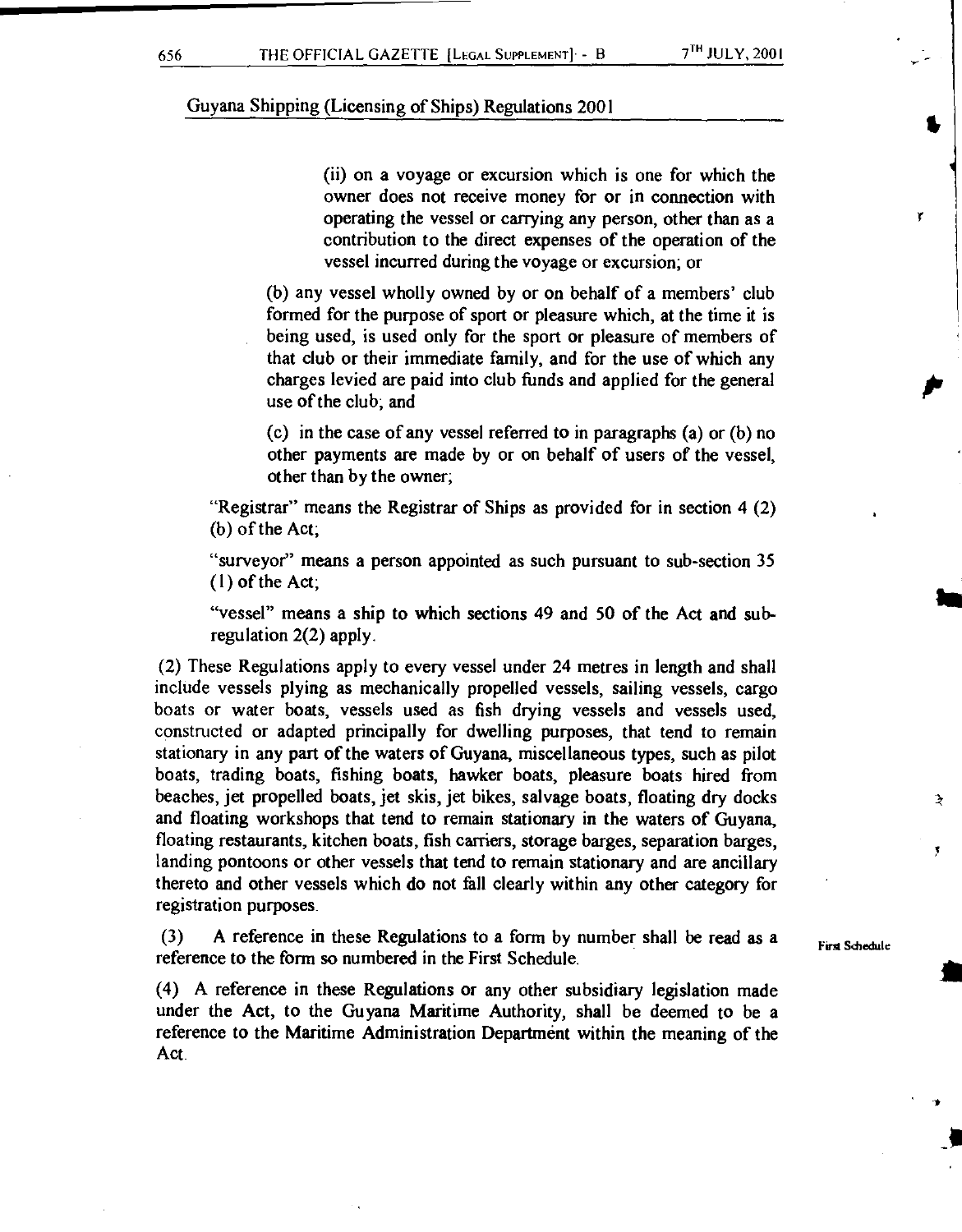#### **PART II**

#### **LICENSING AND RECORDS**

3. (1) (a) Every person to whom section 15 of the Act applies shall in respect of any vessel owned by him apply to the Registrar to have such vessel licensed and the Registrar is hereby authorised to issue a licence under these regulations to enable the grant of the recognition and rights to such vessel in accordance with section 12 (6) of the Act.

Licences and voyage permits

(b) Every licence shall be in accordance with Form 1 and shall be subject **to such conditions as the Registrar may think fit and such conditions shall be specified in the respective licences.** 

**(2) Every licence issued pursuant to an application under regulations 4(6)** or 16(a) shall be issued for a period not exceeding 12 months on payment of the appropriate prescribed fee.

(3) All licences, on expiry, shall be surrendered to the Registrar.

(4) The Registrar, at his discretion, may, on application and upon payment of the prescribed fee, issue to the owner or master of any vessel-

(a) which has entered any port of Guyana and to which no licence can be issued, an anchorage permit allowing the vessel to remain in the waters of Guyana for any one period not exceeding 7 days; or

(b) a voyage permit allowing the vessel to proceed on a single voyage from Guyana to a specified port for a specified purpose.

(5) The Registrar shall maintain a register of all Vessels licensed under this regulation which shall be called and referred to as the "Register of Licensed Vessels" or the Register" in these regulations, and shall keep the Register in accordance with the provisions of sub-section 21 (2) of the Act.

(6) On the expiry of any license, the person in whose name the licence has been issue shall apply for renewal of such licence.

4. (1) In every application for the issue of a licence under regulation 3 the applicant shall declare in writing-

**Application** for licence

**(a) the name and address of the owner (or owners) of the vessel in respect of which the application is made; or** 

**(b) if the owner (or owners) of the vessel is not resident in, or has no address in, Guyana the name and address of a person, resident in and having an address in Guyana, who has agreed to act as the agent of the owner for the purposes of these regulations.**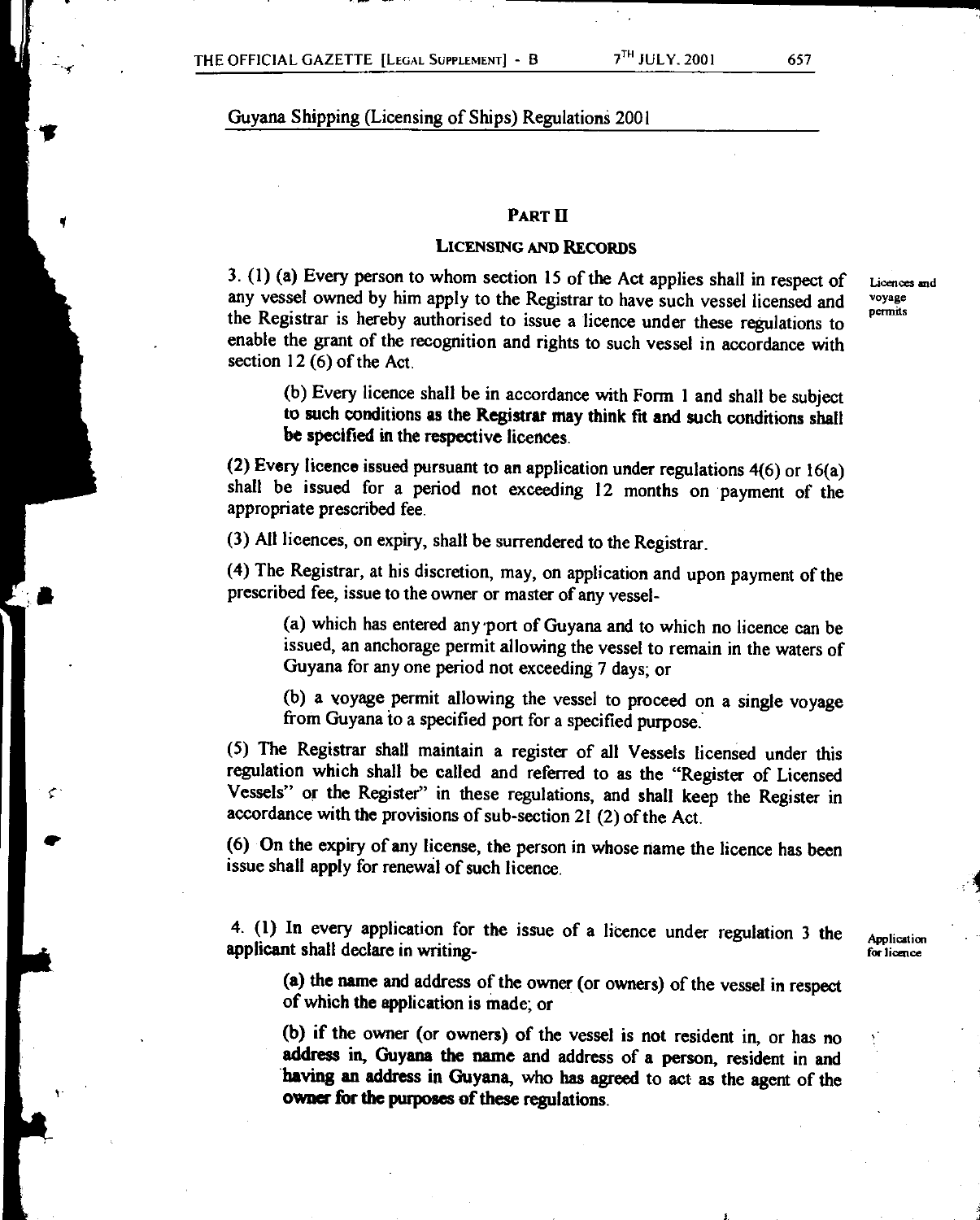**a** 

### Guyana Shipping (Licensing of Ships) Regulations 2001

(2) An applicant who is acting as agent for the owner of the vessel shall furnish to the Registrar a written agreement signed by the owner authorising him to apply for the licence and to comply with all requirements connected therewith.

(3) If the applicant declares the names and address of some other person as the agent of the owner of the vessel he shall furnish to the Registrar an agreement in writing signed by the owner authorising such person to act as his agent for the purposes of these regulations and by such other person agreeing to act as the agent of the owner

(4) The Registrar shall cause the name and address of the owner of the vessel and the name and address of the agent (if any) of the owner as declared under this regulation-

(a) to be endorsed on the licence issued under regulation 3 in respect of the vessel; and

(b) to be noted in the register maintained by him under regulation 3 (5).

(5) The Registrar may refuse to issue a licence under regulation 3 if he is satisfied that an applicant has not complied with paragraph  $(1)$ ,  $(2)$  or  $(3)$ .

(6) The application for a Licence and for the renewal thereof, shall be in accordance with Form 2, and shall be accompanied by the following—

(a) The Declaration of Ownership made before the Registrar, a Justice of the Peace, a Commissioner of Affidavits, or a Guyana Consular Officer in accordance with Form 3,

(b) the Builder's Certificate (if any) in accordance with Form 4, that is to say, a certificate signed by the builder of the ship and containing a true account of the main dimensions and tonnage of the vessel as determined by him, the time when and the place where the vessel was built and the name of the person, if any, on whose account the ship was built;

(c) where the vessel has been purchased, the Bill of Sale;

(d) any other proof of ownership required by the Registrar; and

(e) the prescribed fee payable under regulation 3 (2).

(7) Where the Registrar is satisfied as to the evidence of ownership he shall cause the vessel to be measured by a surveyor of ships to ascertain its dimensions and tonnage, in accordance with the Guyana Shipping (Tonnage) Regulations, and thereafter the surveyor shall submit to the Registrar a Certificate of Survey in respect of the ship. The applicant for a licence or renewal thereof shall pay the prescribed fee for the Certificate referred to herein.

(8) On the licensing of a ship the Registrar shall retain in his possession those documents mentioned and described in section 22 of the Act, so far as same may be required under these regulations.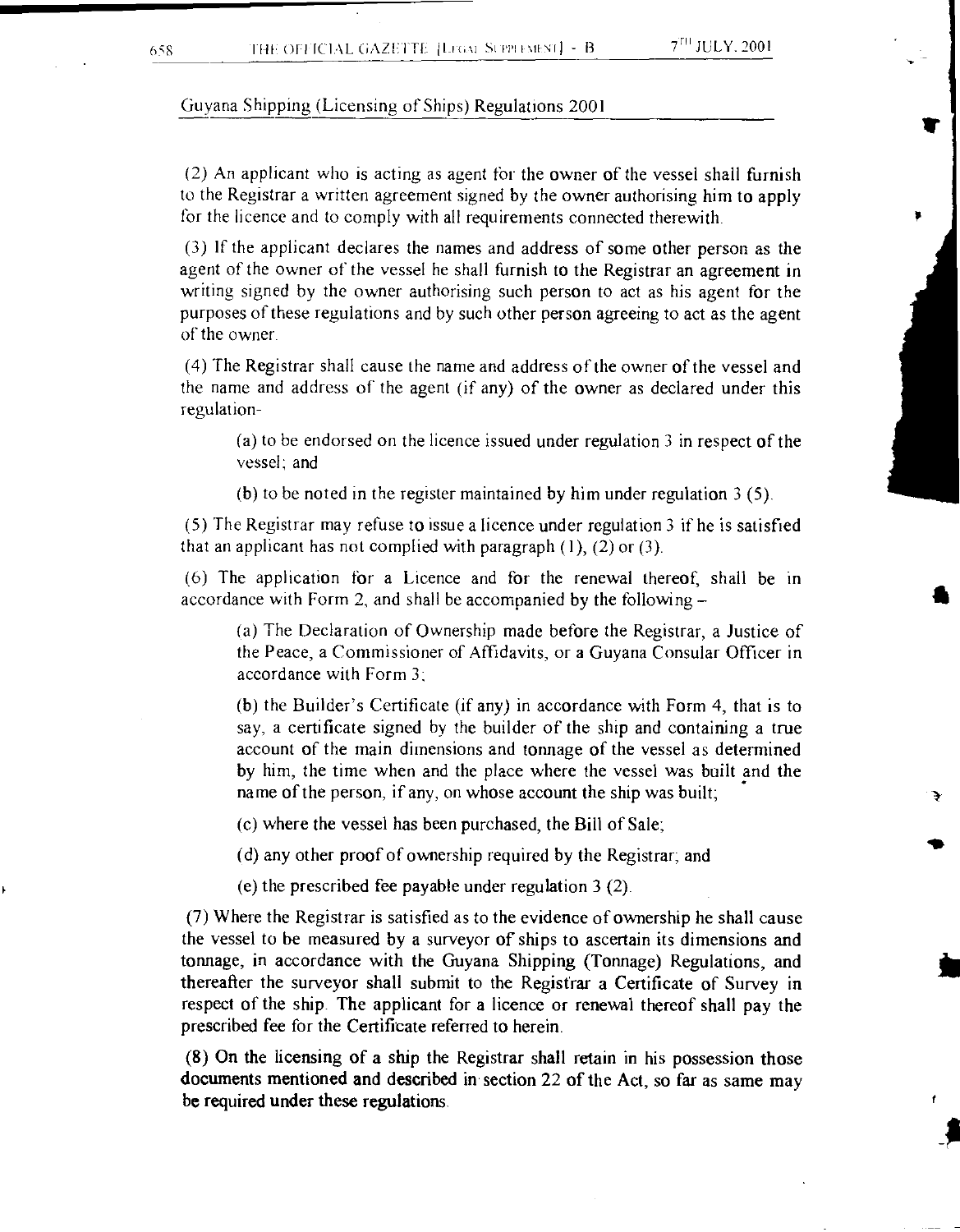(9) Where the application under paragraph (6) is for a renewal of the licence the applicant shall be exempted from providing the documents referred to in that paragraph.

5. ( I) The owner of every vessel fitted with mechanical means of propulsion or other prime mover not connected with propulsion, applying for a licence or renewal thereof, shall produce to the Registrar a certificate of inspection from a surveyor in accordance with Form 5 and certifying that-

**Vessels fitted with mechanical means of propulsion, etc.** 

(a) an inspection of the complete machinery installation and the arrangements of fuel storage and piping in connection therewith has been made; and

(b) the equipment for extinguishing fires has been examined and found satisfactory or that, having regard to the primitive build and the service in which the vessel is to be engaged, there does not appear to be an undue risk of fire or explosion.

(2) The following particulars shall be entered by the Surveyor in the certificate of inspection-

(a) the type of engines,

 $\tilde{\tau}$ 

(b) the number of engines and their total horsepower,

(c) the maker's engine numbers,

(d) the number of propellers,

(e) the number of fuel tanks and their aggregate capacity,

(f) the number and type of fire appliances provided,

(g) the number and type of life-saving appliances provided,

(h) the number of crew and number of passengers allowed.

(3) The machinery space of every vessel fitted with mechanical means of propulsion shall, where considered necessary, be bounded at both ends by efficient bulkheads.

(4) The owner of every vessel fitted with a steam boiler, pressure unit, mechanical or electrical appliance, whether for propulsion, pumping, working cargo or any other purpose, on applying for a licence or renewal thereof, shall produce to the Registrar a certificate from a surveyor certifying that the boiler, pressure unit, mechanical or electrical appliance is fit for the service intended.

(5) The applicant for a licence or renewal thereof uhder regulation 4 shall pay the prescribed fee for the certificate referred to in regulation 5(1).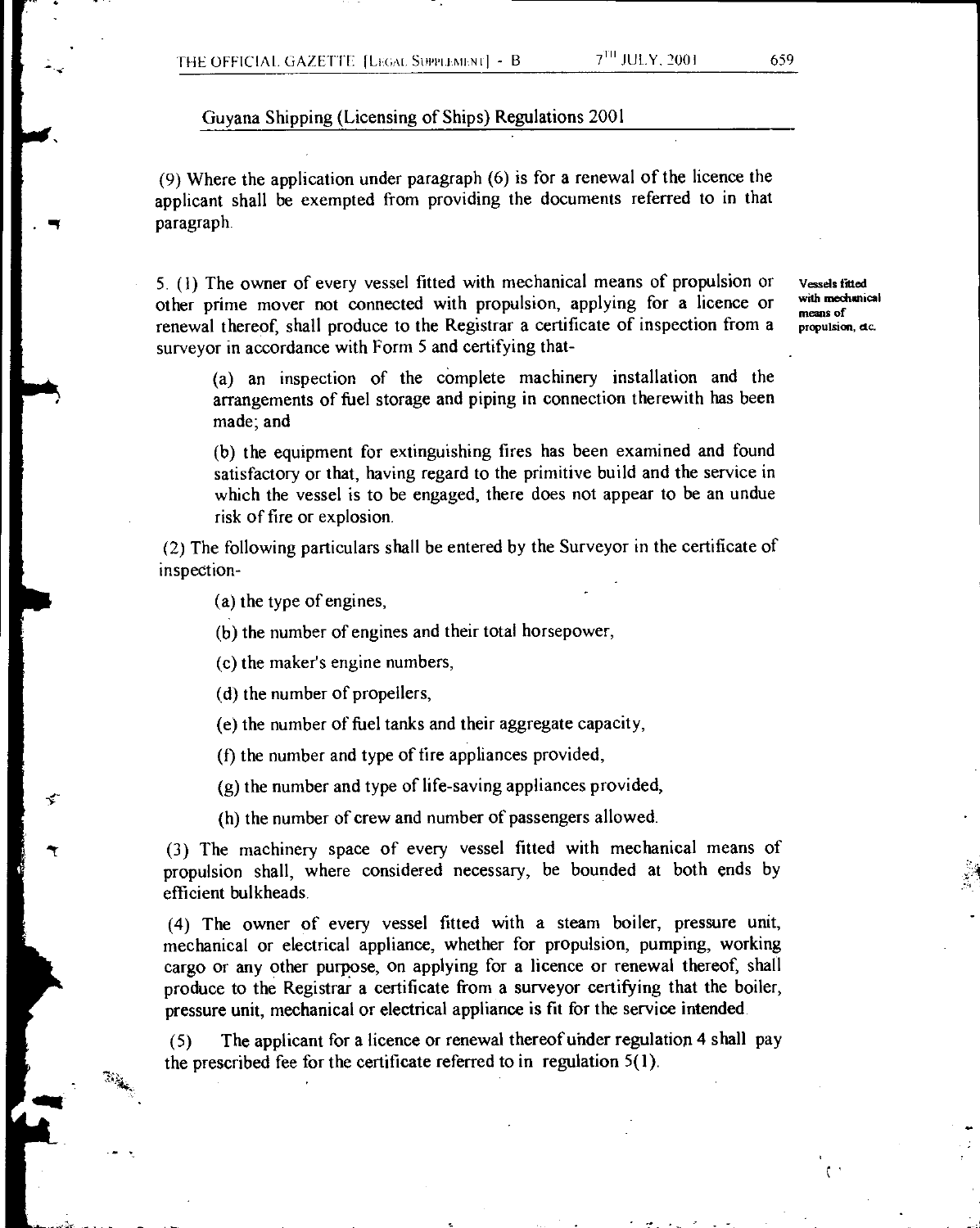#### $6.$  (1) If-

(a) the owner of a vessel licensed under regulation 3 or his agent as declared under regulation 4 (if any) ceases to reside in, or have an address in, Guyana; or

(b) the agent as declared under regulation 4 (if any) of the owner ceases to act as the agent of the owner,

the licensee shall notify the Registrar thereof in writing and shall deliver the licence to the Registrar

(2) The time within which a licensee shall comply with paragraph  $(1)$  shall be, 72 hours, after-

> (i) the owner of the vessel or his declared agent has ceased to reside in, or to have an address in, Guyana: or

(ii) the declared agent has ceased to act as the agent of the owner.

as the case may be

(3) If the licensee is the agent of the owner of the vessel he shall, when giving notification to the Registrar of the particulars specified in paragraph (I) of this regulation, comply with the requirements specified in paragraphs (I), (2) and (3) of regulation 4 as if he were an applicant applying for the issue of a licence under regulation 3

(4) On receipt of a notification under this regulation the Registrar shall cause free of any charge the change of address of the owner of the vessel or his declared agent or the name and address of the new agent, if any, of the owner, as the case may be, to be-

(a) endorsed on the licence: and

(b) noted in the register maintained by him under regulation 3 (5)

(5) Any licensee who contravenes paragraph (I), (2) or (3) shall be guilty of an offence and shall be liable on conviction to a fine not exceeding \$100,000

(6) The Registrar may suspend, cancel or refuse to renew any licence issued under regulation 3 if he is satisfied that a licensee has not complied with paragraph  $(1)$ ,  $(2)$  or  $(3)$ .

7. (1) Subject to the Act and these Regulations, a notice or other document that is required or permitted by the Act or these Regulations to be given to, or served upon, a person by the Registrar may be so given or served by delivering it, or sending it by properly pre-paid post or by telegram or facsimile transmission, to the person at the address that is last-known to the Registrar as the address of that person.

Service of documents

Licensee required to notify the Registrar of any change of address of the owner or his agent and any cessation or agency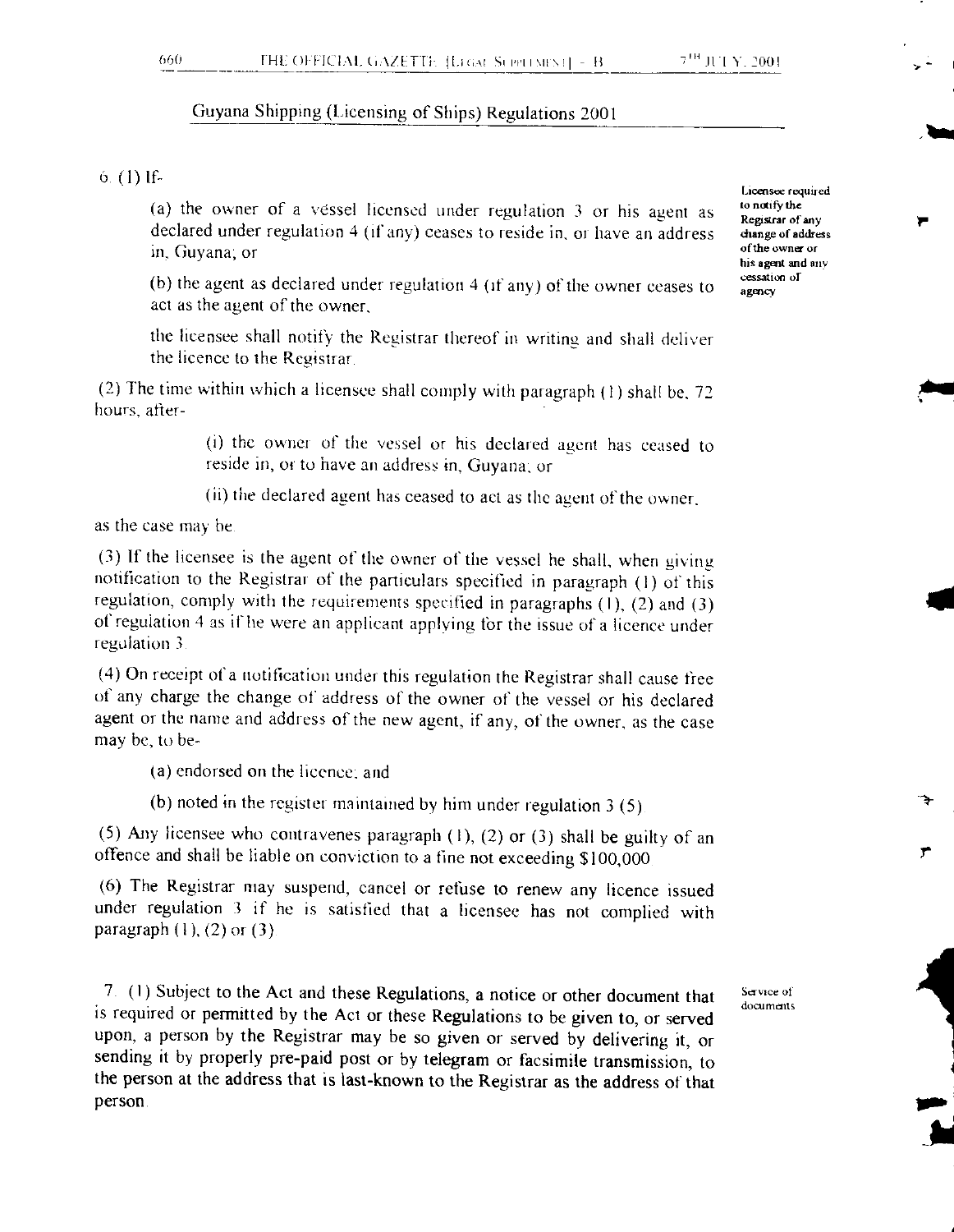(2) Where for the purposes of these regulations any document is served or to be served on any person, that document may be served -

(a) by delivering a copy thereof personally to the person to be served, or by leaving such copy at his last known place of abode or by transmitting or sending by pre-paid post or by telegram or facsimile to his last known place of abode ;

(b) if the document is to be served on the master of a ship where there is a master, or on a person belonging to a ship, by leaving such documents for him on board that ship with the person being or appearing to be in command or charge of the ship; and

(c) if the document is to be served on the master of a ship, and there is no master and the ship is in Guyana, on the managing owner of the ship or, if there is no managing owner in Guyana, on the agent of the owner residing in Guyana or where no such agent is known or can be found. by affixing a copy thereof in some conspicuous place in the ship

(3) Service of a notice or other document that is sent to a person by telegram in pursuance of sub-regulation (1) shall be deemed, unless the contrary is proved, to have been effected at the time at which the telegram would be received in the ordinary course of transmission.

8. (1) No person shall possess, use, engage or let out for hire any vessel in the waters of Guyana unless a licence, an anchorage permit or a voyage permit in respect of such vessel has been issued by the Registrar under these regulations

(2) No vessel shall go on a voyage without a licence or voyage permit issued by the Registrar under these regulations.

9. (1) Every licence shall have a licence number which said number shall serve as the Identity Mark for the licensed vessel.

(2) The Registrar shall upon completion of all requirements for licensing allot to the vessel an Identity Mark.

(3) Where in respect of a vessel an identity mark has been allocated, the Registrar shall issue a Carving and Marking Note which shall be returned to the Registrar after the carving and marking as indicated in the Note has been carried out in accordance with sub-regulation (4) and certified by a surveyor.

(4)

 $\mathbf{r}$ 

(a) Every ship shall, prior to being licensed, be marked permanently and conspicuously to the satisfaction of the Registrar in the manner provided herein -

Obligation to obtain licence

Display of licence numbers. carving and marking

 $\tau_{\rm s}$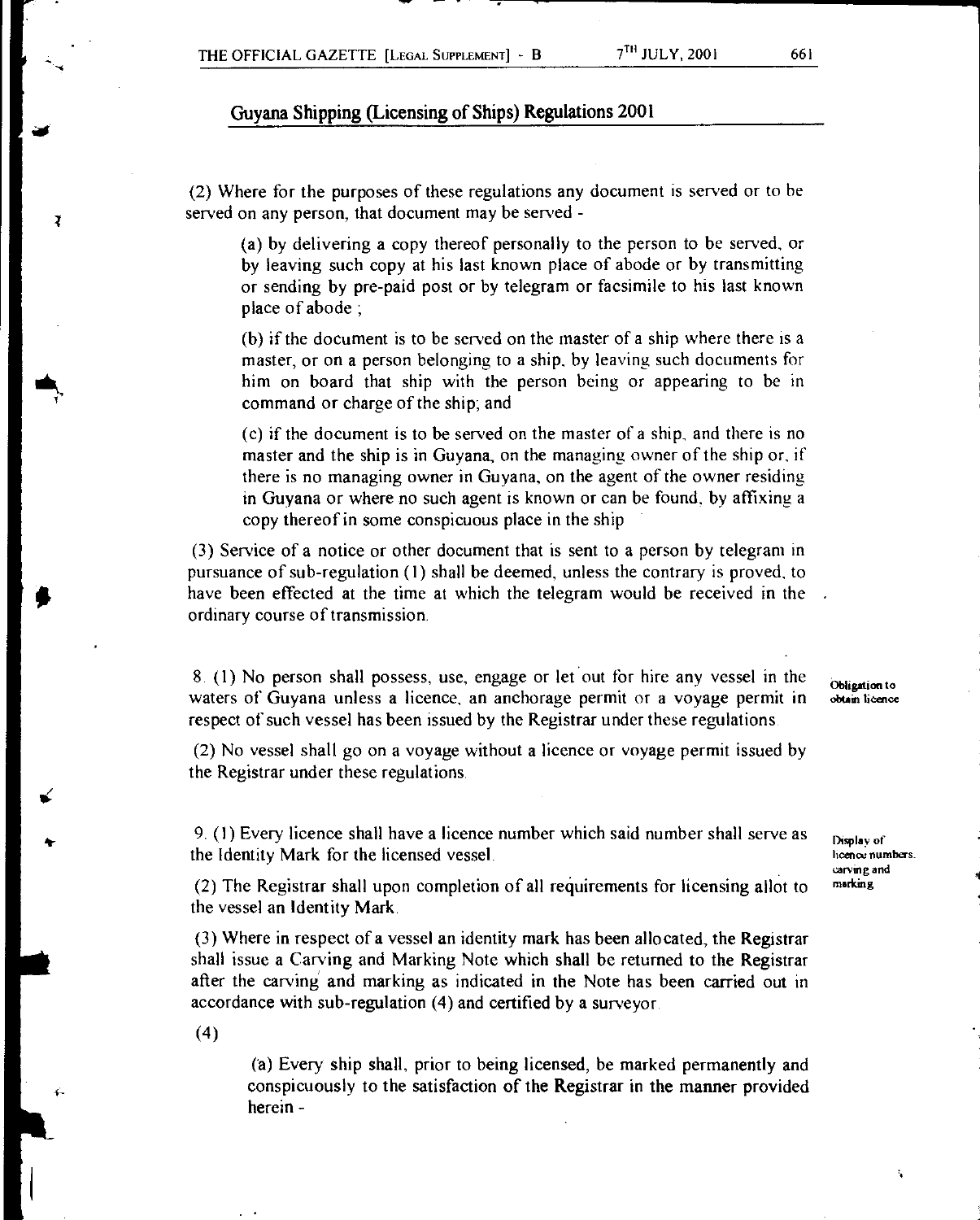(i) the identity mark allotted to the vessel shall be marked on each of the bows;

(ii) the marking shall be in white or yellow numerals or letters on a dark background or in black numerals or letters on a light background;

(iii) the numerals or letters shall be not less than one decimetre in height and of proportionate breadth

(b) The identity mark, together with, in all cases, the number denoting the vessel's tonnage shall be -

(i) permanently cut in or welded on the ship's main structure in a conspicuous place as approved by the surveyor; or

(ii) engraved on plates of metal, wood or plastic, secured to the main beam, or where there is no main beam, to a readily accessible visible permanent part of the structure, with rivets, through bolts with ends clenched, or screws with slots removed or sealed in.

10. (1) The Registrar may refuse to issue a licence, voyage permit or anchorage permit if he thinks that it is reasonable to do so.

(2) It shall be lawful for the Registrar to suspend or cancel any licence or permit for any breach of any conditions of a licence or permit or of any of these regulations.

(3) The Registrar may, at any time, make such additions or amendments to the conditions of any licence or permit as may appear to him to be necessary or advisable in the interest of discipline or safety.

(4) Notwithstanding that any vessel in respect of which an application to he licensed has been made is entitled to be licensed the Director may direct the Registrar not to licence a vessel where he is satisfied having regard to the condition of the ship that it should not be registered.

11 (1) Every licence or permit issued under these regulations shall, at all times, except where otherwise provided by law, be kept on board the vessel for which it is issued and shall be produced on demand to any marine, police or revenue officers.

(2) Failure to comply with paragraph (1) shall constitute an offence.

12. Where any licence or permit issued under these regulations is accidentally destroyed, defaced or lost, the person in whose name the license or permit has

Discretion to issue, suspend cancel or amend licence or permit 7

Licence to be kept on board and produced

Issue or duplicate licence it destroyed. dc

4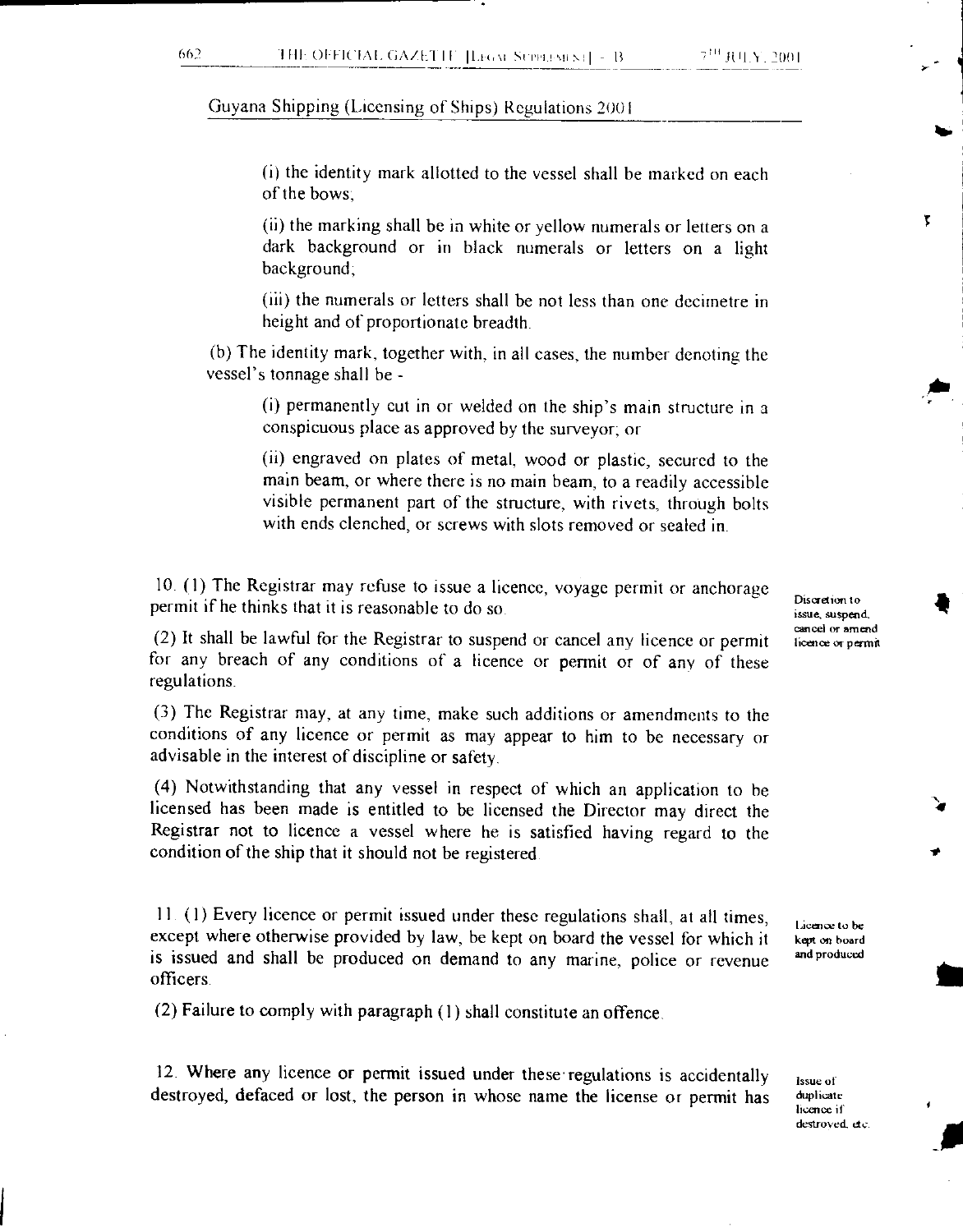been issued may apply to the Registrar for a duplicate license or permit, clearly setting out the circumstances under which the said licence was destroyed, defaced or lost, and the Registrar may, if he is satisfied as to the destruction, defacement or loss of such licence or permit, issue a duplicate licence or permit and such duplicate shall have the same force and effect as the original licence or permit. The prescribed fees shall be payable and shall accompany every application in respect of the issue of such duplicate licence or permit.

13 Any person who fraudulently alters or uses, or permits to be fraudulently altered or used, a licence or permit issued under these regulations, or a duplicate of any such licence or permit, shall be guilty of an offence and shall be liable on conviction to a fine of \$100,000 and to imprisonment for 6 months.

14. Upon completion of all the requirements for licensing under these Regulations, the Registrar shall enter the particulars of the ship in the Register of Licensed Vessels and shall issue to the owners of the ship a Licence in the prescribed form.

15. The owner of a vessel licensed under these which is equipped with a radio telephony installation shall make application to the Registrar to have a call sign assigned to his vessel. Such application shall be accompanied by the prescribed fee.

16. A Government vessel may be licensed in the same manner as other vessels except as provided herein -

(a) the application for a licence and for a renewal of thereof, shall be made by the Permanent Secretary of the Ministry or the Head of the Department to whom the management of the vessel is entrusted or by any other officer nominated in this behalf by the Government or the relevant Minister, as the case may be, and shall be in accordance with Form 6, and shall contain the following particulars -

(i) the name and description of the vessel;

(ii) a statement of the time, when and the place where the vessel was built;

(iii) a statement of the nature of the title of the said ship;

(iv) other evidence of the title satisfactory to the Registrar.

(b) Neither a Declaration of Ownership nor a Builders' Certificate shall be necessary.

(c) The Registrar, upon receiving such application and upon being satisfied that all the necessary formalities have been complied with, shall Panaky for fraudulent use

Issue of licence

International radio call sign

Licensing of **Government** vessels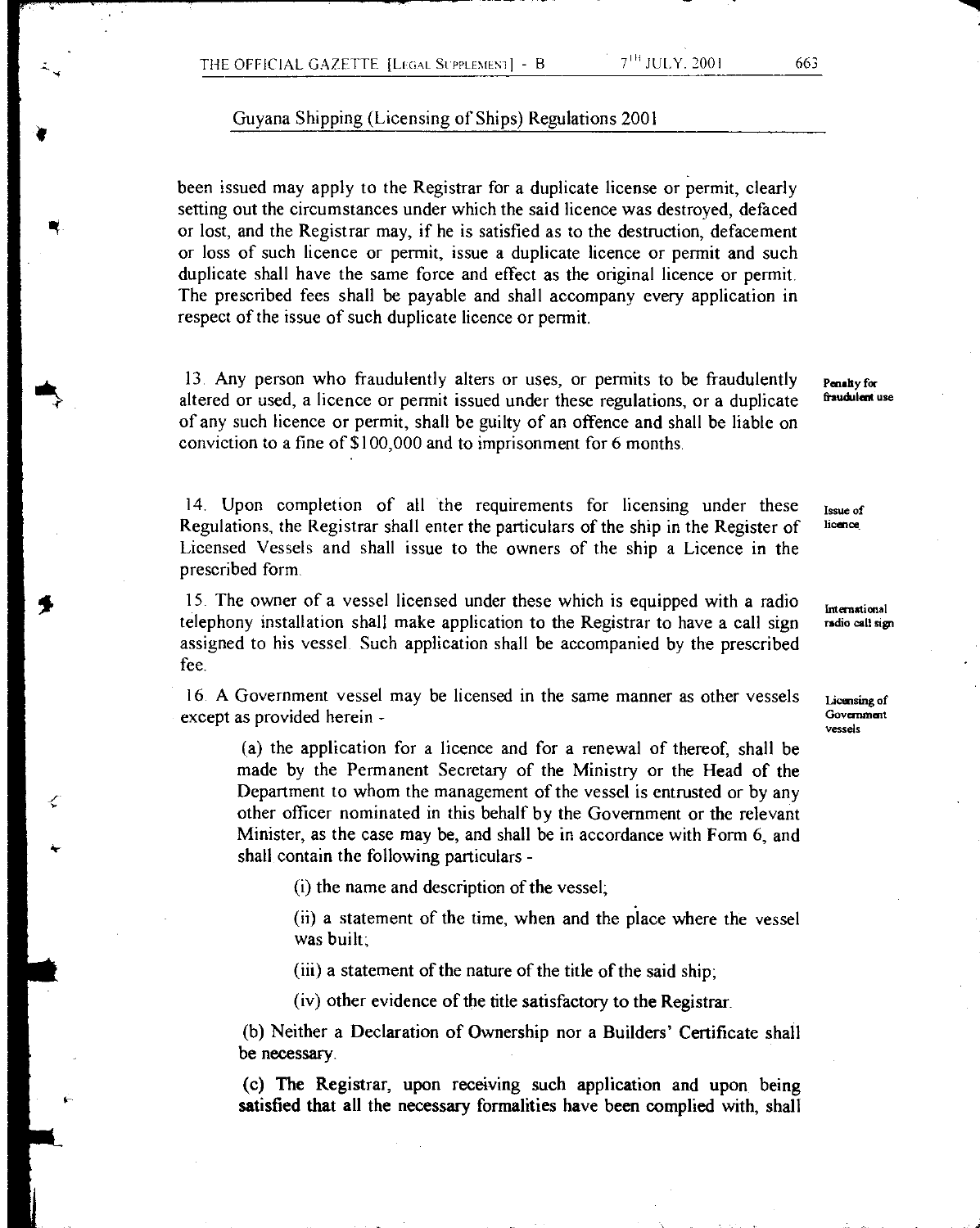enter the vessel in the Register as belonging to the Government of Guyana.

 $17.$  (1) Where a ship has ceased to be licensed by reason of having been wrecked or abandoned, or for any reason other than capture by the enemy or transfer to a person not qualified to own a Guyana ship, the vessel shall not be re-licensed until such vessel has, at the expense of the applicant for registration, been surveyed by a surveyor and certified by him to be seaworthy

(2) On completion of the requirements for first licensing or licensing of an abandoned vessel, the Registrar shall make the following entry in the Register in the space allotted for "number, date and previous registry, if any

*It'dertificate of sea worthiness, dated at ........ day of ............ was granted as required under regulation 17(1) of the Guyana Shipping (Licensing of Ships) Regulations. -* 

#### PART III

#### TRANSFER AND MORTGAGE

18 (I) On transfer of ownership of any vessel which is licensed under the provisions of these regulations the person to whom the vessel is transferred shall within 7 days, exclusive of general holidays, after the transfer deliver to the Registrar a declaration of transfer, in accordance with Form 7, executed by the ransferee or his agent together with-

Change of ownership

ł

Re-licensing of abandoned ships

(a) the current licence of the vessel;

(b) the current certificate of survey of the vessel;

(c) the bill of sale under which the change of ownership was effected; and

(d) the prescribed fee for registration of such transfer.

(2) Subject to regulation 21, upon receipt of the declaration referred to in paragraph (1) the Registrar shall, if so required by the transferee-

(a) issue a new licence in the name of the transferee or appropriately endorse the existing current licence; and

(b) deliver the current certificate of survey of the Vessel to the transferee.

(3) Any person who fails to comply with any of the provisions of paragraph (1) shall be guilty of an offence and shall be liable on conviction to a fine of \$100.000.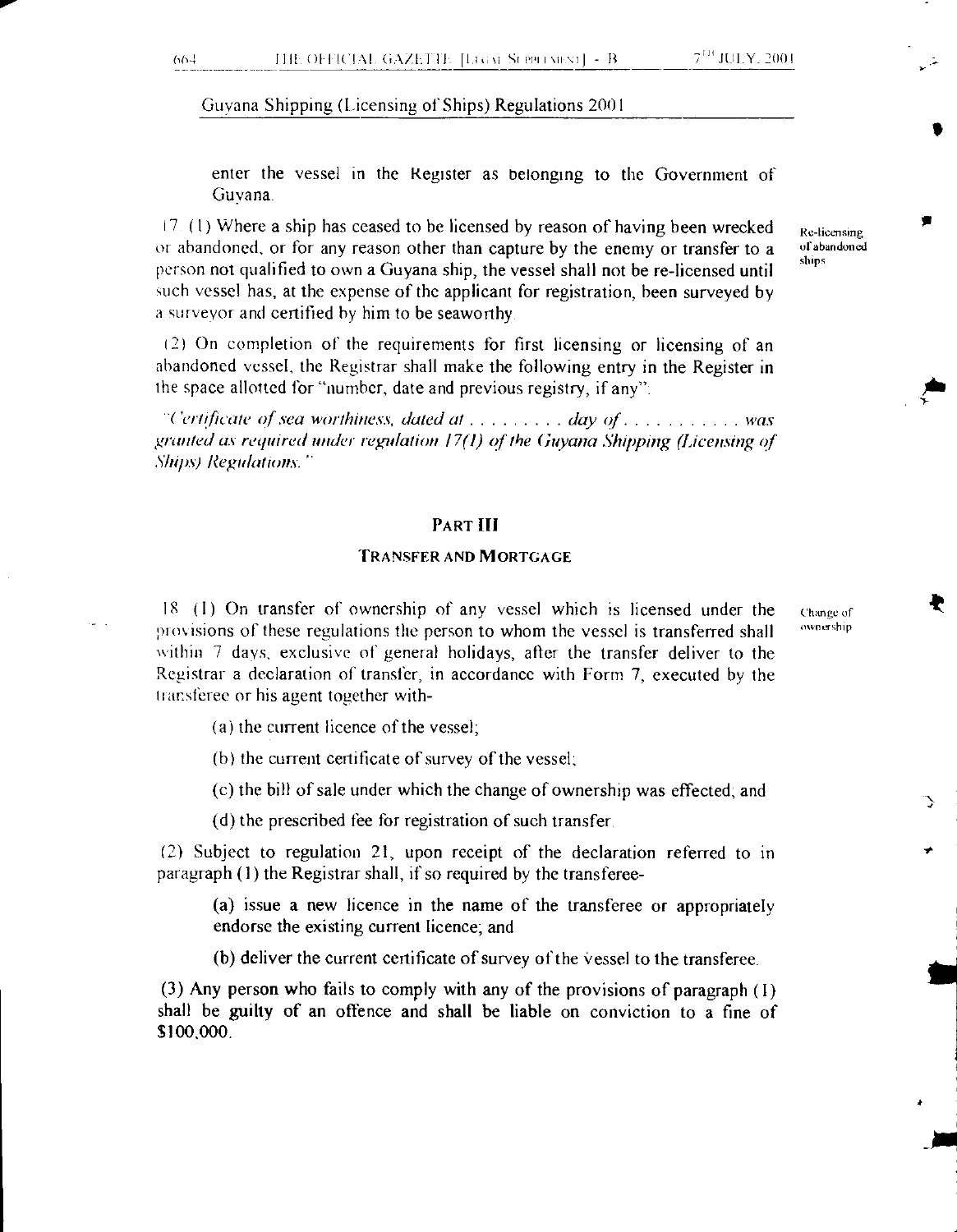19. (1) If for any reason the owner of any vessel licensed under these regulations ceases to require that the vessel shall continue to be so licensed, he shall within 7 days after the cessation of such requirement deliver notice thereof, in accordance with Form 8, to the Registrar, and shall return to the Registrar the current licence of the vessel.

(2) Any person who fails to comply with any of the provisions of paragraph (1) shall be guilty of an offence and shall be liable on conviction to a fine of \$50,000.

20. (1) A transfer of ownership of a Vessel licensed under these regulations or any shares therein shall be effected by a Bill of Sale in accordance with Form 9.

(2) In the case of joint ownership, all the joint owners shall join in the execution of the Bill of Sale.

21. (1) Upon production of the documents required under regulation 18 by the transferee together with the prescribed fee, the Registrar shall make the necessary entries in the Register and endorse on the Bill of Sale the date and hour of acceptance.

(2) The vessel shall then be licensed in the name of the new owner

22. (1) Every instrument of mortgage of a vessel licensed under these regulations shall be in accordance with Form 10, and the mortgagor shall notify the Registrar of the execution of such instrument and present it for registration with the prescribed fee for such registration.

(2) On presentation of the instrument of mortgage to the Registrar, together with the prescribed fee, the Registrar shall, upon being satisfied that the instrument is properly executed and that it does not contain notice of any trust, express, implied or constructive, record the transaction in the Register with the date and hour of acceptance and endorse on the mortgage instrument the fact of such recording and the date and hour of acceptance.

23. Where several mortgages on the same vessel are recorded in the Register book their respective priorities shall be indicated in the appropriate column by capital letters, in alphabetical sequence.

24. (1) When the mortgage debt is transferred or fully discharged, the Registrar shall upon being satisfied that the receipt endorsed on the instrument of mortgage is in order, and that the endorsement is properly witnessed, record the transfer or discharge in the Register book and endorse on the instrument of mortgage the fact of such recording and the date and hour of acceptance; the signatory to every transfer or discharge of a mortgage shall notify the Registrar of such transfer or discharge by presenting the instrument of mortgage containing the endorsement of such transfer or discharge for registration, and every such presentation shall be accompanied by the prescribed fee.

**Termination of requirement for licensing** 

**Bill of sale** 

**Recording of sale transaction** 

**Mortgage of vessel or share therein** 

**Priority of mortgages** 

**Discharge** of **mortgage**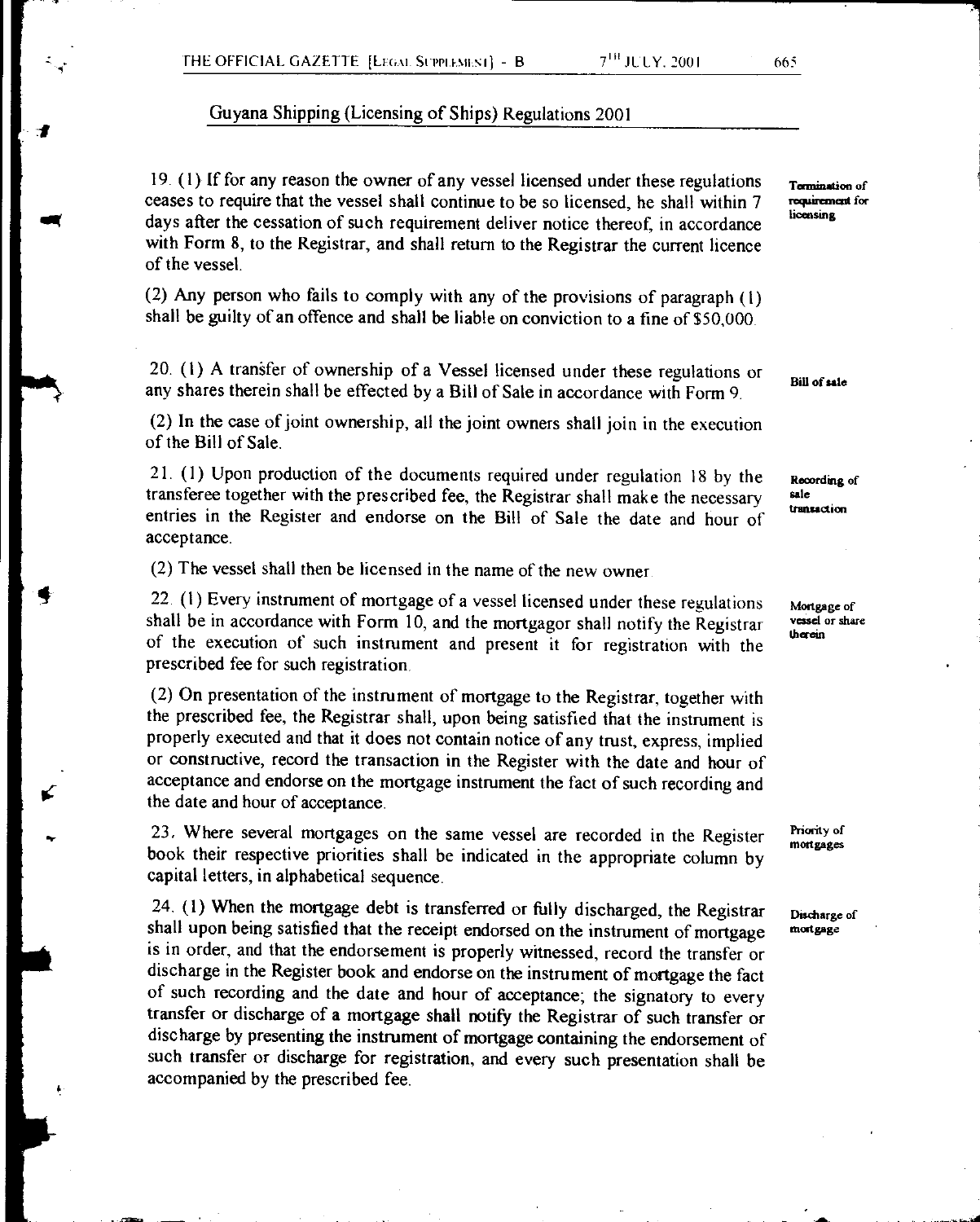(2) A payment of an instalment of a mortgage debt shall not be recorded by the Registrar in the Register book.

25. Where a mortgage of a vessel is executed or discharged by a company, the Registrar shall not register the mortgage or enter the discharge unless the company has been registered under the Companies Act 1991

#### PART IV

#### DISCIPLINE AND SAFETY MEASURES

26. No vessel propelled by machinery engaged in carrying passengers shall carry more than one person, together with his personal baggage, for every 0.5 square metres of the deck surface of such vessel, and if such vessel has no deck, then for the equivalent area as if a deck existed: Provided that such surface or area shall not include the space occupied by the machinery, open hatches, skylights, or fuel carried, nor the space occupied by any cargo carried on deck or on its equivalent area

27 No passengers shall be carried on any vessel fitted with propelling machinery of any type other than the compression-ignition type.

28. All vessels licensed to carry passengers, shall have on board at least the number of life jackets as the number of persons, passengers and crew inclusive, that the vessel is licensed to carry, and shall carry such other live saving appliances as prescribed by the conditions of its licence.

29. The master of every vessel having a licence or permit for the conveyance of passengers shall cause such vessel to be kept in a proper state of cleanliness and repair and its equipment and appliances to be maintained in good order and kept in readiness for immediate use.

30. (I) Every mechanically propelled vessel shall-

(a) carry or show the lights prescribed by the Guyana Shipping (Distress Signals and Prevention of Collisions) Regulations, and

(b) have an efficient mechanical means of making sound signals This shall not consist of a device blown by mouth.

(2) Every vessel propelled by oars, when under way or at anchor or alongside any wharf in Guyana waters shall, from sunset to sunrise, exhibit at a height of not less than 3 feet above the gunwale, a'white light visible all round the horizon.

(3) Every vessel holding or required to hold a licence or a permit issued under these regulations when being towed shall, from sunset to sunrise, exhibit the lights Registration of mortgages executed and discharged by companies

Number of persons vessel permitted to can

Carnage of passengers in mechanically propelled vessels.

Life saving appliances for passenger carrying vessels

Passengercurving vessels to be kept clean

Navigation or signal lights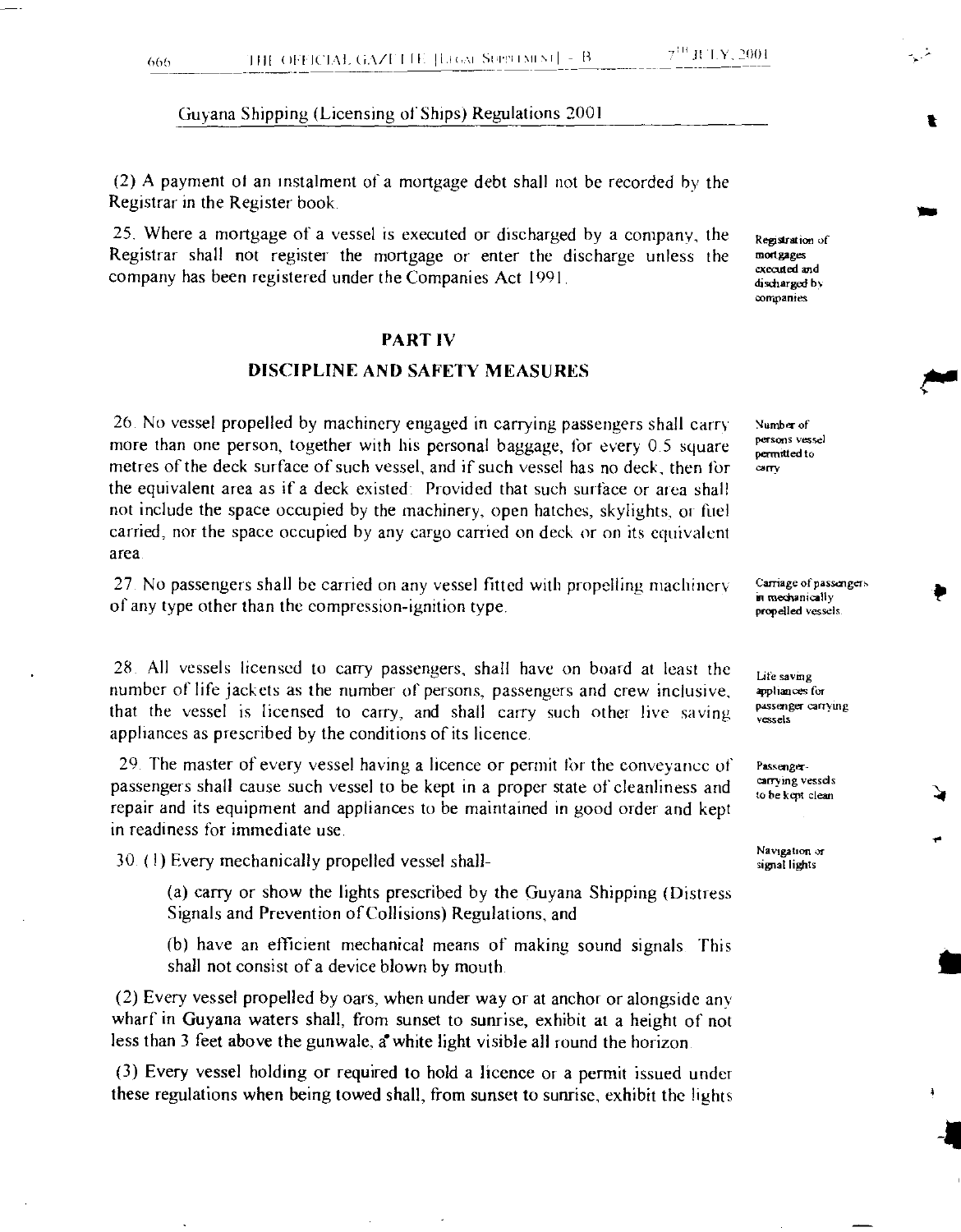prescribed by the Guyana Shipping (Distress Signals and Prevention of Collisions) Regulations.

(4) Every vessel, holding or required to hold a licence or permit issued under these regulations which is not mechanically propelled nor propelled by oars nor towed, when under way shall carry the lights prescribed by the Guyana Shipping (Distress Signals and Prevention of Collisions) Regulations.

(5) All lights required by paragraph (2) to be carried or shown shall be of such a character as to be visible on a dark night with a clear atmosphere at a distance of at least one mile.

(6) The lanterns containing the lights referred to in this regulation shall be of a construction approved by the Director.

(7) If a vessel fails to comply with any provision of this regulation, the master of the vessel shall be guilty of an offence and shall be liable on conviction to a fine of \$100,000

31. (1) No vessel which is not properly manned and adequately equipped shall be under way within the waters of Guyana.

**Vessels to be properly manned and equipped** 

(2) No vessel shall be loaded in such a manner as to render her unseaworthy.

32. (1) No vessel shall be used for the purposes of prostitution, for the conveyance of women for the purpose of prostitution or any other immoral purpose.

(2) No vessel shall be used for gambling or any other unlawful purpose.

33. No vessel shall attempt to go alongside of, or loiter within 100 feet of any ship, including a ship of war, against the wishes of the master of that ship.

34. If any vessel having a false bottom or secret compartment is used within the waters of Guyana, the owner, agent (if any) and master shall, unless, in each case, he proves that he did not know and had no reason to believe that the false bottom or compartment existed, each be guilty of an offence and shall each be liable on conviction to a fine of \$200,000 and to imprisonment for 6 months.

35 (1) No master, owner or agent of any vessel shall receive or have on board **Prohibition** or the vessel, and no person shall place on board any vessel, any dangerous goods dangerous goods unless-

**No vessel to be used for unlawful purposes** 

**Steamships not to be approached** 

**Prohibition of false bosoms**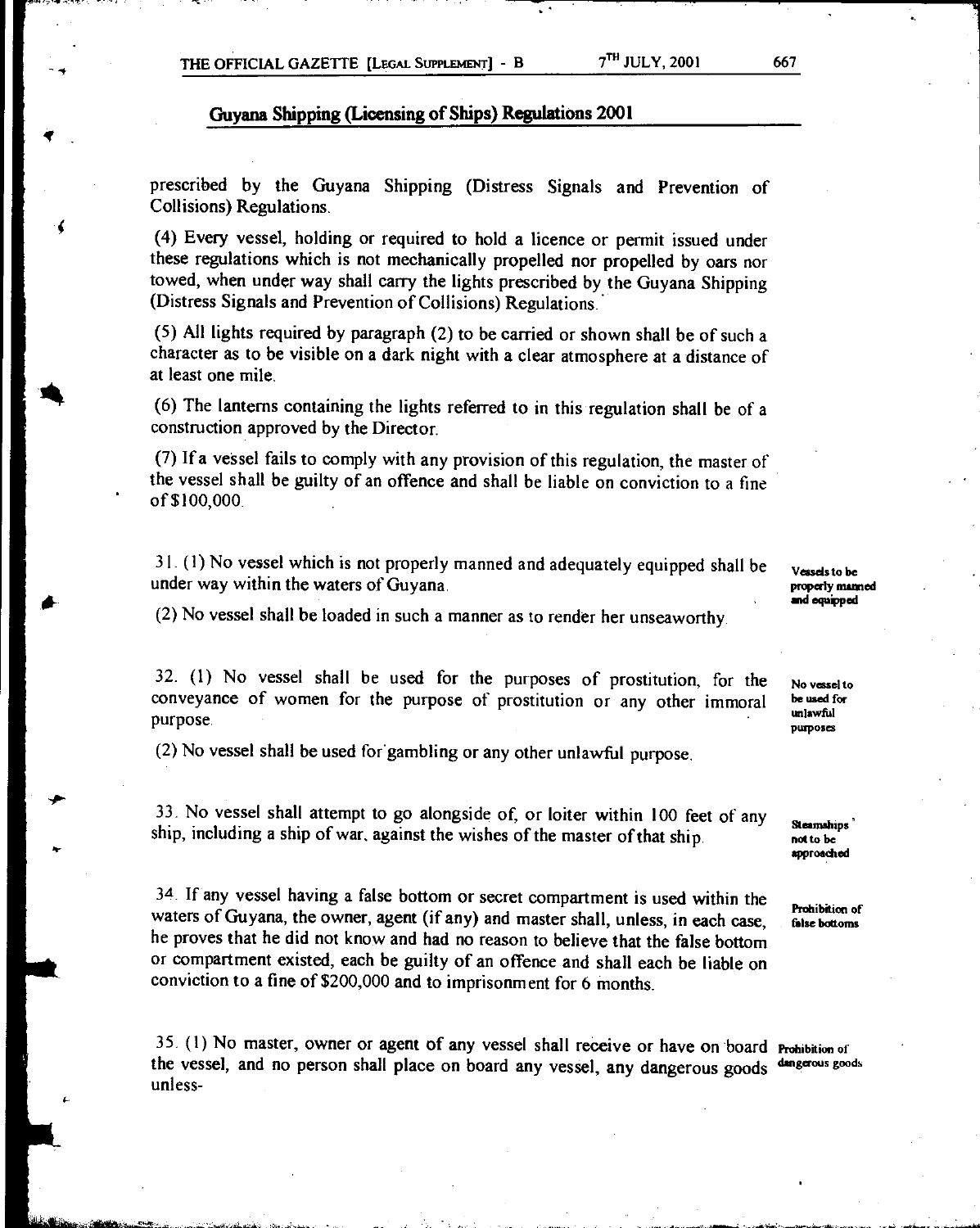(a) in the case of petroleum products carried in bulk, a declaration in accordance with Form 11 to the effect that the vessel is fit to carry such products in bulk; or

(b) in the case of any other dangerous goods, a permit for the carriage of those goods, has been issued in respect of the vessel by the Director.

(2) The master of any vessel shall not use that vessel for the towage of dangerous goods.

(3) Any master, owner or agent who contravenes this regulation shall be guilty of an offence and shall be liable on conviction to a fine of \$100,000 and to imprisonment for 6 months.

(4) Where any person referred to in paragraph (3) is convicted of an offence against that paragraph, the court may, in addition to any other penalty that it may impose, order that any dangerous goods involved in the commission of the offence be forfeited to the State.

36. (1) No person on any vessel shall, without the written permission of the Director use drags, grapplings or other devices, within the waters of Guyana, for the purpose of lifting articles or things from the bed thereof other than fish or shellfish. Notwithstanding any other penalty, which may be imposed, any articles lifted from the sea bed in contravention of this regulation shall be liable to confiscation.

(2) No person on any vessel shall use drags, grapplings, or other devices for any purpose whatsoever or catch or attempt to catch fish within any cable reserve

37. The master of any vessel for which a licence or permit has been issued under these regulations, shall not use his vessel or allow his vessel to be used for towing another vessel unless such towing is undertaken in order to save the other vessel or her crew from danger.

#### PART V

#### LOCAL CERTIFICATES OF COMPETENCY

38. (1) No vessel equipped with mechanical means of propulsion shall be under way in the waters of Guyana unless there is on board-

(a) a person in charge thereof who is the holder of an appropriate and valid local certificate of competency as master; and

**No use of drags without permission** 

**Vessels not to be used for towing** 

> Vessels required to arty certificated masters and engineers

> > 4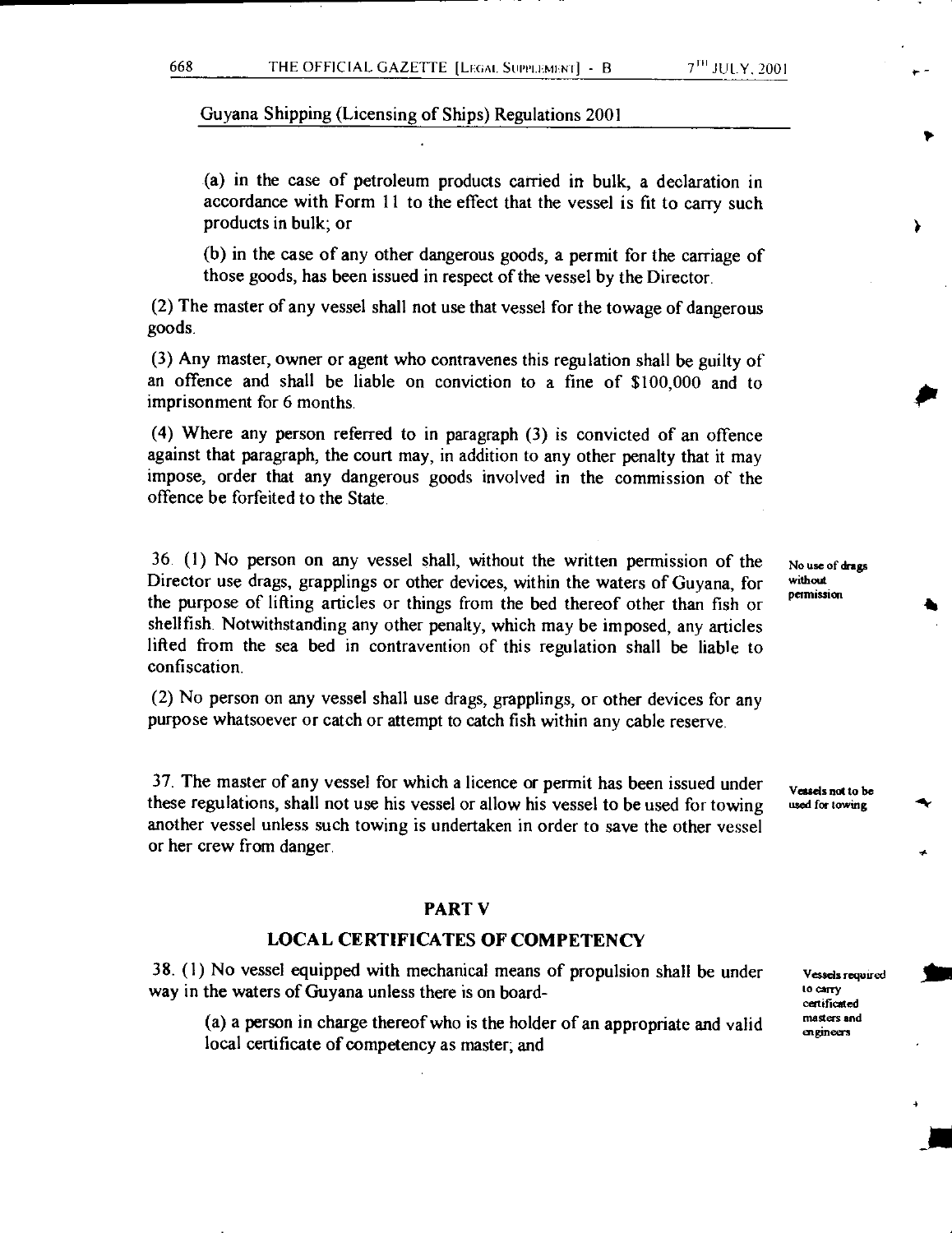$\ddot{\phantom{0}}$ 

# **Guyana Shipping (Licensing of Ships) Regulations 2001**

**(b) in addition to such person, a person in charge of the machinery who is the holder of an appropriate and valid local certificate of competency as engineer:** 

**Provided that where a surveyor, having regard to the size and speed of the vessel, the power of the machinery and the location of the controls, certifies that such**  vessel can be properly controlled by one person it shall be sufficient for the purposes of this regulation if the person in charge of the vessel is the holder of both a valid local certificate of competency as master and a valid local certificate of competency as engineer.

(2) Any person while in charge of a vessel and any person while in charge of the machinery thereof shall carry with him in the vessel his local certificate of competency.

(3) If any provision of this regulation is contravened, the owner of the vessel in question, whether he was on board the vessel at the time of the contravention or not, and the person having charge of the vessel at such time shall each be guilty of an offence and shall be liable on conviction to a fine of \$100,000.

39. (1) The Director may issue local certificates of competency as master or engineer in accordance with the provisions of this regulation.

**Imo of local ordificosi of camped:my** 

(2) Every application for a local certificate of competency as master or.engineer shall be made in accordance with Form 12 and shall be accompanied by-

(a) 3 identical photographs of passport size of the applicant; and

**(b) the prescribed fee.** 

**(3) A local certificate of competency as master or engineer shall not be issued-** 

**(a) in relation to a fishing vessel, to a person who is under 18 years of age; Or** 

**(b) in relation to any other vessel, to a person who is under 21 years of age.** 

**(4) A local certificate of competency as master or engineer shall not be issued to any person in relation to a vessel, other than a fishing vessel, unless that person has served in the manner provided by paragraph (5) on a vessel equipped with mechanical means of propulsion for not less than 3 years.** 

**(5) For the puipose of paragraph** (4) an **appliCant for examination for a local certificate of competency-** 

**(a) as a master, shall have served as a deck hand; and**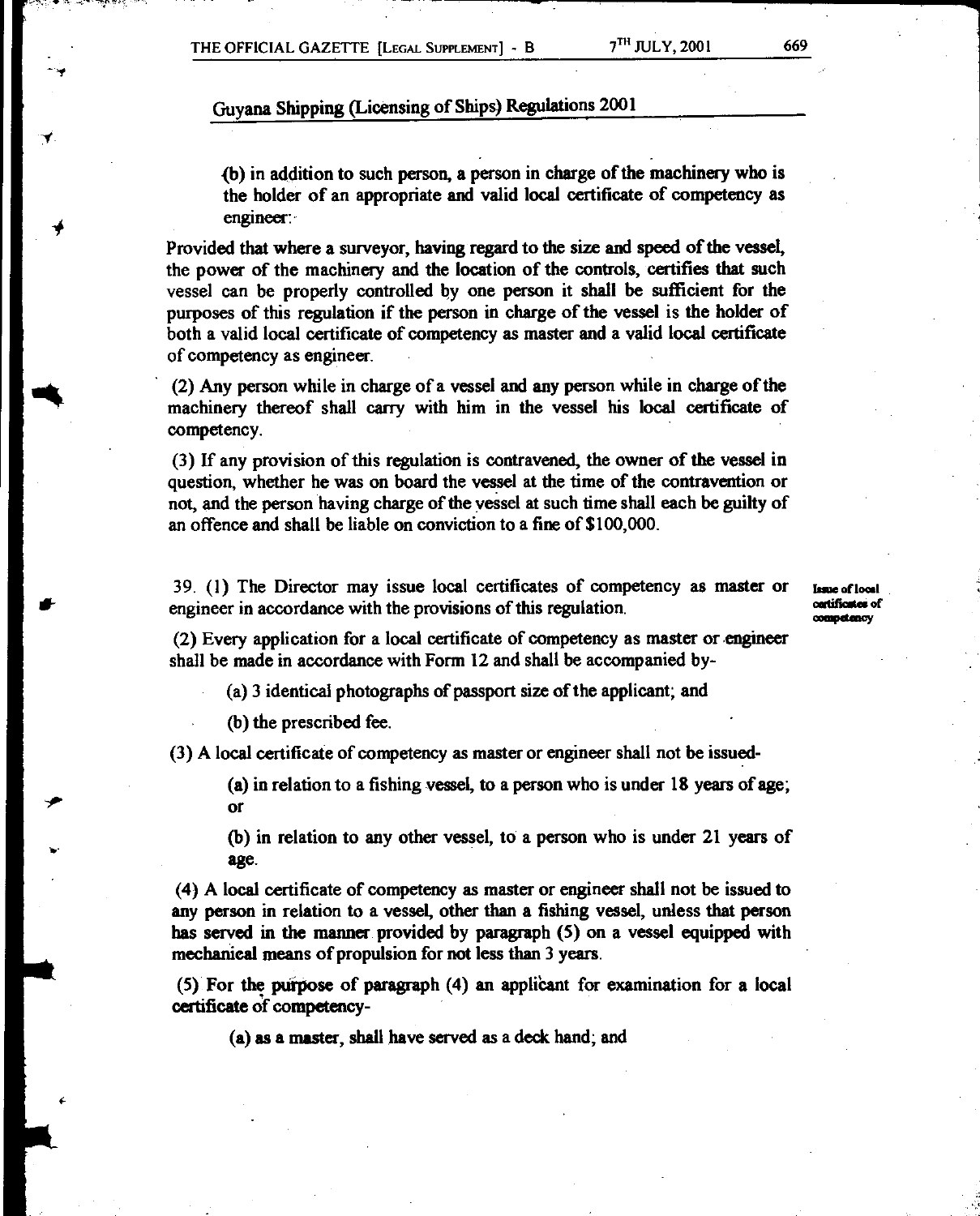-

Guyana Shipping (Licensing of Ships) Regulations 2001

(b) as an engineer, shall have served in such capacity in relation to the machinery as the Director considers likely to provide adequate practical mechanical experience.

(6) Before issuing a local certificate of competency as master or engineer the Director may require the applicant therefor to satisfy him by examination in such other manner, and in such other subjects or matters, as the Director may determine, as to his competency to be a master or engineer, as the case may be.

(7) Every local certificate of competency as master or engineer shall be in the appropriate form as prescribed in Form 13 (a) or Form 13 (b), as the case may be. Provided that the Minister may by order modify the form of any local certificate of competency issued in relation to a fishing vessel in such manner as he may consider appropriate.

40. (1) If the Director is satisfied that a local certificate of competency issued under regulation 39 has been lost, destroyed or defaced he may, upon payment of the appropriate prescribed fee, issue a duplicate certificate.

(2) Any duplicate certificate issued under paragraph (1) shall be clearly endorsed in a conspicuous place with the word "Duplicate"

#### **PART VI**

#### **CAVEATS**

41. (1) A person claiming an interest in a vessel or in a share in a vessel under any unregistered instrument, or by operation of law or otherwise, may lodge with the Registrar a caveat in accordance with the prescribed form forbidding the entry in the Register of any instrument relating to any dealing with that vessel or share until after notice of the intended dealing is given to the caveator.

(2) Every caveat shall state the name and address of the caveator and shall contain a sufficient description to identify the vessel or the share in the vessel in which the caveator claims an interest and the interest claimed by the caveator and shall be signed by the caveator or by his or her Attorney at law or agent.

(3) A caveat shall not be entered in the Register by the Registrar unless there is specified in the caveat an address in Guyana at which notices relating to the caveat or to proceedings in respect of the caveat may be served.

(4) Where a person entitled to withdraw a caveat notifies the Registrar, by lodging a notice in the prescribed form, that the name of the caveator or the address for service of notices on the caveator has been changed from the name or address specified in the caveat, the Registrar shall record on the caveat and in the

**Loss, etc. of local catificates of competency** 

**Caveat may be lodged forbidding registration of certain instruments**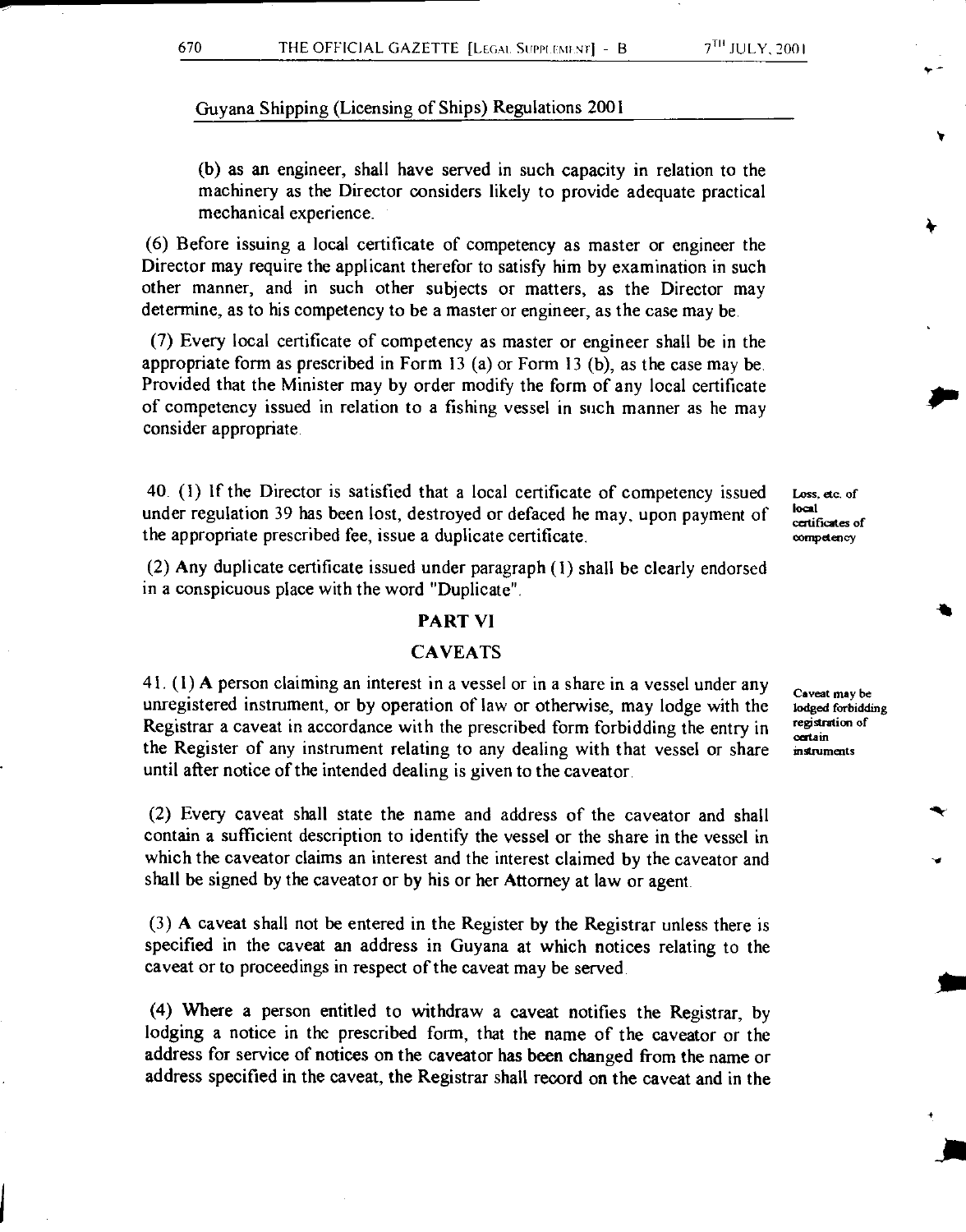Register the name or address so notified and that name or address shall thereupon be the name of, or the address for service of notices on, the caveator.

(5) Every notice relating to a caveat or to any proceeding in respect of a caveat shall be deemed to be duly served if served in accordance with a manner of service specified in these regulations:

(a) at:

(i) the address stated in the caveat in pursuance of subsection (3); or

(ii) if an address has been notified under subsection (4) - the address, or the last address, so notified; or

(b) if the caveat was signed by an Attorney at law or agent-at the office of that Attorney at law or at the address of that agent.

(6) A caveat may be withdrawn:

 $\frac{1}{1}$ 

(a) by the caveator or by the Attorney at law or agent of the caveator if the Attorney at law or agent is authorised so to withdraw it;

(b) where the caveator is dead - by the executor of the will, or the administrator of the estate, of the caveator;

(c) by a trustee or official receiver or other person in whom the interest claimed by the caveator is vested; or

(d) by any person in whom there is entrusted, by reason of the mental incapacity of the caveator, pursuant to an order of a court or pursuant to a a written law, the management and care of the interest claimed by the caveator.

(7) Where there is lodged for entry in the Register an instrument relating to a dealing with a vessel, or a share in a vessel, in respect of which a caveat has been lodged and the Registrar is satisfied that, upon entry of that instrument in the Register there will vest in the caveator the interest claimed by the caveator in the caveat, the Registrar may, notwithstanding the caveat and the provisions of regulations 43 and 44, enter the dealing in the Register and may record on the caveat or in the Register that the caveat has lapsed.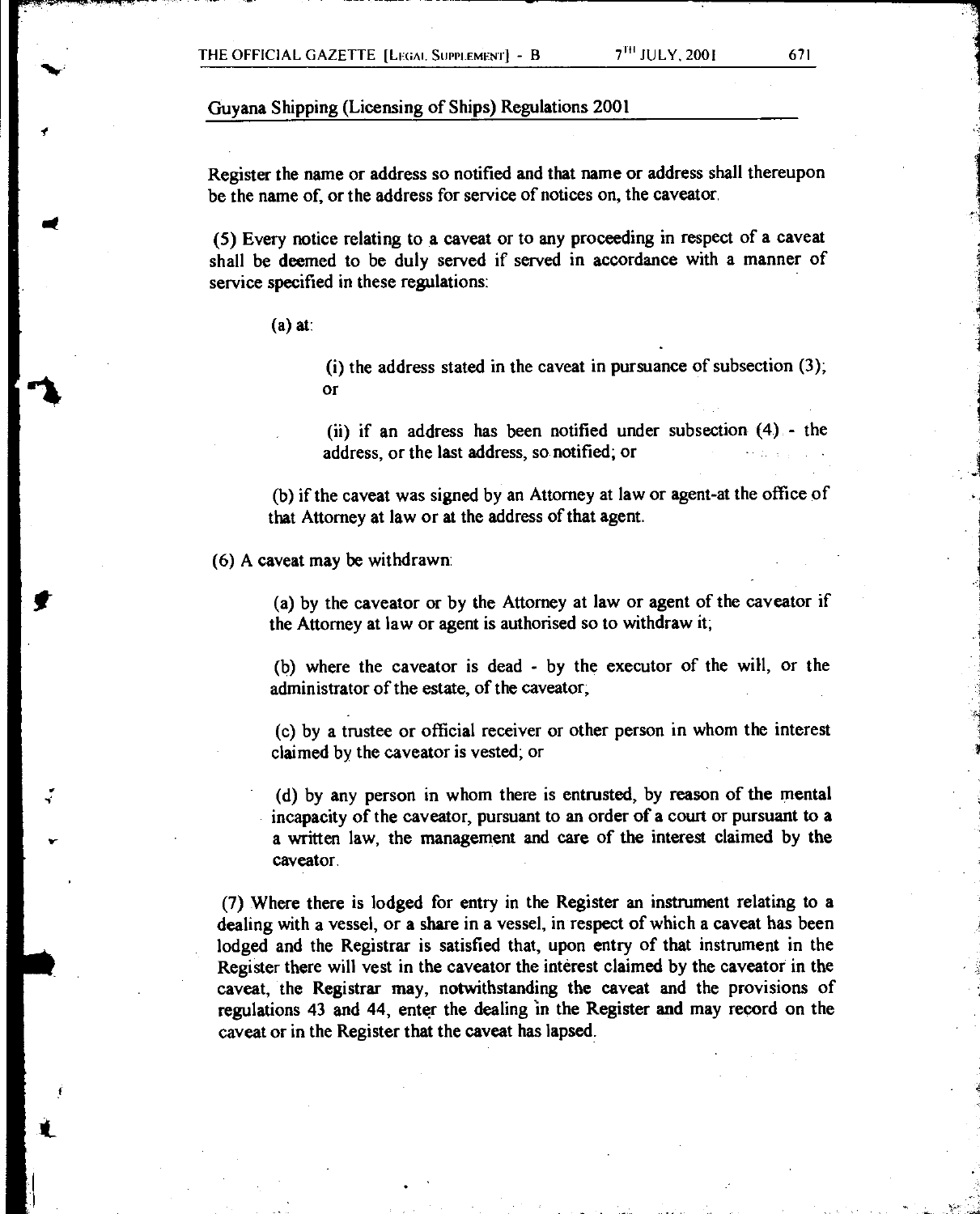42 (1) Upon entry in the Register of a caveat, the Registrar shall notify Notice of rarticulars of the caveat: caveat: caveating caveating caveating caveating caveating caveating caveating caveating caveating caveating caveating caveating caveating caveating caveating caveating caveating caveating caveati

(a) if the caveat relates to the vessel - to the person or each person entered in the Register as an owner or part owner, or as a mortgagee, of the vessel; and

(b) if the caveat relates to a share in the vessel - to the person or each person entered in the Register as an owner or part owner, or as a mortgagee, of that share.

(2) Any person notified, or required to be notified under sub-regulations (1), of the entry in the Register of a caveat may, if he or she thinks fit, summon the caveator to attend before a Judge of the High Court of the Supreme Court of Judicature of Guyana or the Court to show cause why the caveat should not be removed

(3) The Judge of the High Court of the Supreme Court of Judicature of Guyana or the Court, upon proof that the caveator has been summoned, may make such order, either ex parte or otherwise, as the Judge or the Court thinks fit.

43 A caveat entered in the Register in respect of a vessel or a share in a .vessel shall. unless an order to the contrary is made by a Judge of the High Court of the Supreme Court of Judicature of Guyana or the Court, and served on the Registrar, he deemed to have lapsed upon the expiration of 14 days after notice is given to the caveator that

(a) if the caveat relates to a vessel - the person or each person entered in the Register as an owner or part-owner of the vessel or a person having a right to register a dealing with the vessel; or

(b) if the caveat relates to a share in the vessel - the person or each person entered in the Register as an owner or part-owner of the share or a person having a right to register a dealing with the share; has applied for the registration of any dealing with the vessel or share.

44. (1) Subject to this section, so long as a caveat remains in force in respect of a vessel or a share in a vessel, the Registrar shall not, except with the consent in writing of a person entitled to withdraw the caveat, enter in the Register particulars of any dealing with that vessel or share.

(2) Subsection (1) shall not operate to prevent the entry in the Register of a dealing with a vessel or a share in a vessel which, when the caveat was lodged

When caveat to lapse

No dealing to be registered while caveat in force

₩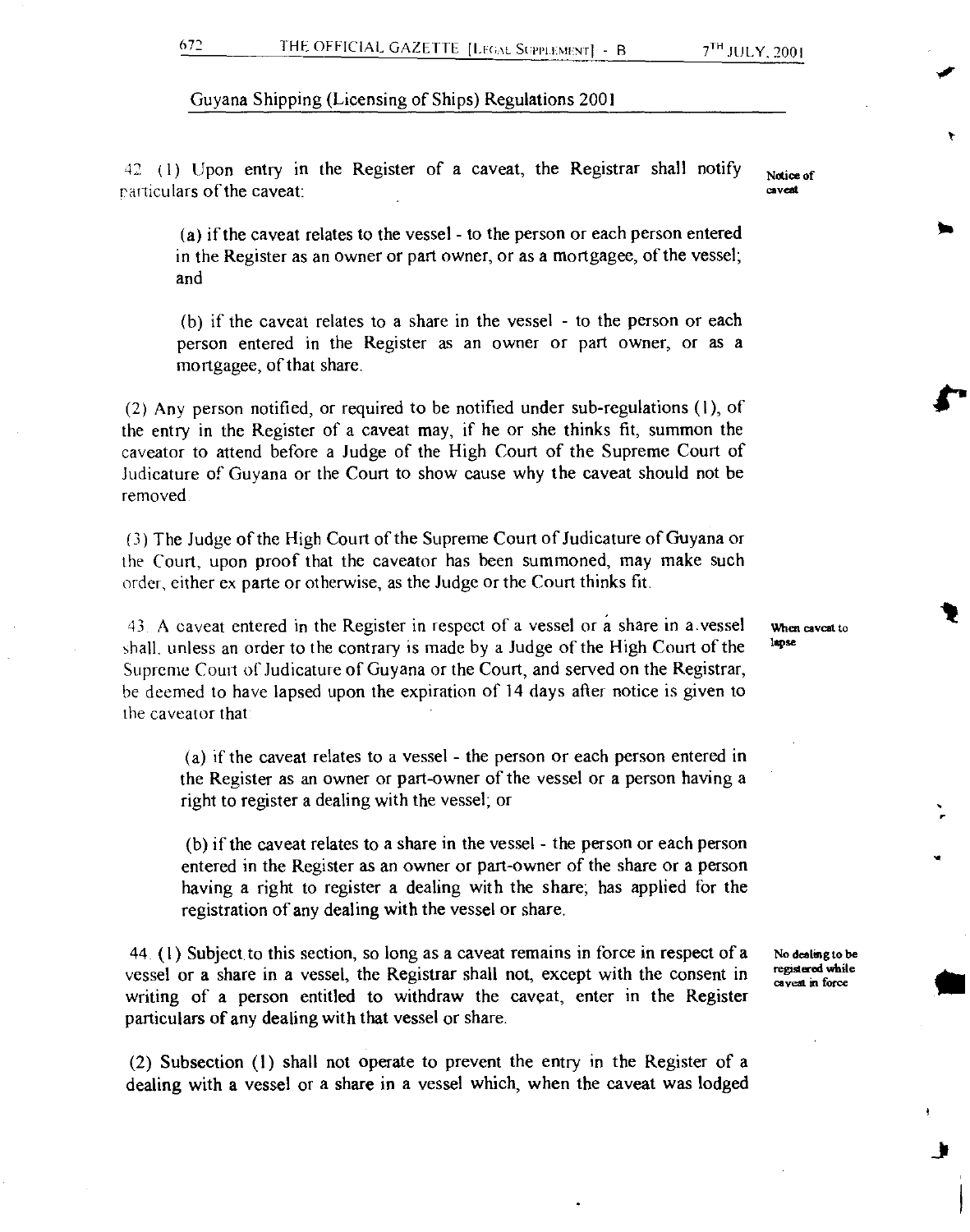with the Registrar, had previously been lodged with the Registrar in a form satisfactory for entry in the Register.

(3) Except to the extent that it otherwise specifies, a caveat shall not prevent the Registrar from entering in the Register:

(a) the transmission of a vessel or of a share in a vessel to a person where that person becomes so entitled by operation of law; or

(b) a dealing by a person as the mortgagee under a mortgage of a vessel or a share in a vessel, being a mortgage to the entry of which the caveator has consented or in respect of which the caveat has lapsed.

45. A person who lodges a caveat with the Registrar without reasonable cause is liable to pay to a person who has sustained damage thereby such compensation as is just and the compensation is recoverable in an action in a court of competent jurisdiction by the person who has sustained damage from the person who lodged the caveat.

46. (1) A caveat under regulation 41 of these regulations shall be in accordance with Form 14 and shall be accompanied by the prescribed fee.

(2) A notice under sub-regulation 41 (4) of these regulations shall be in accordance with Form 15 and shall be accompanied by the prescribed fee.

#### **PART V**

#### **MISCELLANEOUS**

47. (1) The holder of a licence issued under regulation 3 shall notify the Registrar in writing of any alteration made to the vessel licensed under the said licence and every such notification shall be in accordance with Form 16, and shall be accompanied by a Certificate of Survey giving details of the alterations and the licence in respect of the vessel.

(2) Where the alterations are material, that is to say, alterations in the hull affecting the principal dimensions of a ship or alterations in the means of propulsion, the Registrar shall cancel any existing licence and shall proceed to licence the ship anew and thereupon the requirements for first Licensing shall apply as appropriate.

(3) Where the alterations are not material have been carried out in Guyana the Licence shall be produced to the Registrar within seven days of the completion of the alterations and the Registrar shall upon payment of the prescribed fee, either:

Registration of altaatums

**Compatsation for lodging caveat without reasonable Cathie** 

**Form of caveat and notice**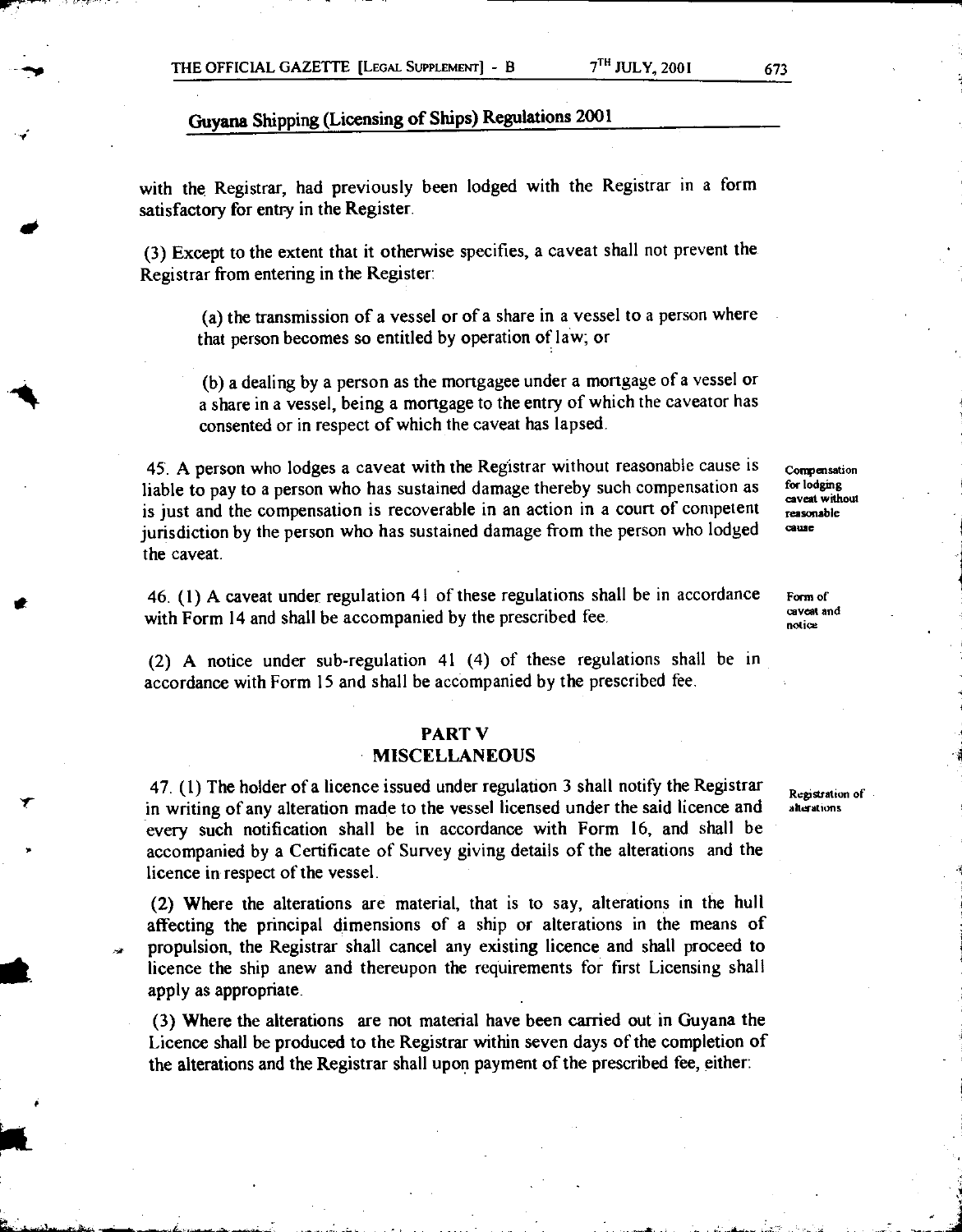(a), retain and cancel the licence and grant a new licence containing a description of the vessel as altered; or

(b) endorse and sign on the existing licence a memorandum of the alteration.

48. Where a company in whose name a vessel has been licensed under these regulations has changed its name subsequent to licensing the Registrar shall, on production of the Certificate of Incorporation relating to the new name make a note of such change in the Register in respect of each vessel owned by the company.

49. Any person may, upon making an application to the Registrar and paying the prescribed fee -

Inspection of the Register de

Change of name of Company

(a) inspect a Register;

(b) obtain certified copies of entries in a Register;

(c) obtain copies of other documents relating to the licensing of vessels.

50. Fees shall be levied under these Regulations at the rates and for the purposes second Schedule specified in the Second Schedule

51. Unless otherwise provided in the Act any person who contravenes a:  $y$ provisions of these Regulations is liable to a fine not exceeding \$250,000 and where the contravention is a continuing one to a further fine not exceeding \$20,000 per day for each additional day during which the contravention continues.

52 Where a vessel is required under any other law to be licensed for purposes other than those referred to in regulation 3 (I), nothing in these Regulations shall exempt such vessel from the provisions of such other law.

Penalties

Regulations subject to other law.

•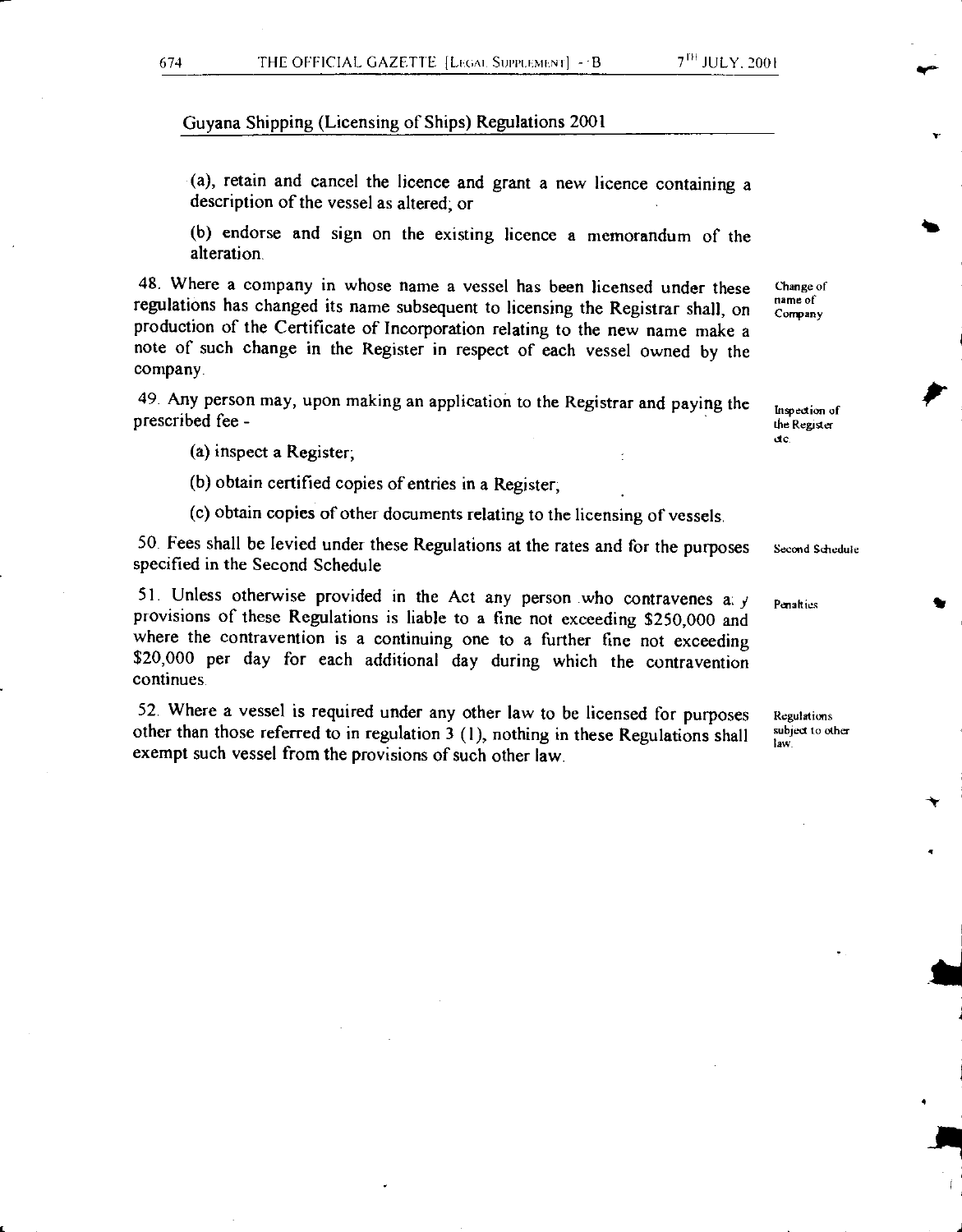# *SCHEDULE I*

# *Sub-regulation 2 (3)*

# *PRESCRIBED FORMS*



V

 $\mathbf{v}$ 

#### *FORM I*

Paragraph 3(1) (b)

### VESSEL LICENCE

| Licence Number             | Name of Vessel |                                    | Type of vessel |
|----------------------------|----------------|------------------------------------|----------------|
|                            |                |                                    |                |
|                            |                |                                    |                |
| Effective date of licence: |                | <b>Expiration date of licence:</b> |                |
|                            |                |                                    |                |
|                            |                |                                    |                |

| Name of Owner | <b>Address</b> | Proportion in which<br>Owner(s) interested<br>in ship |
|---------------|----------------|-------------------------------------------------------|
|               |                |                                                       |
|               |                |                                                       |
|               |                |                                                       |
|               |                |                                                       |

| ____<br>Name of Agent (if any)<br>----- | ________________<br>Agant<br>Address of<br>----- <del>-----</del><br>----- |
|-----------------------------------------|----------------------------------------------------------------------------|
|                                         |                                                                            |
|                                         |                                                                            |

#### Dimensions:

| Length: $(m. )$                                   |  |                                   | Moulded Depth: (m.)<br>Breadth: (m.) |  | Gross Tomage:      |
|---------------------------------------------------|--|-----------------------------------|--------------------------------------|--|--------------------|
| Number of persons vessel is<br>licensed to carry: |  | Number of crew vessel is licensed | to carry:                            |  | Permanent Ballest: |
|                                                   |  |                                   |                                      |  | $-4.73 - 4$        |

**Machinery**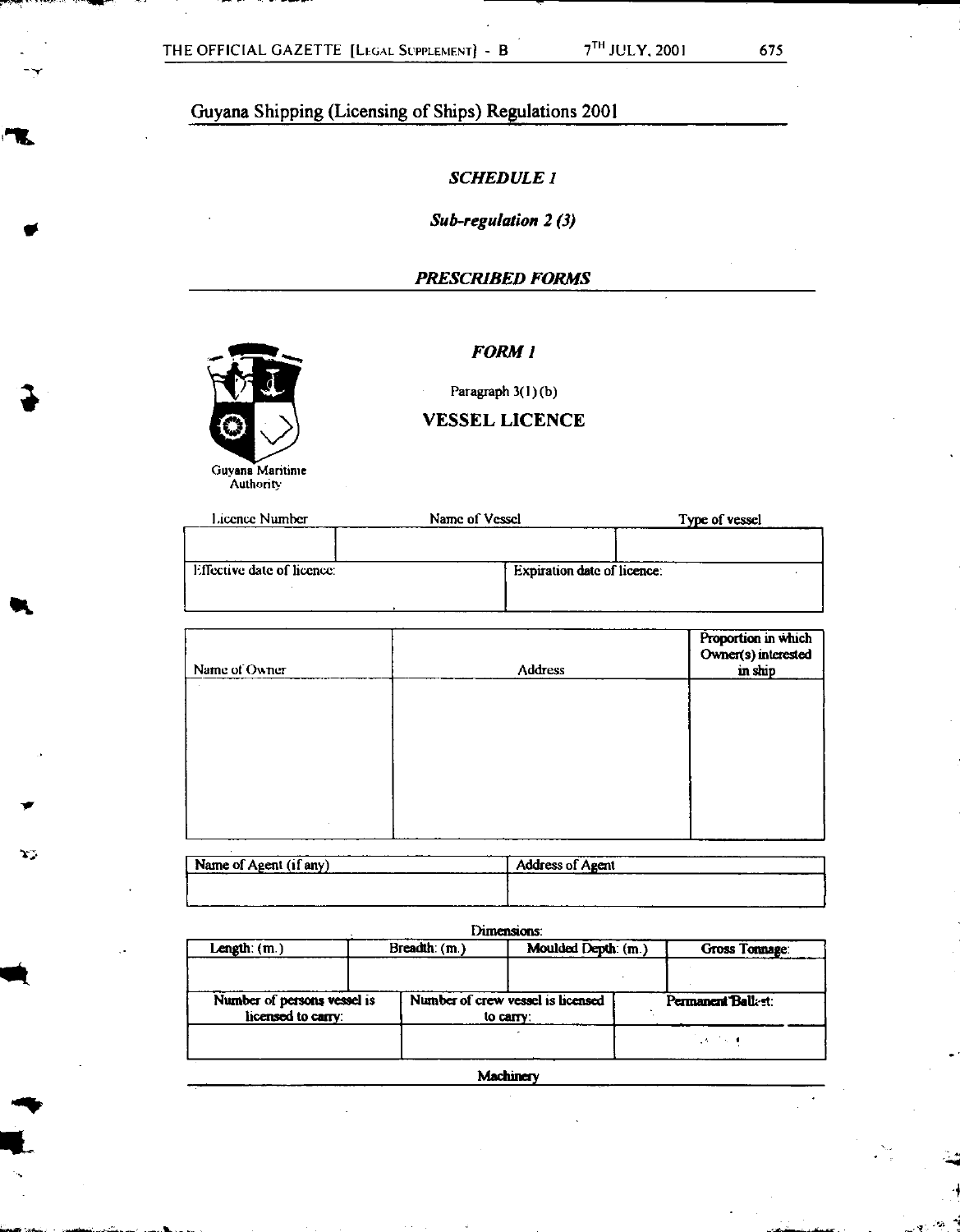ar

 $\ddot{\bullet}$ 

**vir** 

 $\mathbb{R}^2$ 

# Guyana Shipping (Licensing of Ships) Regulations 2001

| Type of main engines: | Makers engine No. | Auxiliary machinery: | Remarks: |
|-----------------------|-------------------|----------------------|----------|
|                       |                   |                      |          |
|                       |                   |                      |          |
|                       |                   |                      |          |

|                                        |                         |      |                    | Fire Fighting Appliances         |                               |        |        |
|----------------------------------------|-------------------------|------|--------------------|----------------------------------|-------------------------------|--------|--------|
| Number and type of Fire Extinguishers: |                         |      |                    |                                  |                               |        |        |
|                                        |                         |      |                    | Life saving appliances           |                               |        |        |
| Number of lifebuoys:                   | Number of life jackets: |      |                    |                                  | Other life saving appliances: |        |        |
|                                        |                         |      |                    |                                  |                               |        |        |
|                                        |                         |      |                    |                                  |                               |        |        |
|                                        |                         | Mast |                    | Lights and sound signals<br>Side | S <sub>tan</sub>              | Towing | Anchor |
|                                        |                         |      |                    |                                  |                               |        |        |
| Navigation lights:                     |                         |      | Mechanical horn    |                                  | Foghom                        |        | Bell   |
|                                        |                         |      |                    |                                  |                               |        |        |
| Sound signals:                         |                         |      |                    |                                  |                               |        |        |
|                                        |                         |      |                    |                                  |                               |        |        |
| Make and model of radar set:           |                         |      |                    |                                  | Make and model of radio set:  |        |        |
|                                        |                         |      |                    |                                  |                               |        |        |
| Remarks:                               |                         |      |                    | Remarks:                         |                               |        |        |
|                                        |                         |      |                    |                                  |                               |        |        |
|                                        |                         |      |                    |                                  |                               |        |        |
|                                        |                         |      |                    |                                  |                               |        |        |
| <b>CONDITIONS OF LICENCE:</b>          |                         |      |                    |                                  |                               |        |        |
|                                        |                         |      |                    |                                  |                               |        |        |
|                                        |                         |      |                    |                                  |                               |        |        |
|                                        |                         |      |                    |                                  |                               |        |        |
|                                        |                         |      |                    |                                  |                               |        |        |
|                                        |                         |      |                    |                                  |                               |        |        |
|                                        |                         |      |                    |                                  |                               |        |        |
|                                        |                         |      |                    |                                  |                               |        |        |
|                                        |                         |      |                    |                                  |                               |        |        |
|                                        | Dated the               |      | day of             |                                  | 20                            |        |        |
|                                        |                         |      |                    |                                  |                               |        |        |
|                                        |                         |      |                    |                                  |                               |        |        |
|                                        |                         |      |                    |                                  |                               |        |        |
|                                        |                         |      |                    |                                  |                               |        |        |
|                                        |                         |      | Registrar of Ships |                                  |                               |        |        |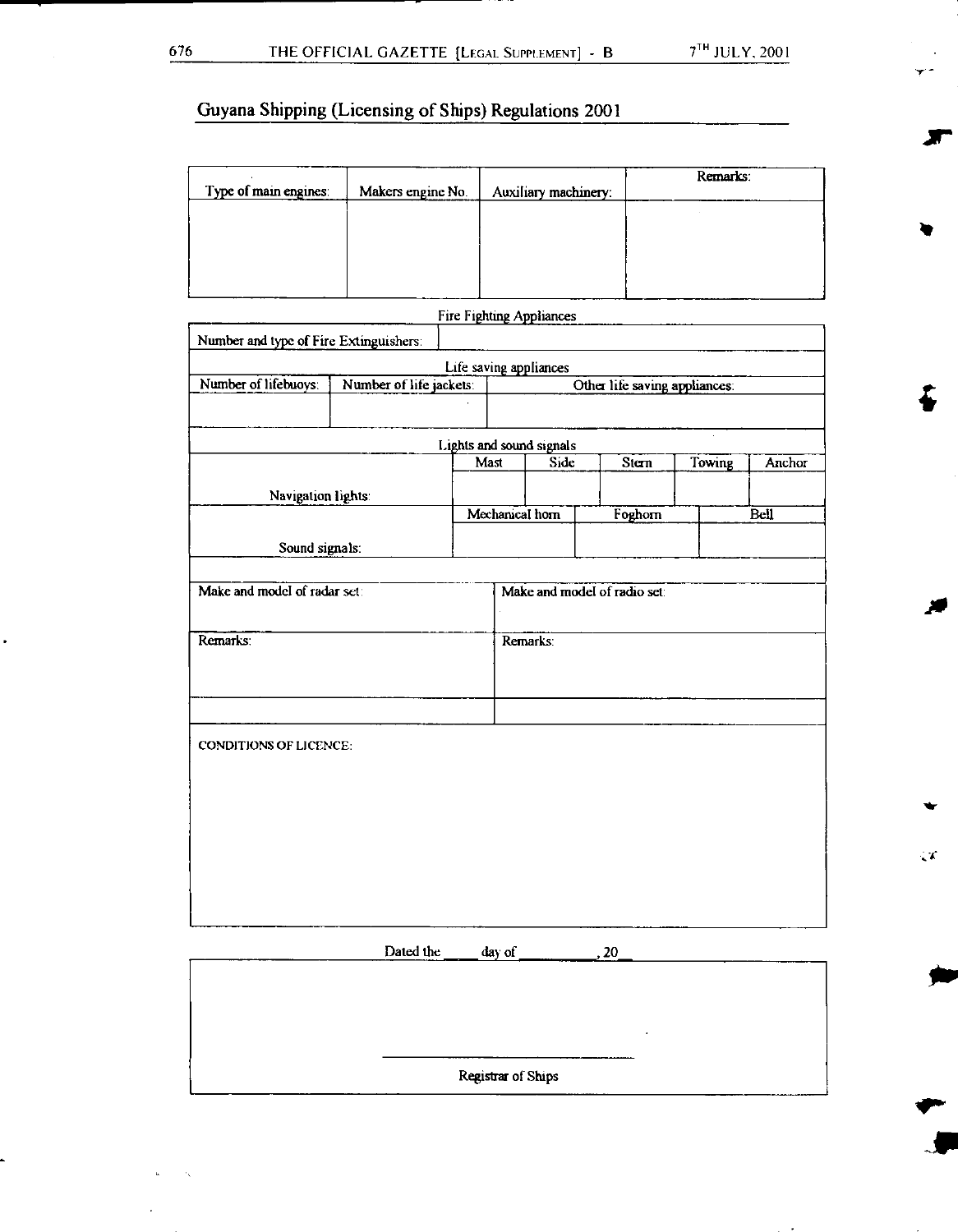

#### *FORM 2*

Sub-regulation 4 (6)

### **APPLICATION FOR LICENCE**

I of hereby apply to have the vessel described below licensed in my name.

#### **PARTICULARS OF VESSEL**

| Type of vessel             |                                               |                                     |        |              | Gross tonnage                      |         |                             | Proposed vessel's name                             |  |
|----------------------------|-----------------------------------------------|-------------------------------------|--------|--------------|------------------------------------|---------|-----------------------------|----------------------------------------------------|--|
|                            |                                               |                                     |        |              |                                    |         |                             | l <sup>"</sup> preference:                         |  |
|                            | Number of passengers vessel to carry (if any) |                                     |        |              | Principal material of construction |         | 2 <sup>nd</sup> preference: |                                                    |  |
| Method of propulsion       |                                               | Call sign of main radio station     |        |              | 3 <sup>rd</sup> preference:        |         |                             |                                                    |  |
|                            | Number of crew                                |                                     |        |              |                                    |         |                             | ka men                                             |  |
|                            |                                               |                                     |        |              |                                    |         |                             | $\mathcal{L} = \{ \mathcal{L}_1, \mathcal{L}_2 \}$ |  |
| Length $(m.)$              |                                               |                                     |        | Breadth (m.) |                                    |         | Moulded Depth (m.)          |                                                    |  |
| Engine horse power         |                                               | Permanent ballast                   |        |              | Type of main engines               |         |                             |                                                    |  |
| <b>Auxiliary machinery</b> |                                               | Make and model of radar set         |        |              | Makers' engine number              |         |                             |                                                    |  |
| <b>Navigation lights</b>   |                                               | Sound signals (tick as appropriate) |        |              | Make and model of radio set        |         |                             |                                                    |  |
| Mast                       | Side                                          | <b>Stern</b>                        | Towing | Anchor       | Mechanical                         | Foghorn | <b>Bell</b>                 |                                                    |  |
|                            |                                               |                                     |        |              |                                    |         |                             |                                                    |  |

| Name of owner (s)                                                                                                                                                                                                                                    | Address of owner (s) | Proportion in which owners are<br>interested in the ship. |  |  |
|------------------------------------------------------------------------------------------------------------------------------------------------------------------------------------------------------------------------------------------------------|----------------------|-----------------------------------------------------------|--|--|
|                                                                                                                                                                                                                                                      |                      |                                                           |  |  |
|                                                                                                                                                                                                                                                      |                      |                                                           |  |  |
| If the owner of the vessel is not resident in, or has no address in, Guyana the name and address of a person, resident in and<br>having an address in Guyana, who has agreed to act as the agent of the owner for the purposes of these regulations. |                      |                                                           |  |  |

**4** 

Name of agent: **I Address of agent:**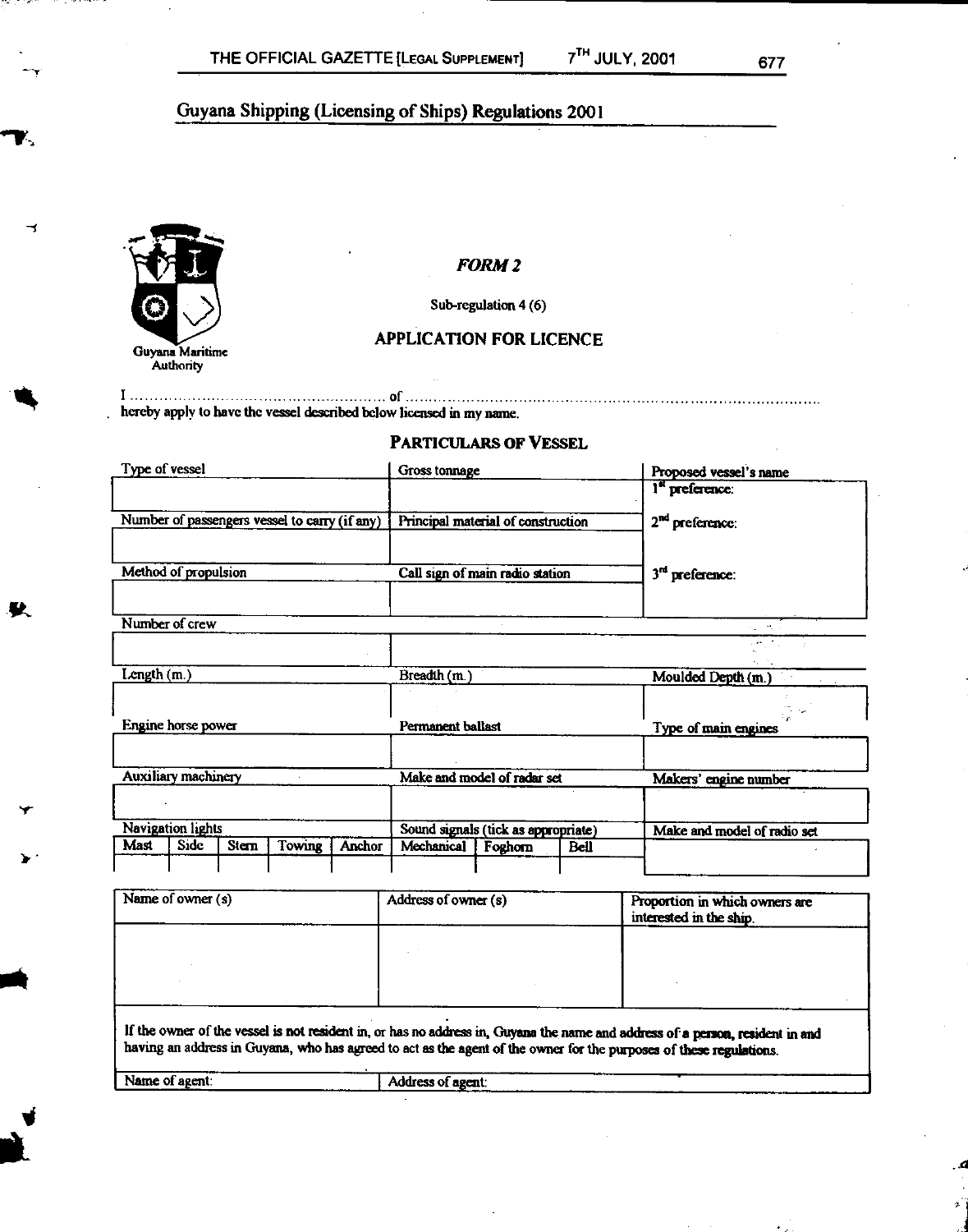4.

**I.** 

 $\mathbf{r}$ 

# Guyana Shipping (Licensing of Ships) Regulations 2001

| _______<br>.  | -------<br>______ |  |
|---------------|-------------------|--|
|               |                   |  |
|               |                   |  |
|               |                   |  |
|               |                   |  |
|               |                   |  |
|               |                   |  |
|               |                   |  |
|               |                   |  |
|               |                   |  |
|               |                   |  |
|               |                   |  |
|               | ----              |  |
|               |                   |  |
|               |                   |  |
| n me          |                   |  |
|               |                   |  |
| $S_{\rm ICR}$ |                   |  |
| _________     |                   |  |
|               |                   |  |

| Date                                                                                                                                                   | Place                       |
|--------------------------------------------------------------------------------------------------------------------------------------------------------|-----------------------------|
|                                                                                                                                                        |                             |
| <b>Signature of Applicant</b>                                                                                                                          | <b>Signature of Witness</b> |
|                                                                                                                                                        |                             |
|                                                                                                                                                        | Name of Witness             |
|                                                                                                                                                        |                             |
|                                                                                                                                                        | <b>Address of Witness</b>   |
| If the applicant is a corporation, the document may be formally executed<br>under the corporate seal. Alternatively, an officer of the corporation may |                             |
| sign it, endorse it with a legible statement of his/her name designation and<br>have the signature witnessed.                                          |                             |



*FORA 1 3* 

#### Paragraph 4(6)(a) **Declaration of Ownership**

I measurement in the contract of the contract of the contract of the contract of the contract of the contract of the contract of the contract of the contract of the contract of the contract of the contract of the contract declare that the particulars of ownership and acquisition of the vessel are as stated below.

#### **VESSEL'S NAME**

#### **PARTICULARS OF OWNER**

| Full Name | <b>Address</b>                          | Citizenship      | Basis for          | Number of shares    |
|-----------|-----------------------------------------|------------------|--------------------|---------------------|
|           | (Residential address-for an individual: | (if a body       | <b>Nationality</b> | and Date of         |
|           | Registered office address-for a         | corporate, the   | Claim              | Purchase            |
|           | company,                                | country in which | (Birth or          | (indicate if shares |
|           | Principal place of business-for a       | incorporated)    | naturalisation)    | are jointly         |
|           | statutory body or foreign company)      |                  |                    | owned)              |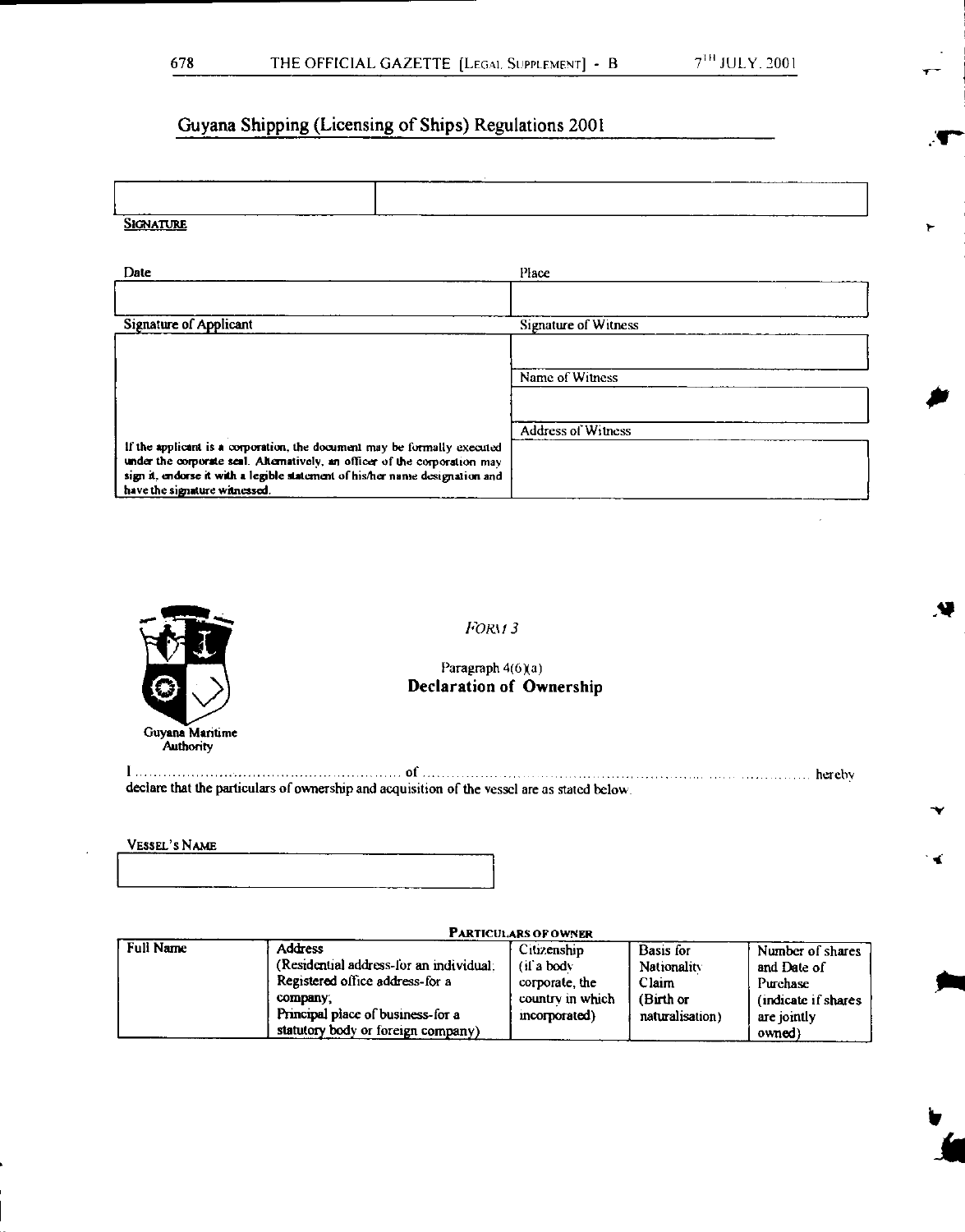| $\sim$ |              |  |  |
|--------|--------------|--|--|
|        |              |  |  |
|        | $\sim$       |  |  |
|        | $\mathbf{r}$ |  |  |
|        |              |  |  |
|        |              |  |  |
|        |              |  |  |
|        |              |  |  |
|        |              |  |  |
|        |              |  |  |
|        | ٠            |  |  |
|        |              |  |  |
|        |              |  |  |
|        |              |  |  |
|        |              |  |  |

#### **SIGNATURE**

| Date                                                              | Place                     |
|-------------------------------------------------------------------|---------------------------|
|                                                                   |                           |
|                                                                   |                           |
| Signature of owner                                                | Signature of Witness      |
|                                                                   |                           |
|                                                                   | Name of Witness           |
|                                                                   |                           |
|                                                                   | <b>Address of Witness</b> |
| If the applicant is a corporation, the document may be            |                           |
| formally executed under the corporate seal. Alternatively, an     |                           |
| officer of the corporation may sign it, endorse it with a legihle |                           |
| statement of his/her name designation and have the signature      |                           |
| witnessed.                                                        |                           |

- I. Declarations shall be made before a Justice of the Peace, or a Commissioner for Oaths, or a Consular Officer or before any person authorised by law to administer oaths.
- 2. Declarations may be made on behalf of a corporation by an officer of the corporation authorised by it for the purpose. Such authorization may be evidenced by the affixing of the Seal of the corporation to this declaration or a document in writing executed by the corporation under its Seal in which the declarant is authorised to sign on its behalf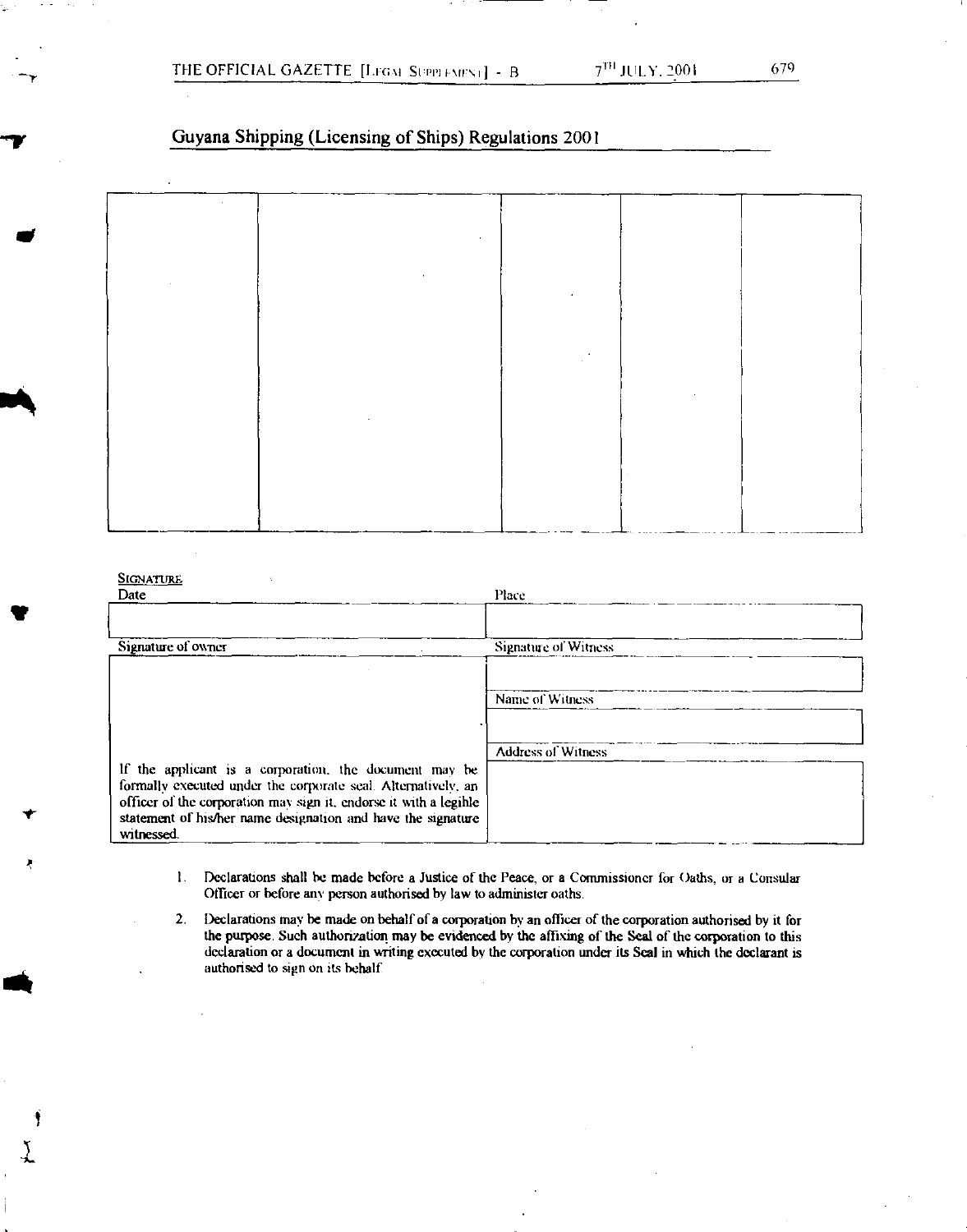

FORM 4

Paragraph 4(6)(b)

### BUILDER'S CERTIFICATE

#### BUILDING PARTICULARS

| Name of vessel                                  | Place of Construction | Date of Completion                                                                                                                                                                                                                                                                               |
|-------------------------------------------------|-----------------------|--------------------------------------------------------------------------------------------------------------------------------------------------------------------------------------------------------------------------------------------------------------------------------------------------|
|                                                 |                       |                                                                                                                                                                                                                                                                                                  |
| Builder's identification of vessel (if unnamed) |                       |                                                                                                                                                                                                                                                                                                  |
|                                                 |                       |                                                                                                                                                                                                                                                                                                  |
| .<br>.                                          |                       | $\mathbf{r}$ and $\mathbf{r}$ and $\mathbf{r}$ and $\mathbf{r}$ and $\mathbf{r}$ and $\mathbf{r}$ and $\mathbf{r}$ and $\mathbf{r}$ and $\mathbf{r}$ and $\mathbf{r}$ and $\mathbf{r}$ and $\mathbf{r}$ and $\mathbf{r}$ and $\mathbf{r}$ and $\mathbf{r}$ and $\mathbf{r}$ and $\mathbf{r}$ and |

| Full name and address of builder | Full name and address of person/company for whom built |
|----------------------------------|--------------------------------------------------------|
|                                  |                                                        |
|                                  |                                                        |
|                                  |                                                        |
|                                  |                                                        |
|                                  |                                                        |
|                                  |                                                        |
|                                  |                                                        |

#### Particulars of Vessel

| Type of Vessel                   |        | Build                  |        | <b>Stem</b>                        |
|----------------------------------|--------|------------------------|--------|------------------------------------|
| <b>Stern</b>                     |        | <b>Rigging</b>         |        | Number of decks                    |
|                                  |        |                        |        |                                    |
| Number of Bulkheads              |        | Number of masts        |        | Principal material of construction |
| Watertight:                      |        |                        |        |                                    |
| Non-watertight:                  |        |                        |        |                                    |
| Length overall                   |        | <b>Breadth</b>         |        | Moulded depth                      |
|                                  | metres |                        | metres | metres                             |
| <b>Brake</b> power               |        | <b>Indicated</b> power |        | Shaft power                        |
|                                  | kW     |                        | kW     | kW                                 |
| Estimated max. speed under power |        | <b>Gross Tonnage</b>   |        | Number of hulls                    |
|                                  | kn     |                        | metres |                                    |

#### PARTICULARS OF PROPULSION

| Method of Propulsion   | Power transmission |
|------------------------|--------------------|
|                        |                    |
| Particulars of engines |                    |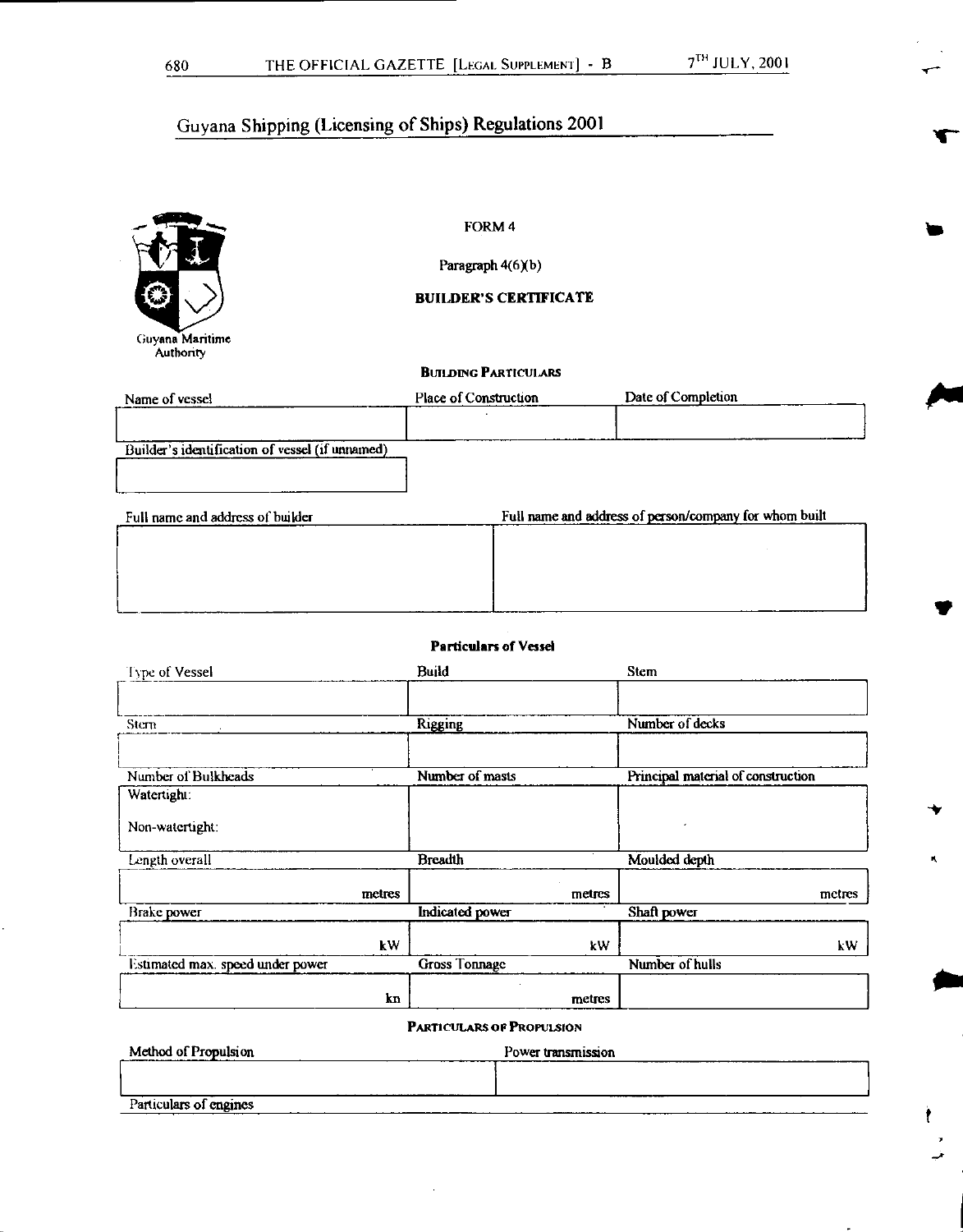| (the number of engines, type, maker's name, no. of cylinders, serial number)                                          |  |  |  |  |
|-----------------------------------------------------------------------------------------------------------------------|--|--|--|--|
| Number and type of boilers                                                                                            |  |  |  |  |
|                                                                                                                       |  |  |  |  |
|                                                                                                                       |  |  |  |  |
|                                                                                                                       |  |  |  |  |
|                                                                                                                       |  |  |  |  |
| <b>DELIVERY</b>                                                                                                       |  |  |  |  |
| Date vessel was/will be delivered                                                                                     |  |  |  |  |
|                                                                                                                       |  |  |  |  |
| The vessel was delivered:<br><b>Fncumbrance</b><br>Encumbered<br>Particulars of<br>free<br>encumbrance                |  |  |  |  |
|                                                                                                                       |  |  |  |  |
| <b>CERTIFICATION</b>                                                                                                  |  |  |  |  |
| I/We the builder of the vessel described herein certify that the particulars in the certificate are true and correct. |  |  |  |  |
|                                                                                                                       |  |  |  |  |
| Date<br><b>Flace</b>                                                                                                  |  |  |  |  |
|                                                                                                                       |  |  |  |  |
| <b>Signature of Applicant</b><br><b>Signature of Witness</b>                                                          |  |  |  |  |
|                                                                                                                       |  |  |  |  |
|                                                                                                                       |  |  |  |  |
| Name of Witness                                                                                                       |  |  |  |  |

|                                                                   | <b>Address of Witness</b> |
|-------------------------------------------------------------------|---------------------------|
| If the builder is a corporation, the document may be formally     |                           |
| executed under the corporate seal. Alternatively, an officer of 1 |                           |
| the corporation may sign it, endorse it with a legible statement  |                           |
| of his/her name designation and have the signature witnessed.     |                           |



*FORM 5* 

Regulation 5

# **CERTIFICATE OF INSPECTION**

| Licence Number | Name of Ship |
|----------------|--------------|
|                |              |
|                |              |

 $\hat{G}^{(1)}$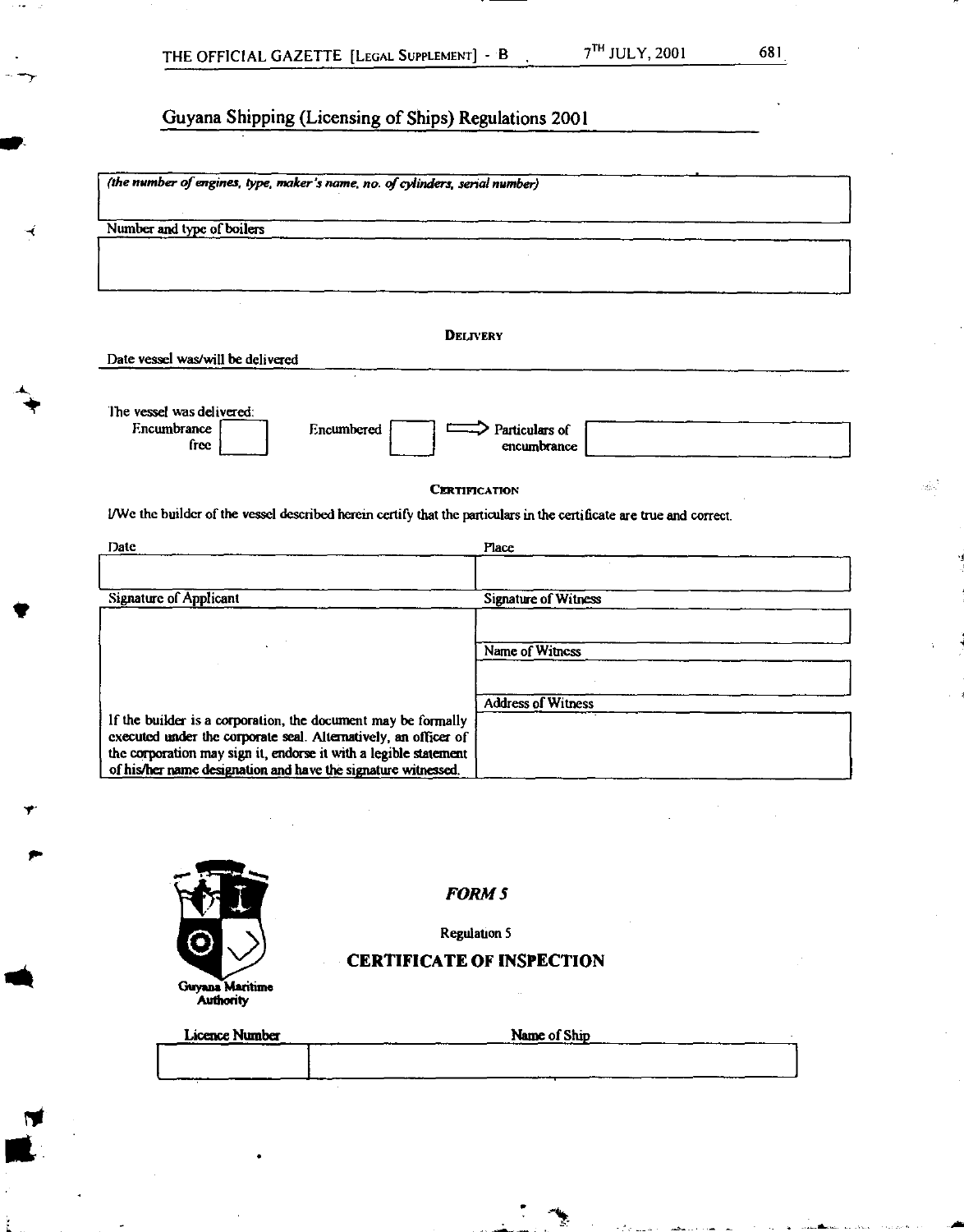S

 $\blacktriangleleft$ 

S

**Y** 

### Guyana Shipping (Licensing of Ships) Regulations 2001

This is to certify that an inspection of the complete machinery installation and the arrangements of fuel storage and piping In connection the vessel been made; and the equipment for extinguishing fires has been examined and found satisfactory.

.or

This is to certify that an inspection of the complete machinery installation and the arrangements of fuel storage aria piping in connection the vessel been made; and that, having regard to the primitive build and the service in which the vessel is to be engaged, there does not appear to be an undue risk of fire or explosion;

and if applicable)

 $\label{eq:2} \begin{array}{lll} \mathcal{L}_{\mathcal{A}}(\mathcal{A})=\mathcal{L}_{\mathcal{A}}(\mathcal{A})=\mathcal{L}_{\mathcal{A}}(\mathcal{A})=\mathcal{L}_{\mathcal{A}}(\mathcal{A})\mathcal{A}(\mathcal{A})\mathcal{A}(\mathcal{A})\mathcal{A}(\mathcal{A})\mathcal{A}(\mathcal{A})\mathcal{A}(\mathcal{A})\mathcal{A}(\mathcal{A})\mathcal{A}(\mathcal{A})\mathcal{A}(\mathcal{A})\mathcal{A}(\mathcal{A})\mathcal{A}(\mathcal{A})\mathcal{A}(\mathcal{A})\$ 

This is to certify that that the . . . (boiler, pressure unit, mechanical or electrical appliance)  $\ldots$  as the case may be is fit for  $\ldots$  (the service intended) . . . .

| Surveyor<br>Number of Fire Appliances provided |                  |                   | Date<br>Type of Fire Appliances provided |  |  |
|------------------------------------------------|------------------|-------------------|------------------------------------------|--|--|
|                                                |                  |                   |                                          |  |  |
| Type of Engines                                |                  | Number of Engines | Total Horsepower                         |  |  |
| Maket's Engine Numbers                         | No of Propellers | No of fuel tanks  | Aggregate capacity of fuel tanks         |  |  |
| Name of Engineer                               |                  |                   | Certificate No. of Engineer              |  |  |
| Number of Life Saving Appliances provided      |                  |                   | Type of Life Saving Appliances provided  |  |  |
|                                                |                  |                   |                                          |  |  |
| Number of Crew permitted                       |                  |                   | Number of Passengers permitted           |  |  |

| Name of Survevor.: | <b>Promover of Pressengers permitted</b> |
|--------------------|------------------------------------------|
|                    |                                          |

statement of the company Surveyor Date Date Date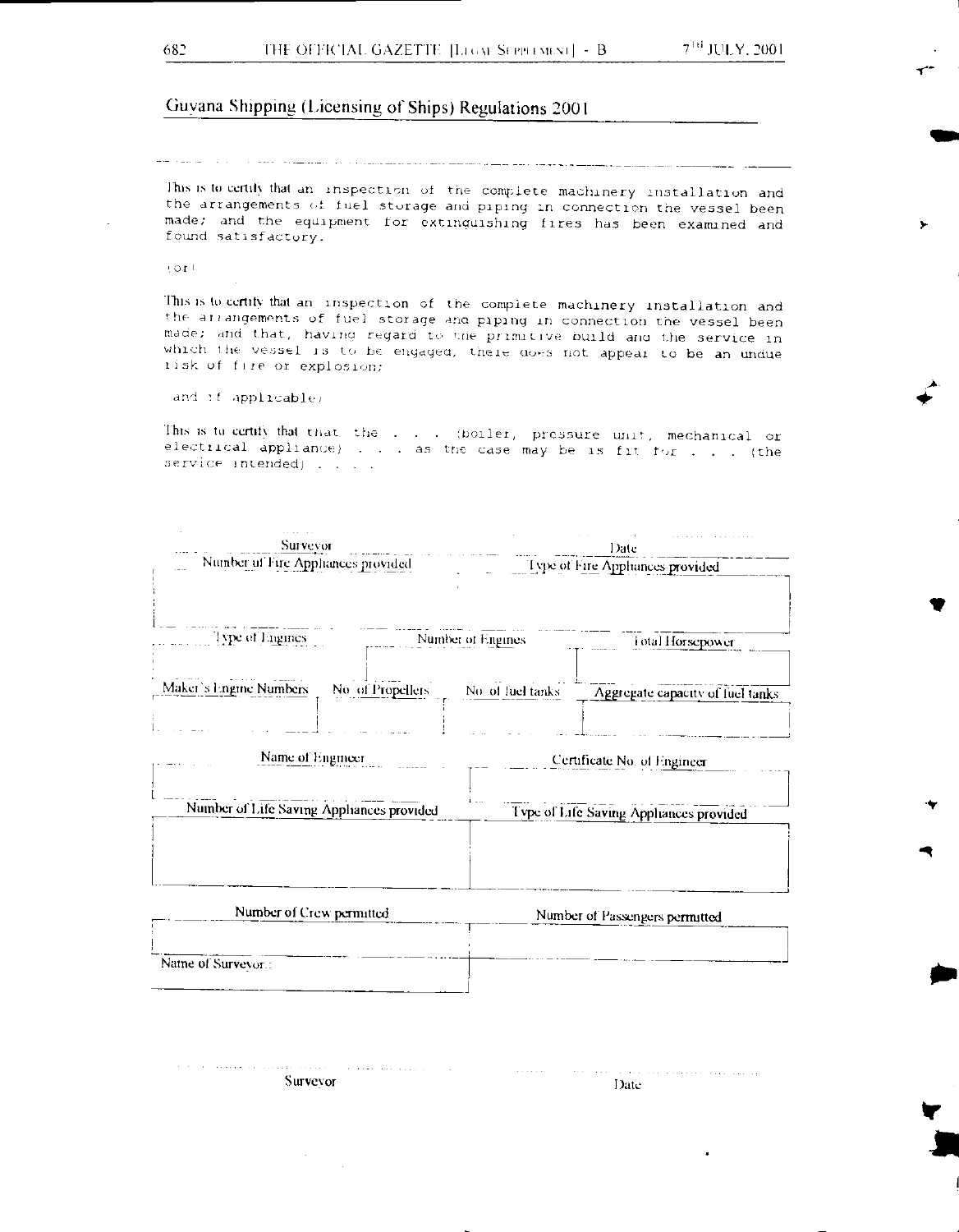

**Sr** 

*1St* 

#### **FORM 6**

Paragraph 16(a)

#### APPLICATION FOR LICENCE FOR A GOVERNMENT VESSEL

........... hereby apply to have the vessel described below licensed.

(Name and office)

#### **PARTICULARS OF** VESSEL

| Type of vessel        |                               |       |                                      |        | <b>Gross Tonnage</b>                   |                                    |                             | Proposed vessel's name      |
|-----------------------|-------------------------------|-------|--------------------------------------|--------|----------------------------------------|------------------------------------|-----------------------------|-----------------------------|
|                       |                               |       |                                      |        |                                        |                                    |                             | l <sup>st</sup> preference: |
|                       |                               |       |                                      |        |                                        |                                    |                             |                             |
|                       |                               |       | Vessel to carry paying passengers?   |        |                                        | Principal material of construction |                             | $2nd$ preference:           |
|                       |                               |       |                                      |        |                                        |                                    |                             |                             |
|                       | Method of propulsion          |       |                                      |        |                                        |                                    |                             |                             |
|                       |                               |       |                                      |        |                                        | Call sign of main radio station    |                             | 3rd preference:             |
|                       |                               |       |                                      |        |                                        |                                    |                             |                             |
| Length                |                               |       |                                      |        | <b>Breadth</b>                         |                                    |                             | <b>Moulded Depth</b>        |
|                       |                               |       |                                      |        |                                        |                                    |                             |                             |
|                       |                               |       |                                      |        |                                        |                                    |                             |                             |
|                       | Engine horse power            |       |                                      |        | Permanent ballast                      |                                    |                             | Type of main engines        |
|                       |                               |       |                                      |        |                                        |                                    |                             |                             |
|                       |                               |       |                                      |        |                                        |                                    |                             |                             |
|                       | Auxiliary machinery           |       |                                      |        |                                        | Make and model of radar set        |                             | Makers' engine number       |
|                       |                               |       |                                      |        |                                        |                                    |                             |                             |
|                       |                               |       |                                      |        |                                        |                                    |                             |                             |
| Mast                  | Navigation lights<br>Side     |       |                                      |        | Sound signals<br>Mechanical            |                                    |                             |                             |
|                       |                               | Stern | Towing                               | Anchor |                                        | Foghorn                            | Bell                        |                             |
| Description of vessel |                               |       |                                      |        | Statement of time when and place built |                                    |                             |                             |
|                       |                               |       |                                      |        |                                        |                                    |                             |                             |
|                       |                               |       |                                      |        |                                        |                                    |                             |                             |
|                       |                               |       |                                      |        |                                        |                                    |                             |                             |
|                       |                               |       |                                      |        |                                        |                                    |                             |                             |
|                       |                               |       | Statement of the Nature of the Title |        |                                        |                                    |                             |                             |
|                       |                               |       |                                      |        |                                        |                                    |                             |                             |
|                       |                               |       |                                      |        |                                        |                                    |                             |                             |
|                       |                               |       |                                      |        |                                        |                                    |                             |                             |
|                       |                               |       |                                      |        |                                        |                                    |                             |                             |
|                       | <b>SIGNATURE</b>              |       |                                      |        |                                        |                                    |                             |                             |
|                       |                               |       |                                      |        |                                        |                                    |                             |                             |
| Date                  |                               |       |                                      |        |                                        | Place                              |                             |                             |
|                       |                               |       |                                      |        |                                        |                                    |                             |                             |
|                       |                               |       |                                      |        |                                        |                                    |                             |                             |
|                       | <b>Signature of Applicant</b> |       |                                      |        |                                        |                                    | <b>Signature of Witness</b> |                             |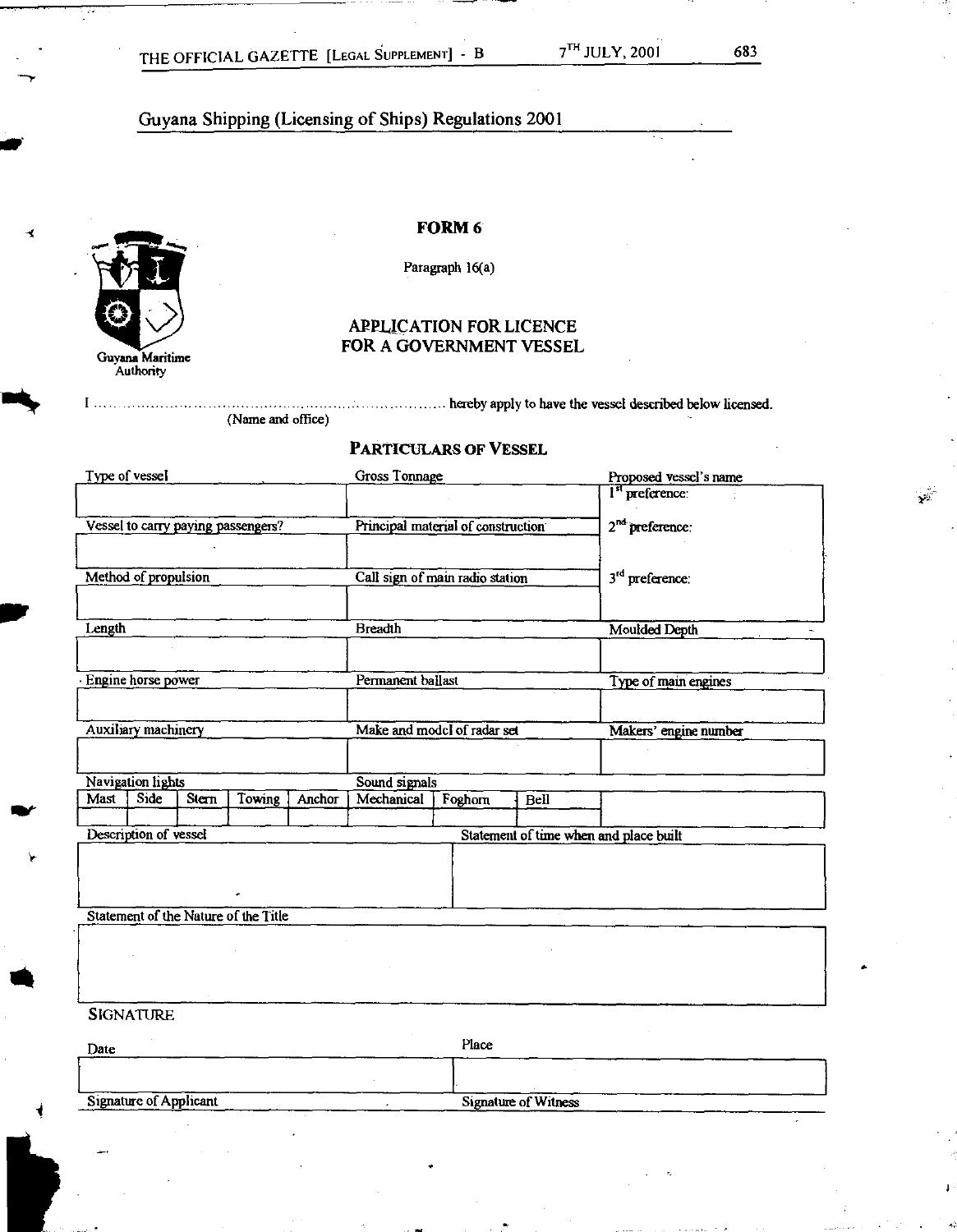|                                                                                                                                                         | Name of Witness           |
|---------------------------------------------------------------------------------------------------------------------------------------------------------|---------------------------|
|                                                                                                                                                         | <b>Address of Witness</b> |
| This application must be made by the Permanent Secretary of the<br>Ministry or Head of Department to whom the management of the<br>vessel is entrusted. |                           |



FORM 7

Sub-regulation 18(1)

#### **Declaration of Transfer**

To the Registrar of Ships

I merchant continuum continuum continuum of material continuum continuum continuum hereby declare that the particulars of ownership of the vessel purchased by bill of sale dated / / to be as follows, and further declare that to the best of my/our knowledge, the vessel's particulars are correct and the vessel will not cease to be a Guyanese-owned vessel by reason only of this transfer.

| <b>OFFICIAL NUMBER</b> | <b>VESSEL'S NAME</b> |
|------------------------|----------------------|
|                        |                      |
|                        |                      |

# PARTICULARS OF BUYER/TRANSFEREE

| Full Name | <b>Address</b>                          | Citizenship      | Basis for       | Number of shares     |
|-----------|-----------------------------------------|------------------|-----------------|----------------------|
|           | (Residential address-for an individual: | (if a body)      | Nationality     | and Date of          |
|           | Registered office address-for a         | corporate the    | Claim           | Purchase             |
|           | company,                                | country in which | (Birth or       | (indicate if shares) |
|           | Principal place of business-for a       | incorporated)    | naturalisation) | are jointly          |
|           | statutory body or foreign company)      |                  |                 | owned)               |

 $\blacktriangleright$ 

Mkt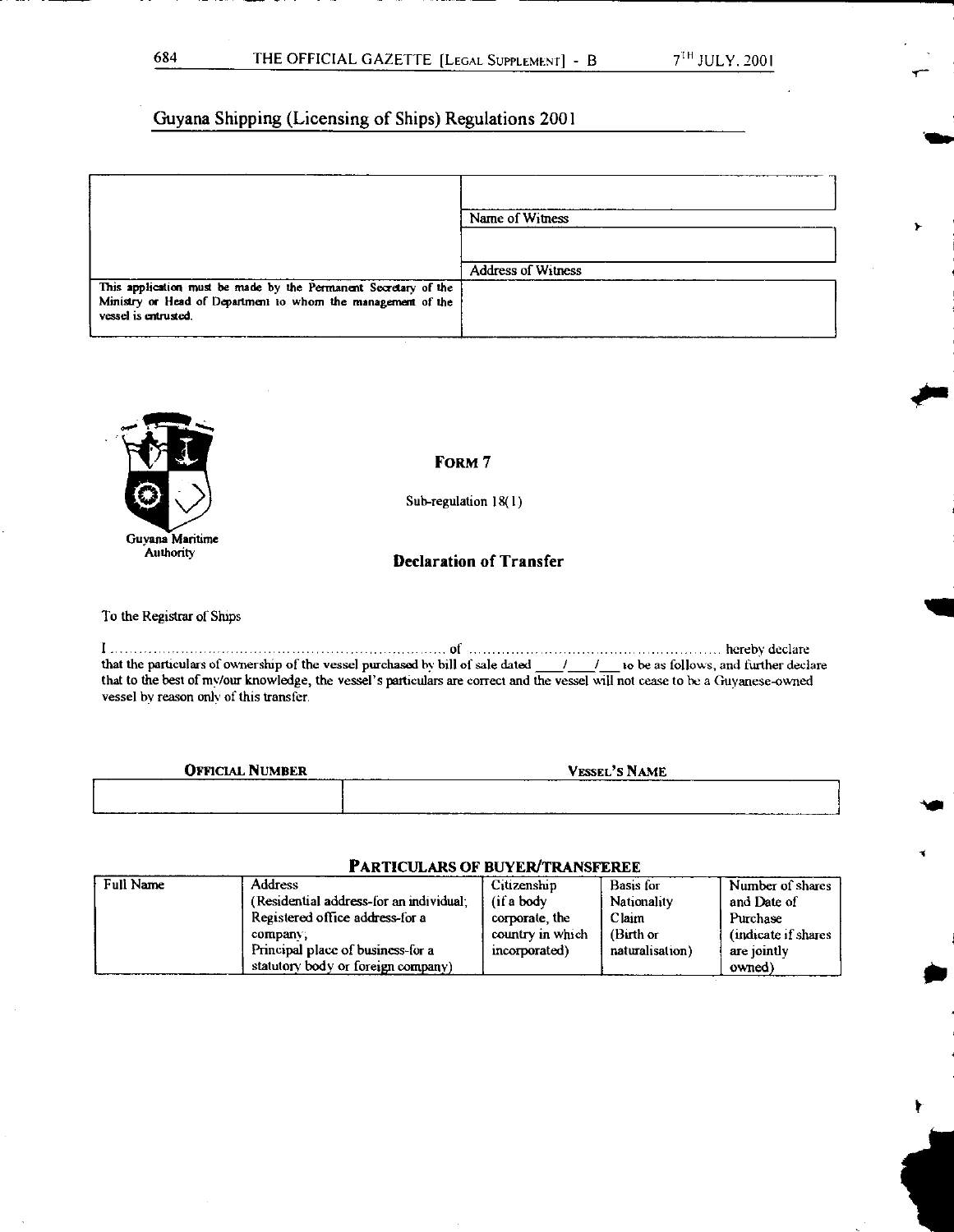|  | $\ddot{\phantom{1}}$ |  |  |
|--|----------------------|--|--|
|  |                      |  |  |
|  |                      |  |  |
|  |                      |  |  |
|  |                      |  |  |
|  |                      |  |  |
|  |                      |  |  |
|  |                      |  |  |

# *SIGNATURE*

 $\boldsymbol{\tau}$ 

sr



FORM 8

Sub-regulation 19(1) Notice of Termination of Requirement for Licensing

To the Registrar of Ships

 $\frac{1}{2}$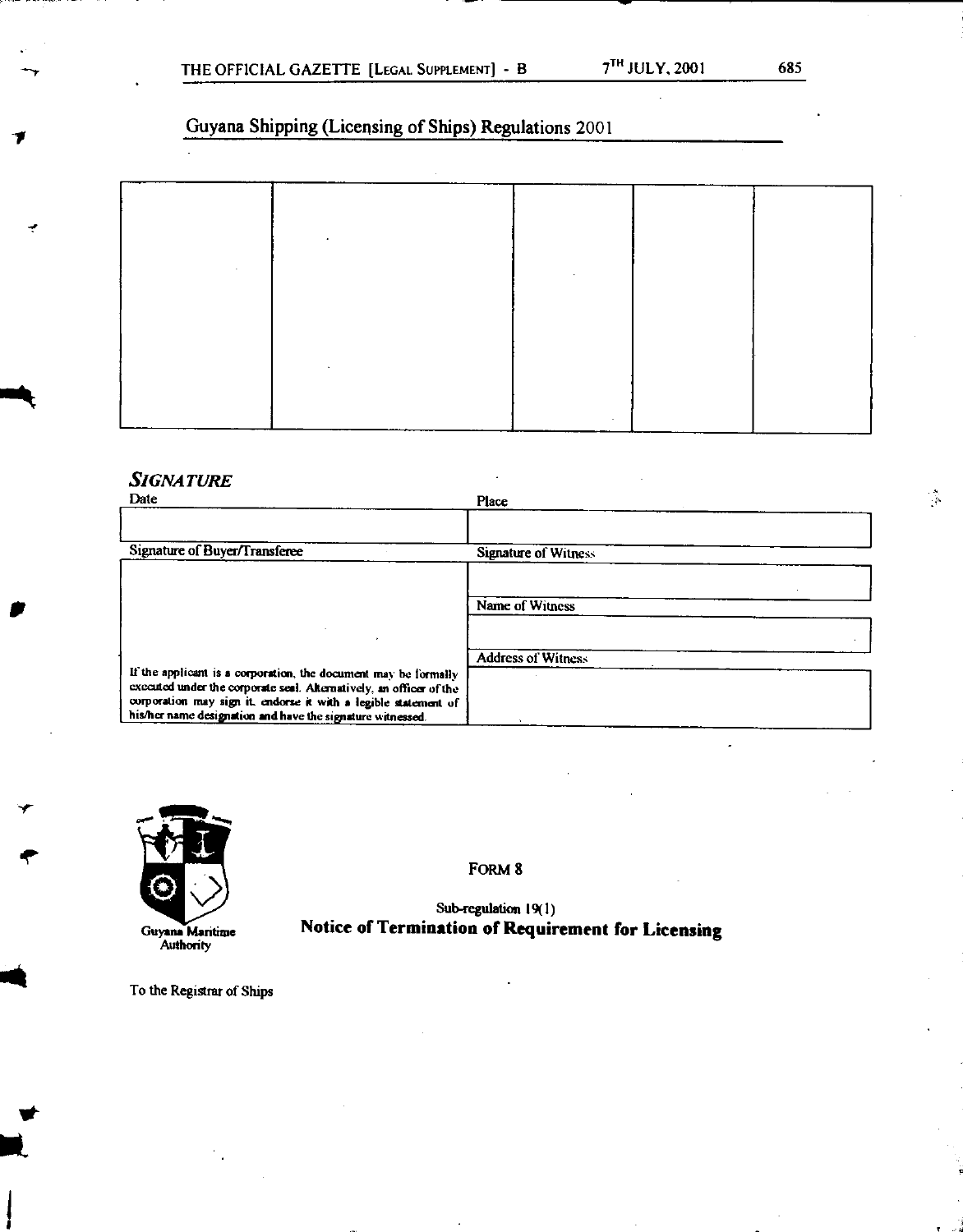TAKE NOTICE that, *(full name of owner in block letters*) of  $\ldots$ (address of owner in block letters) no longer requires the licence registered on • (Date of registration) in relation to the vessel (Mame of vessel) the official number of which vessel is (Vessel's official number).

Dated the  $\dots \dots \dots \dots$  day of  $\dots \dots \dots \dots \dots \dots \dots$ , 20  $\dots \dots \dots$ 

Signed by:

*(Full* name *of Owner)* 



FORM 9

Sub-Regulation 20(1)

# Guyana Maritime **BILL OF SALE**

**the registered owner and seller, hereby acknowledge the transfer of** shares in the vessel described below to the buyer for the amount shown. Further. for myself and my successors I covenant with the buyer and his/her/their assigns that I have power to transfer the shares.

| <b>LICENCE NUMBER</b> | <b>VESSEL'S NAME</b> |  |  |
|-----------------------|----------------------|--|--|
|                       |                      |  |  |
|                       |                      |  |  |

 $\blacktriangleleft$ 

 $\blacktriangleright$ 

*tot*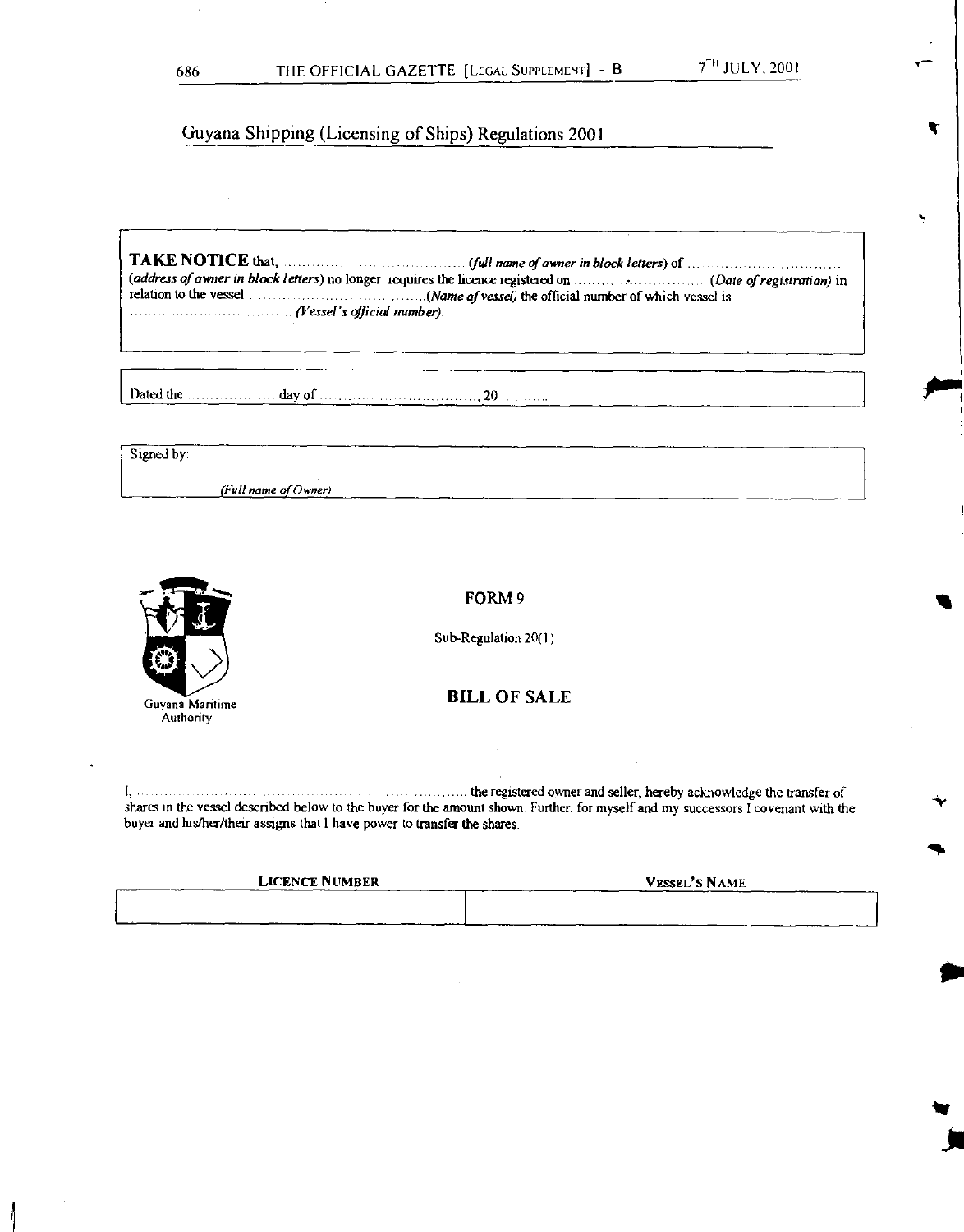| THE OFFICIAL GAZETTE [LEGAL SUPPLEMENT] - B |  |
|---------------------------------------------|--|
|---------------------------------------------|--|

 $\ddot{\phantom{0}}$ 

# Guyana Shipping (Licensing of Ships) Regulations 2001

**REGISTERED MORTGAGES** 

#### **PARTICULARS OF SALE**

Seller's Full Name and Address Buyer's Full Name and Address

Amount paid, or consideration Number of shares transferred

SIGNATURE

**sit** 

| Date                                                                                                                                                                                                                                                                 | Place                             |
|----------------------------------------------------------------------------------------------------------------------------------------------------------------------------------------------------------------------------------------------------------------------|-----------------------------------|
|                                                                                                                                                                                                                                                                      | the control of the control of the |
| Signature of Seller                                                                                                                                                                                                                                                  | <b>Signature of Witness</b>       |
|                                                                                                                                                                                                                                                                      |                                   |
|                                                                                                                                                                                                                                                                      | Name of Witness                   |
|                                                                                                                                                                                                                                                                      |                                   |
|                                                                                                                                                                                                                                                                      | <b>Address of Witness</b>         |
| If the seller is a corporation, the document may be formally executed under the<br>corporate seal. Alternatively, an officer of the corporation may sign it, endorse<br>it with a legible nutcment of his/her name designation and have the signature<br>with essed. |                                   |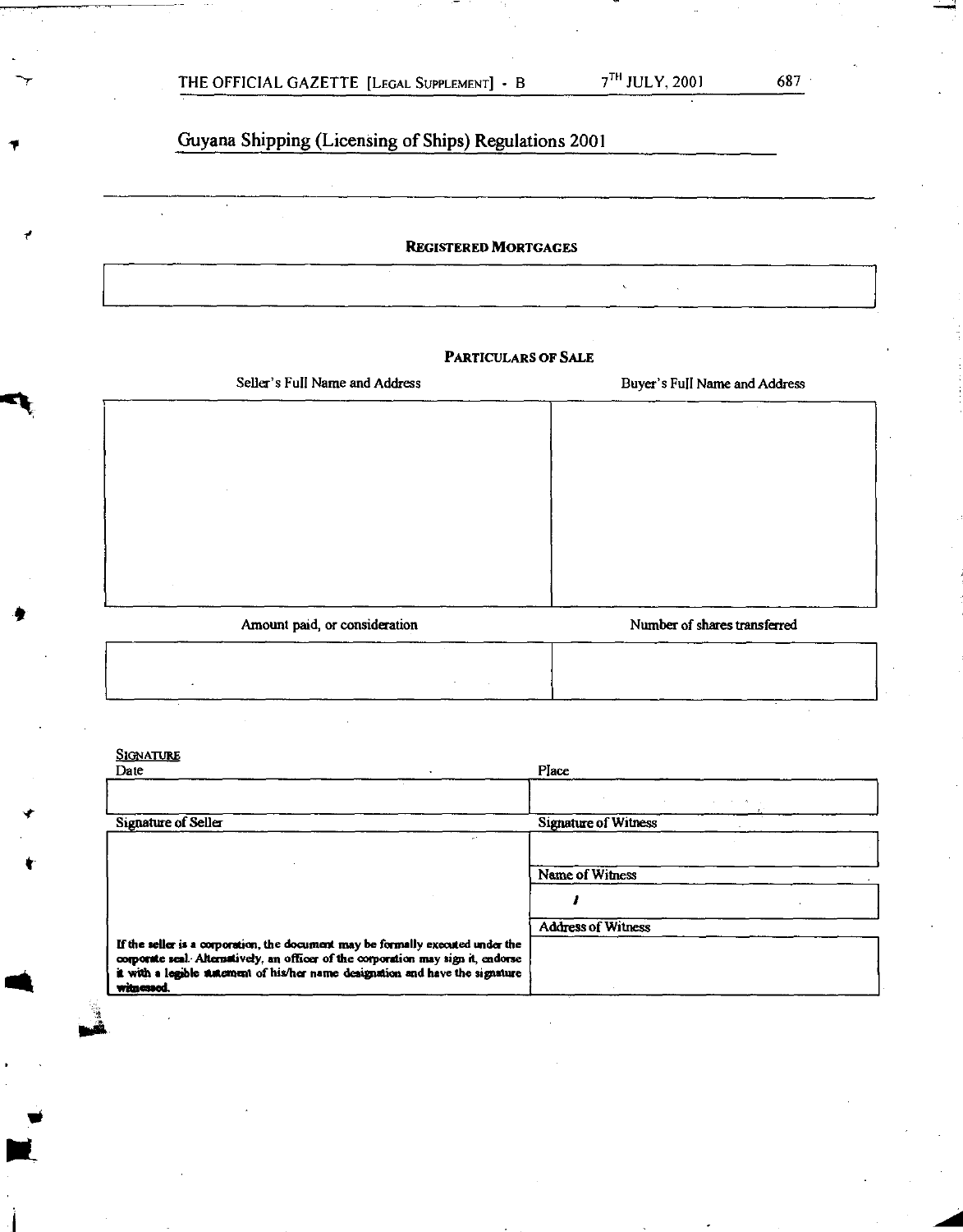# **THE GUYANA SHIPPING (LICENSING OF SHIPS) REGULATIONS, 2001**



**FORM NO. 10**  Sub-Regulation 22(1)

# **MORTGAGE FOR A VESSEL**

| Official Number              | Name of vessel                                                                                                                                                                                                                                                             | No.                                    | Year | Port of Registry |  |
|------------------------------|----------------------------------------------------------------------------------------------------------------------------------------------------------------------------------------------------------------------------------------------------------------------------|----------------------------------------|------|------------------|--|
| Intended Port of Registry    |                                                                                                                                                                                                                                                                            | Type of vessel                         |      |                  |  |
|                              |                                                                                                                                                                                                                                                                            |                                        |      |                  |  |
| Length                       | Breadth                                                                                                                                                                                                                                                                    | (ESTIMATED) MEASUREMENTS               |      |                  |  |
| Metres<br>Centimetres        | Metres<br>Centimetres                                                                                                                                                                                                                                                      | Moulded Depth<br>Matres<br>Cantimatres |      | Gross Tonnage    |  |
|                              |                                                                                                                                                                                                                                                                            |                                        |      |                  |  |
|                              |                                                                                                                                                                                                                                                                            |                                        |      |                  |  |
|                              |                                                                                                                                                                                                                                                                            |                                        |      |                  |  |
|                              |                                                                                                                                                                                                                                                                            |                                        |      |                  |  |
|                              | www.communication.communication.communication.communication.communication.com/hereinafter called the Mortgagor)                                                                                                                                                            |                                        |      |                  |  |
|                              |                                                                                                                                                                                                                                                                            |                                        |      |                  |  |
|                              |                                                                                                                                                                                                                                                                            |                                        |      |                  |  |
|                              |                                                                                                                                                                                                                                                                            |                                        |      |                  |  |
|                              |                                                                                                                                                                                                                                                                            |                                        |      |                  |  |
|                              | To pay to the Mortgagee the sums for the time being due on this security, whether by way of principal or interest at the times and in the                                                                                                                                  |                                        |      |                  |  |
|                              | manner aforesaid. For the purpose of better securing to the Mortgagee the payment of such sums as last aforesaid, the Mortgagor hereby<br>its boats and appurtenances. Further, the Mortgagor covenants with the Mortgagee that the Mortgagor has power to mortgage in the |                                        |      |                  |  |
|                              | Dated at manufacture communication on the manufacture day of manufacture communication of the 20 manufacture                                                                                                                                                               |                                        |      |                  |  |
|                              |                                                                                                                                                                                                                                                                            | <b><i>NDIVIDUAL</i></b>                |      |                  |  |
| IN THE PRESENCE OF<br>nature |                                                                                                                                                                                                                                                                            | Signature                              |      |                  |  |
|                              |                                                                                                                                                                                                                                                                            |                                        |      |                  |  |
|                              | Name (Please Print)                                                                                                                                                                                                                                                        | <b>CORPORATION</b>                     |      |                  |  |
|                              |                                                                                                                                                                                                                                                                            |                                        |      |                  |  |
|                              | <b>Address</b>                                                                                                                                                                                                                                                             | Signature                              |      |                  |  |
|                              |                                                                                                                                                                                                                                                                            |                                        |      |                  |  |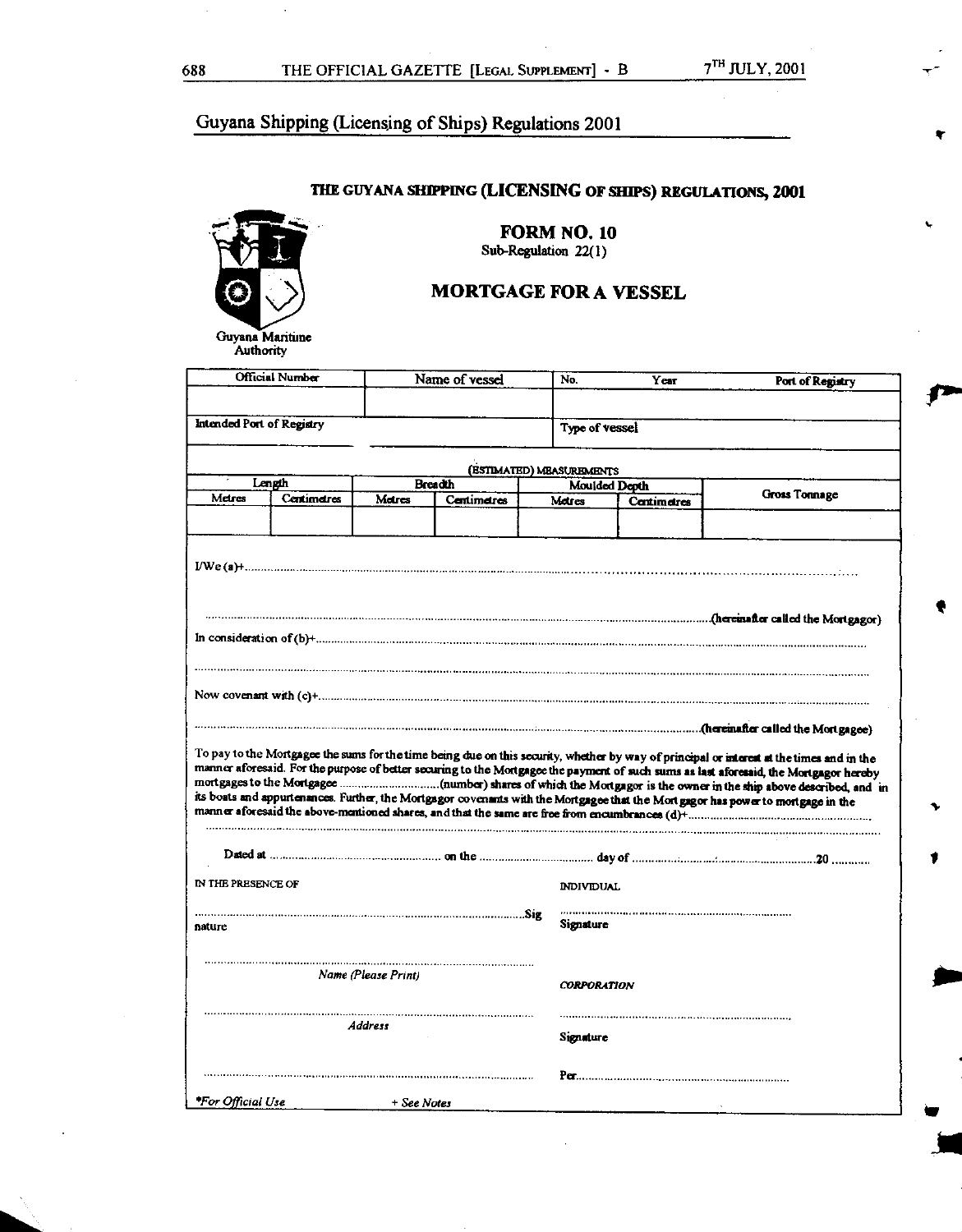-r

Ir

# **Guyana Shipping (Licensing of Ships) Regulations 2001**

|                                                             | TRANSFER OF MORTGAGE  |
|-------------------------------------------------------------|-----------------------|
|                                                             |                       |
|                                                             |                       |
|                                                             |                       |
|                                                             |                       |
|                                                             |                       |
|                                                             |                       |
|                                                             |                       |
|                                                             |                       |
|                                                             |                       |
| hereby transfer the benefits of the within-written security |                       |
|                                                             |                       |
|                                                             |                       |
|                                                             |                       |
| IN THE PRESENCE OF                                          | <b>INDIVIDUAL</b>     |
|                                                             |                       |
|                                                             |                       |
|                                                             |                       |
| <b>Signature</b>                                            |                       |
|                                                             |                       |
| Name (Please Print)                                         |                       |
|                                                             | <b>CORPORATION</b>    |
|                                                             |                       |
| · Address                                                   |                       |
|                                                             |                       |
|                                                             |                       |
|                                                             |                       |
|                                                             | DISCHARGE OF MORTGAGE |
|                                                             |                       |
|                                                             |                       |
| In discharge of the within-written security.                |                       |
|                                                             |                       |
|                                                             |                       |
| IN THE PRESENCE OF                                          | <b>INDIVIDUAL</b>     |
|                                                             |                       |
|                                                             |                       |
| Signature                                                   | Signature             |
|                                                             |                       |
| Name (Please Print)                                         |                       |
|                                                             | <b>CORPORATION</b>    |
|                                                             |                       |
| <b>Address</b>                                              |                       |
|                                                             | Signature             |
|                                                             |                       |
|                                                             |                       |
| NOTES:                                                      |                       |

 $\mathbf{1}$ . The expression "Mortgagor" and "Mortgagee" used in this document shall include their heirs, successors, assigns, executors. administrators or any other legal representative.

2. The prompt registration of a Mortgage Instrument at the Pori of Registry of the vessel is essential to the security of the mortgagee, (see section 59 of the Guyana Shipping Act, 1998)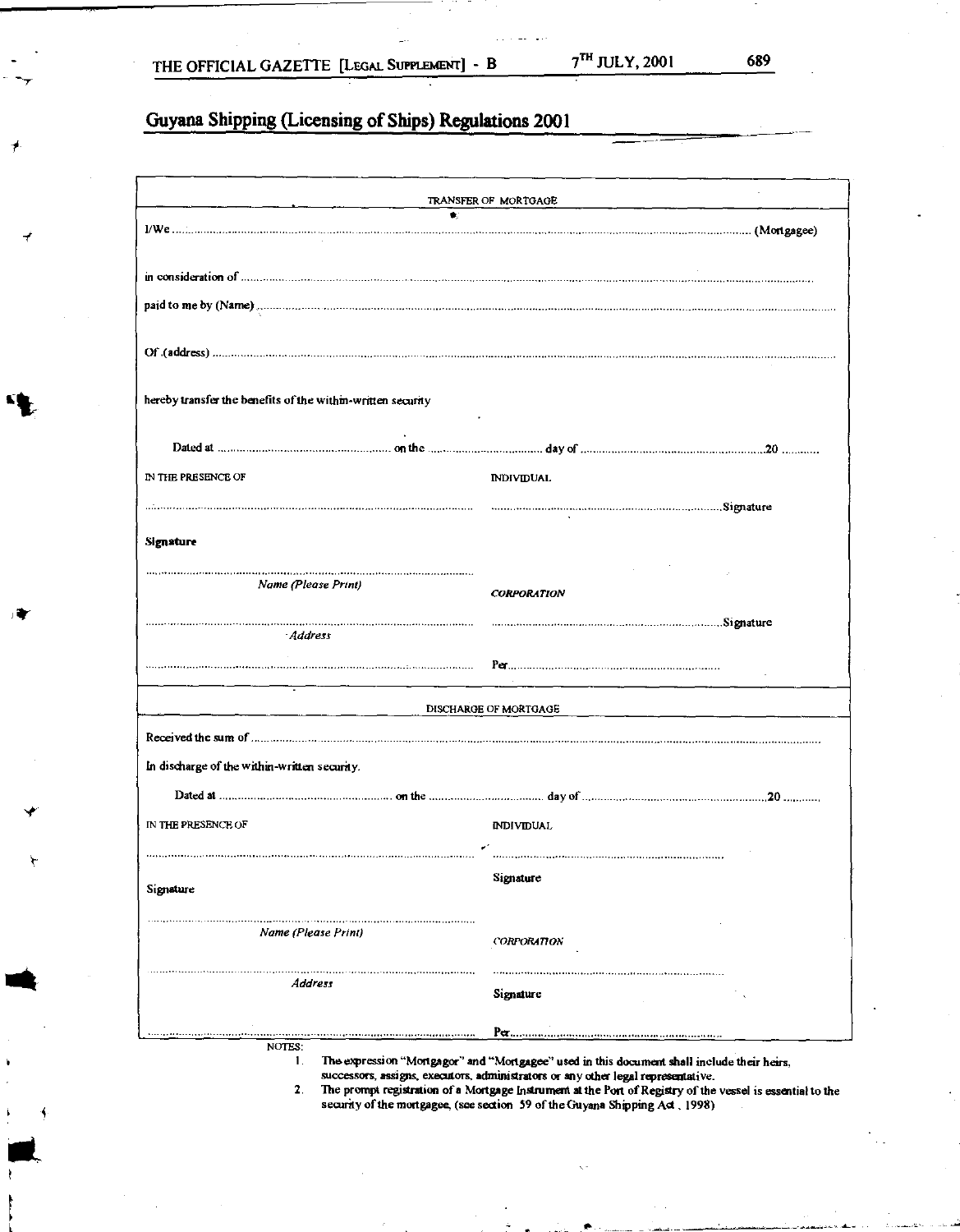٩

# Guyana Shipping (Licensing of Ships) Regulations 2001

- 3. Registered mortgagees are reminded of the importance of keeping the Registrar of vessel informed of any change of residence on their part
- 4. (a) Insert the name in full and address of each mortgagor.
	- (b) Describe the nature of the copsideration by:
		- (i) attiring the principal sum or stating that that is an account curratt or line of credit and refer to the collateral loan agreement and the date agreement was exeatted: or (ii) entering the principal sum or stating that there is an account current or line of credit
		- and give ddails of the interest and method of repayment.
	- (c) Insert the name in full and address of each mortgagee.
	- (d) If any subsisting encumbrances add "Save as appears by the registry of the said vessel".



#### **FORM 11**

Paragraph  $35 (1)(a)$ 

#### Guyana Maritime Authority

#### **DECLARATION OF FITNESS FOR VESSEL TO CARRY PETROLEUM PRODUCT IN BULK**

| LICENCE NO.<br>--<br>------ | -----<br>----<br>NAME OF VESSEL<br>-----<br>__ |
|-----------------------------|------------------------------------------------|
|                             |                                                |
| -- ---                      | ______<br>-----                                |

| Name of Owner<br>______<br>-------- | ----<br>------<br>Occupation<br><b><i><u>Programmation</u></i></b> | -----<br>__________<br>Address<br>______<br>---<br>______<br>________ |
|-------------------------------------|--------------------------------------------------------------------|-----------------------------------------------------------------------|
|                                     |                                                                    |                                                                       |
|                                     |                                                                    |                                                                       |
|                                     |                                                                    |                                                                       |

#### Registered Dimensions:

| Length:                                           | Breadth: | Moulded Depth: | Gross Tonnage:                                            |
|---------------------------------------------------|----------|----------------|-----------------------------------------------------------|
| Number of persons vessel is<br>licensed to carry: |          | Capacity       | Lowest flash point for which this<br>certificate is valid |

|                                                                                  | Fire Fighting Appliances |  |  |
|----------------------------------------------------------------------------------|--------------------------|--|--|
| Number and type of Fire Extinguishers:                                           |                          |  |  |
|                                                                                  | Life saving appliances   |  |  |
| Number of lifebuoys:<br>Number of life jackets:<br>Other life saving appliances: |                          |  |  |
|                                                                                  |                          |  |  |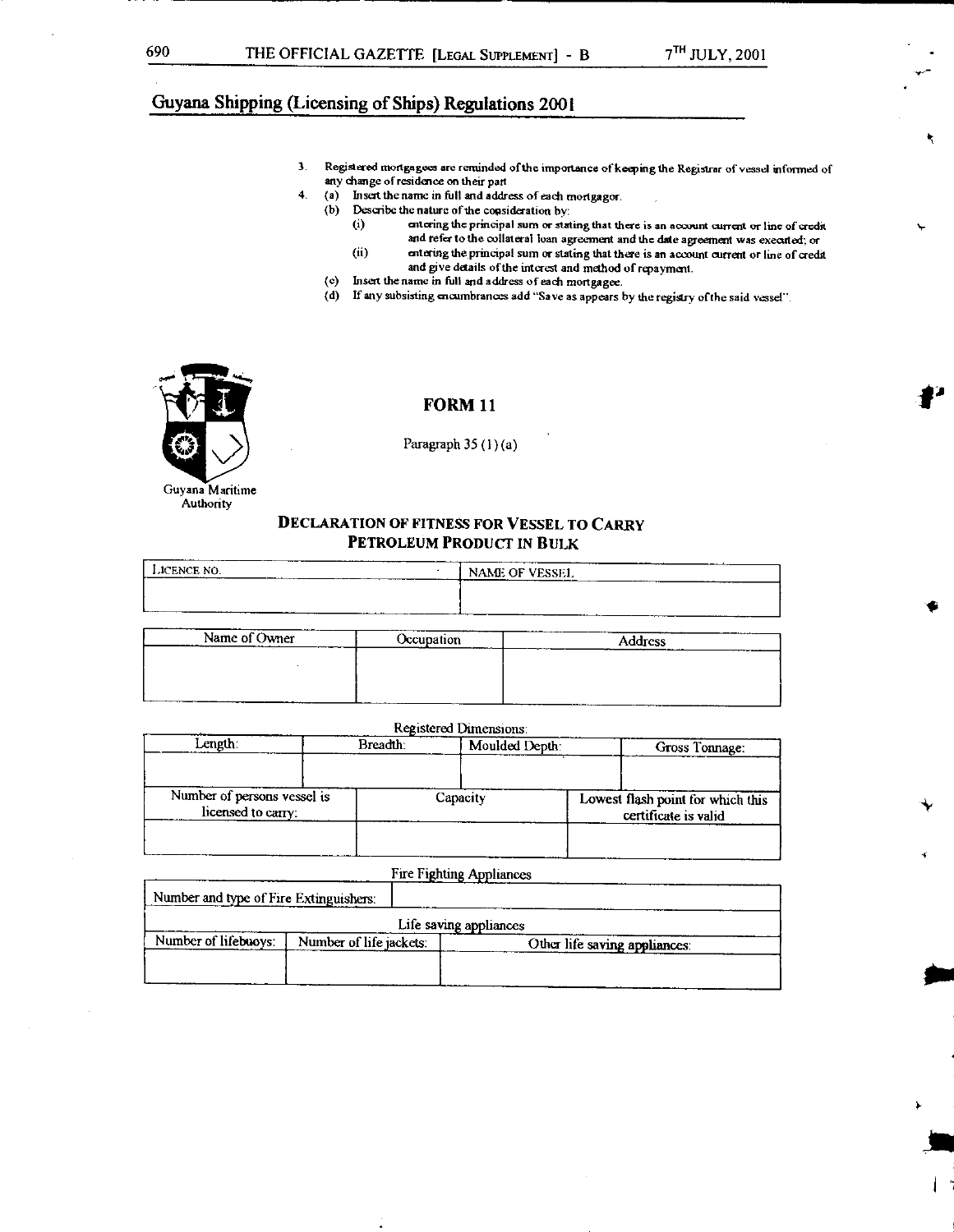I, the undersigned Surveyor of ships, having inspected the (Name of vessel Licence No on 20 hereby certify that I am satisfied the hull, machinery (where fitted) and equipment, are sufficient for to carry petroleum products in bulk and are in good condition, and that all openings in the main deck are efficiently protected by comings or casings and are capable of being closed watertight.

This certificate is valid for a period of months from 20 provided that the Fire and Life Saving equipment described above is on board, in good condition, and ready for instant use.

Surveyor

Date



sok

h.

#### **FORM 12**

Sub-regulation 39(2)

**APPLICATION FOR CERTIFICATE OF COMPETENCY — MASTER/ENGINEER** 

| hereby apply for a certificate of competency as master. |                |                    |  |  |
|---------------------------------------------------------|----------------|--------------------|--|--|
| <b>FULL NAME:</b>                                       | <b>ADDRESS</b> | <b>OCCUPATION:</b> |  |  |
|                                                         |                |                    |  |  |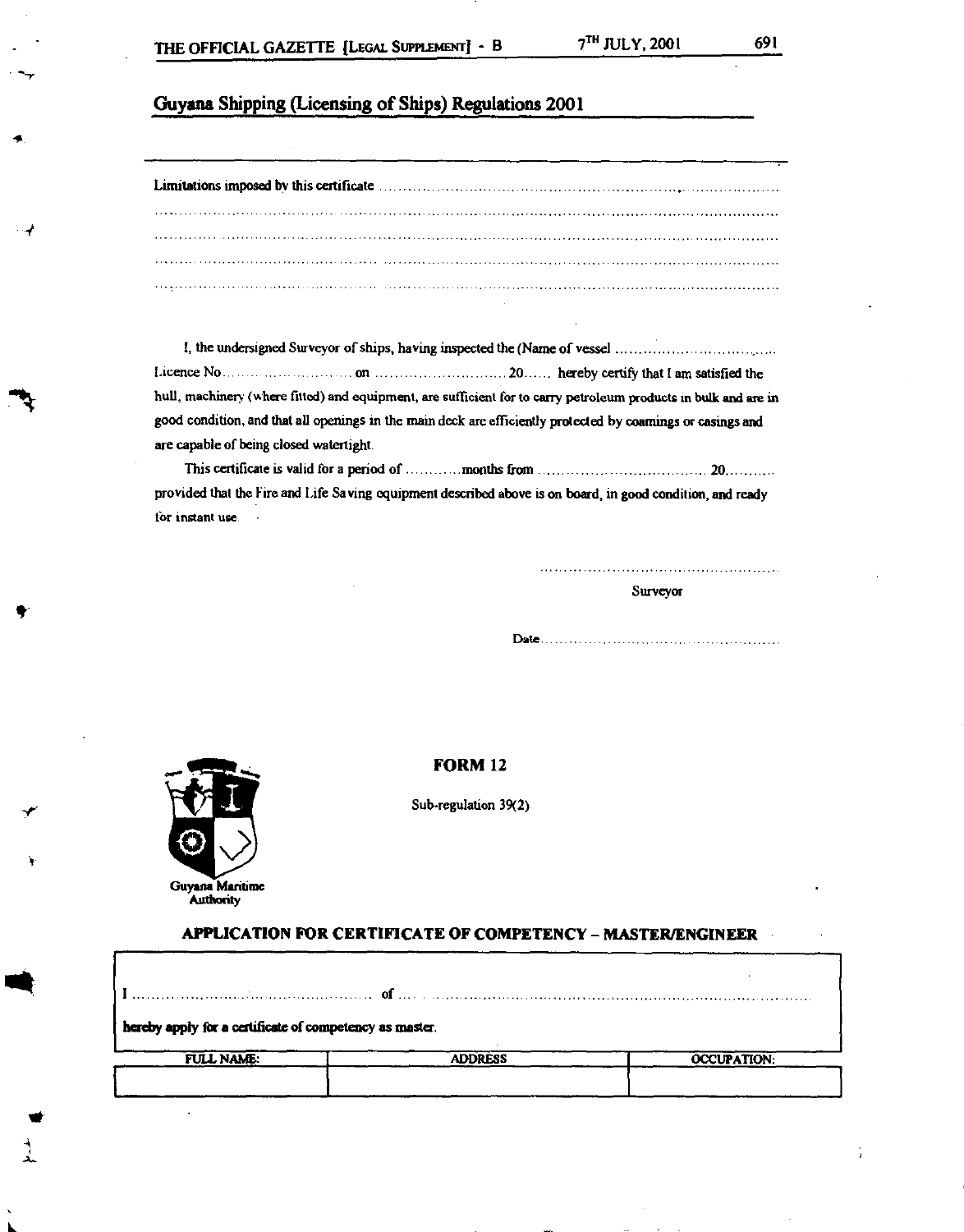st•

1

 $\blacksquare$  $\frac{1}{2}$ 

# Guyana Shipping (Licensing of Ships) Regulations 2001

| Age last birthday:     | Date of birth:     | Height (m.) |
|------------------------|--------------------|-------------|
|                        |                    |             |
|                        |                    |             |
|                        |                    |             |
|                        |                    |             |
| <b>Qualifications:</b> | Identification No. | Nationality |
|                        |                    |             |
|                        |                    |             |
|                        |                    |             |
|                        |                    |             |
|                        |                    |             |
|                        |                    |             |
|                        | <b>EXPERIENCE:</b> |             |
|                        |                    |             |
|                        |                    |             |
|                        |                    |             |
|                        |                    |             |
|                        |                    |             |
|                        |                    |             |
|                        |                    |             |
|                        |                    |             |
|                        |                    |             |
|                        |                    |             |
|                        |                    |             |
|                        |                    |             |
|                        |                    |             |
|                        |                    |             |
|                        |                    |             |
|                        |                    |             |
|                        |                    |             |

### SIGNATURE

| Date                       | Place                |  |
|----------------------------|----------------------|--|
|                            |                      |  |
|                            |                      |  |
| Signature of applicant     | Signature of Witness |  |
|                            |                      |  |
|                            |                      |  |
|                            |                      |  |
|                            | Name of witness      |  |
|                            |                      |  |
|                            |                      |  |
|                            |                      |  |
|                            | Address of witness   |  |
| ٠                          |                      |  |
|                            |                      |  |
|                            |                      |  |
|                            |                      |  |
|                            |                      |  |
| <b>ATTACH CERTIFICATES</b> |                      |  |
|                            |                      |  |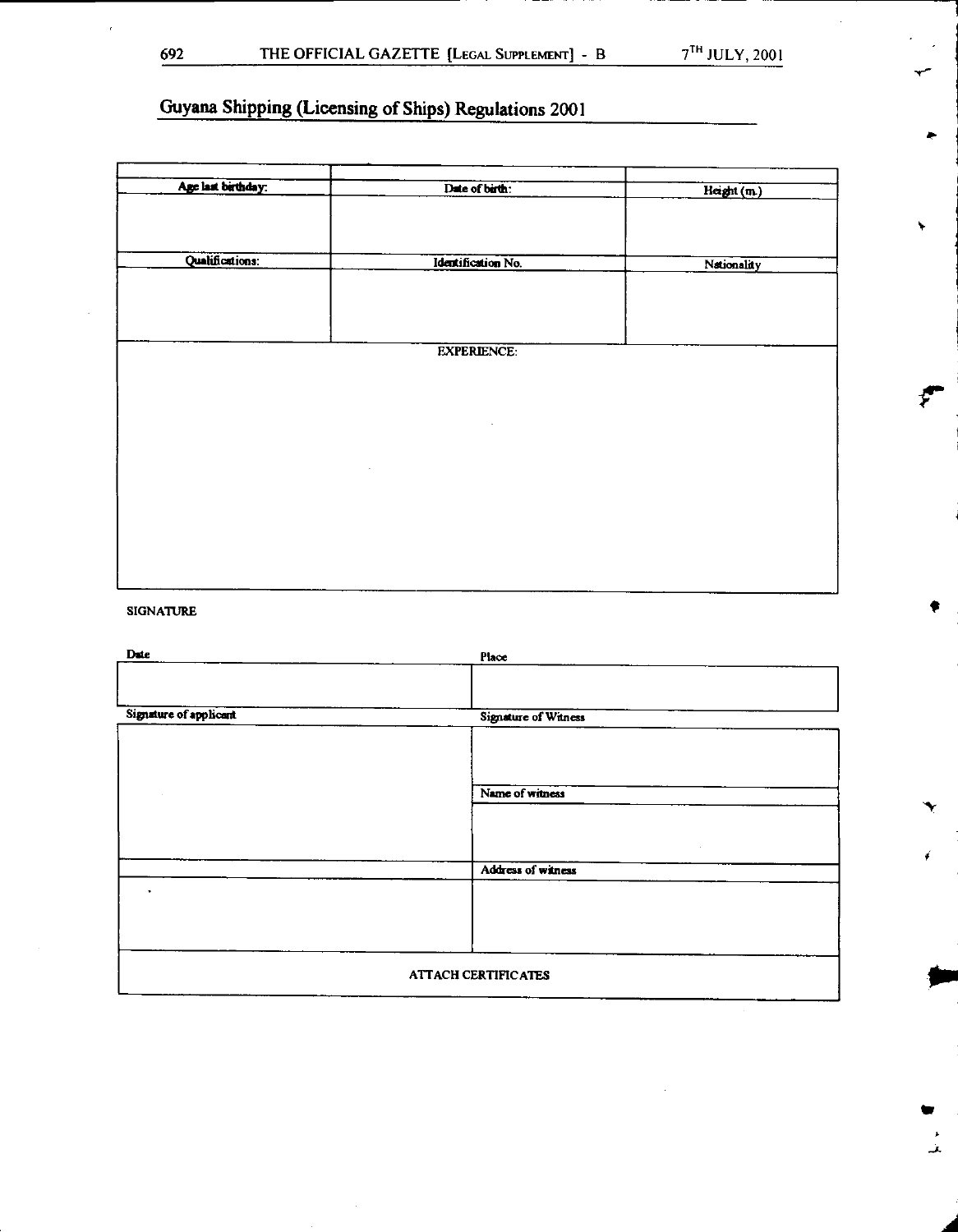

Ar

 $\blacktriangleleft$ 

**FORM 13(a)** 

Sub-regulation 39(7)

#### **CERTIFICATE OF COMPETENCY - MASTER**

| Certificate No. |  |  | Record Book Ref. No. |  |
|-----------------|--|--|----------------------|--|
|                 |  |  |                      |  |
|                 |  |  |                      |  |
|                 |  |  |                      |  |
|                 |  |  |                      |  |
|                 |  |  |                      |  |
|                 |  |  |                      |  |
|                 |  |  |                      |  |
|                 |  |  |                      |  |
|                 |  |  |                      |  |

**PHOTOGRAPH** 

 $\mathbb{R}^2$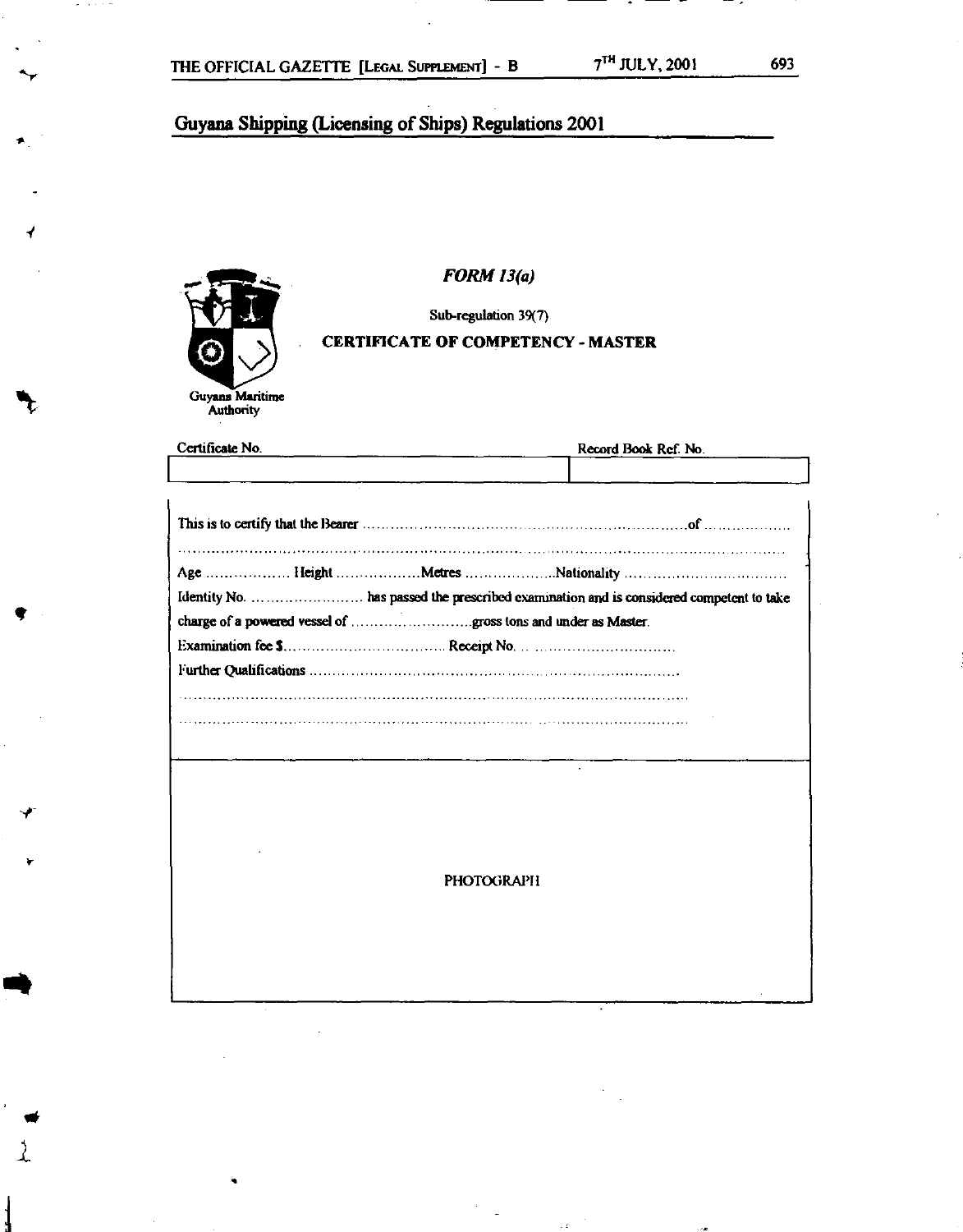#### **ENDORSEMENTS**

#### **RECORD OF SERVICE**

|                | Date     |                        |           |
|----------------|----------|------------------------|-----------|
| Name of Vessel | From     | $\overline{\text{To}}$ | Signature |
|                |          |                        |           |
|                |          |                        |           |
|                |          |                        |           |
|                |          |                        |           |
|                |          |                        |           |
|                |          |                        |           |
|                |          |                        |           |
|                |          |                        |           |
|                |          |                        |           |
|                |          |                        |           |
|                |          |                        |           |
|                |          |                        |           |
|                |          |                        |           |
|                |          |                        |           |
|                |          |                        |           |
|                | Director |                        |           |
|                |          |                        |           |
|                |          |                        |           |
|                |          |                        |           |
|                |          |                        |           |
|                |          |                        |           |



**FORM 13(b)** 

**Sub-regulation 39(7)** 

# **CERTIFICATE OF COMPETENCY - ENGINEER**

**Certificate No.** Record Book Ref. No.

لم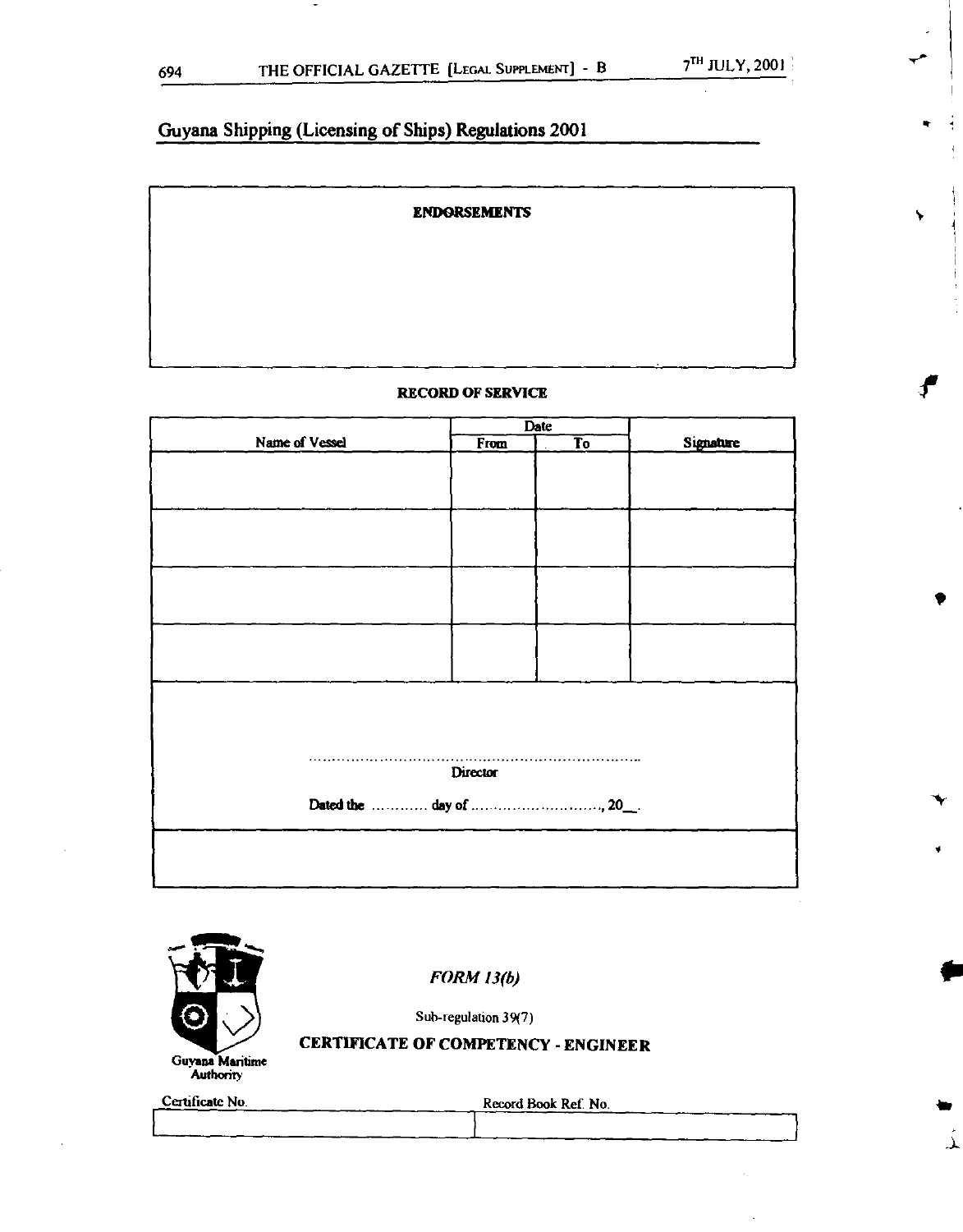$\star$  ,

**Guyana Shipping (Licensing of Ships) Regulations 2001** 

| ١                                                                                                       |
|---------------------------------------------------------------------------------------------------------|
|                                                                                                         |
| has passed the prescribed examination and is considered competent to take charge of a powered vessel of |
| tons and under as Engineer.                                                                             |
|                                                                                                         |
|                                                                                                         |
|                                                                                                         |
|                                                                                                         |
|                                                                                                         |
|                                                                                                         |
|                                                                                                         |
|                                                                                                         |
|                                                                                                         |
| <b>PHOTOGRAPH</b>                                                                                       |
|                                                                                                         |
|                                                                                                         |
|                                                                                                         |
|                                                                                                         |
| <b><i>ENDORSEMENTS</i></b>                                                                              |
|                                                                                                         |
|                                                                                                         |
|                                                                                                         |
|                                                                                                         |

# **RECORD OF SERVICE**

|                | Date |    |           |  |
|----------------|------|----|-----------|--|
| Name of Vessel | From | To | Signature |  |
|                |      |    |           |  |
|                |      |    |           |  |
|                |      |    |           |  |
|                |      |    |           |  |
|                |      |    |           |  |
|                |      |    |           |  |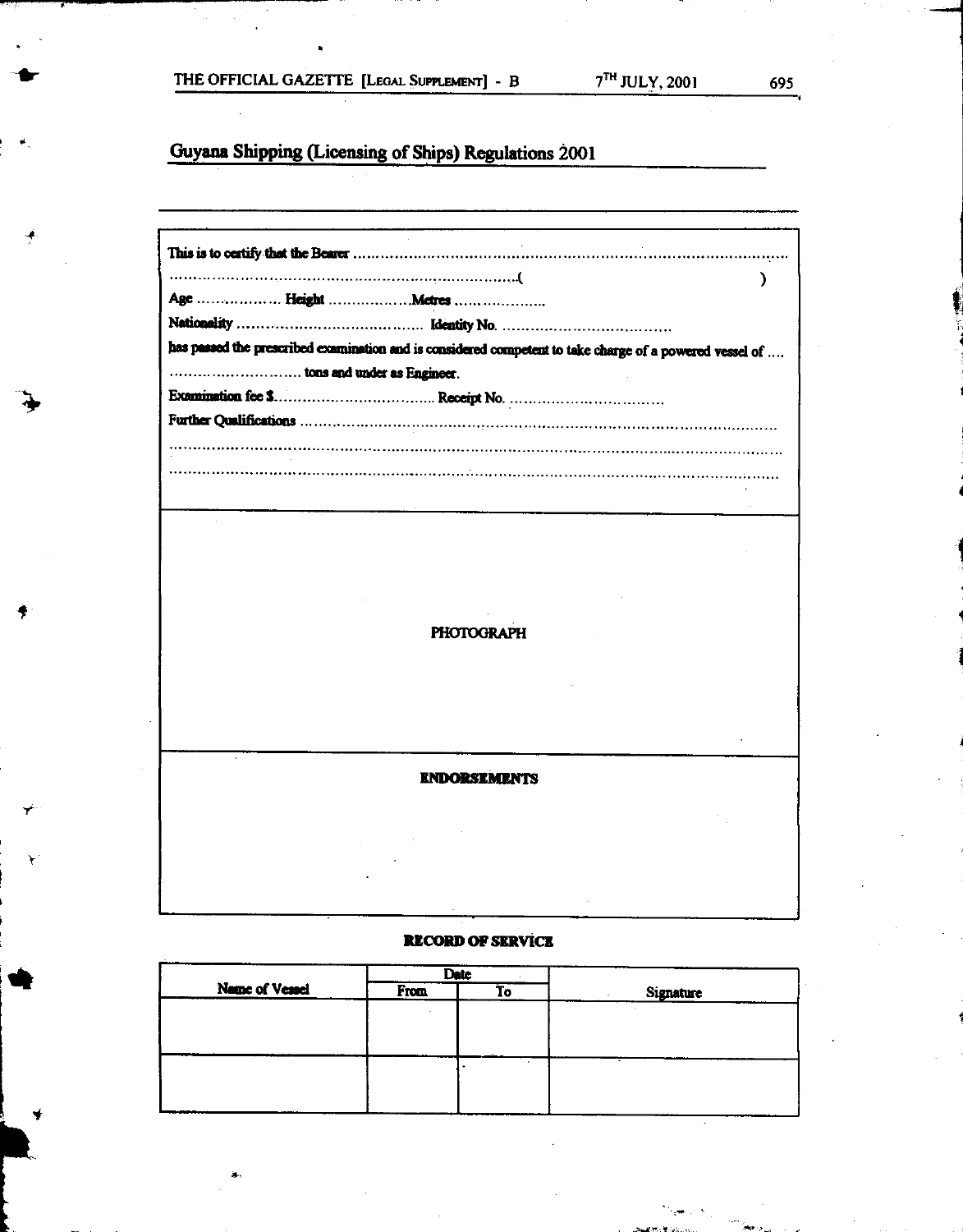**I** 

**4** 

4

**S** 

# Guyana Shipping (Licensing of Ships) Regulations 2001





#### **FORM 14**

Sub-Regulation 46(1)

### **CAVEAT**

Registrar of Vessels

| claiming the interest described below in (Description sufficient to identify the ship and, where appropriate, the share in the ship in |
|----------------------------------------------------------------------------------------------------------------------------------------|
|                                                                                                                                        |
|                                                                                                                                        |
|                                                                                                                                        |
|                                                                                                                                        |
| forbids the entry in the Register of any instrument relating to any dealing with the said vessel or share.                             |
|                                                                                                                                        |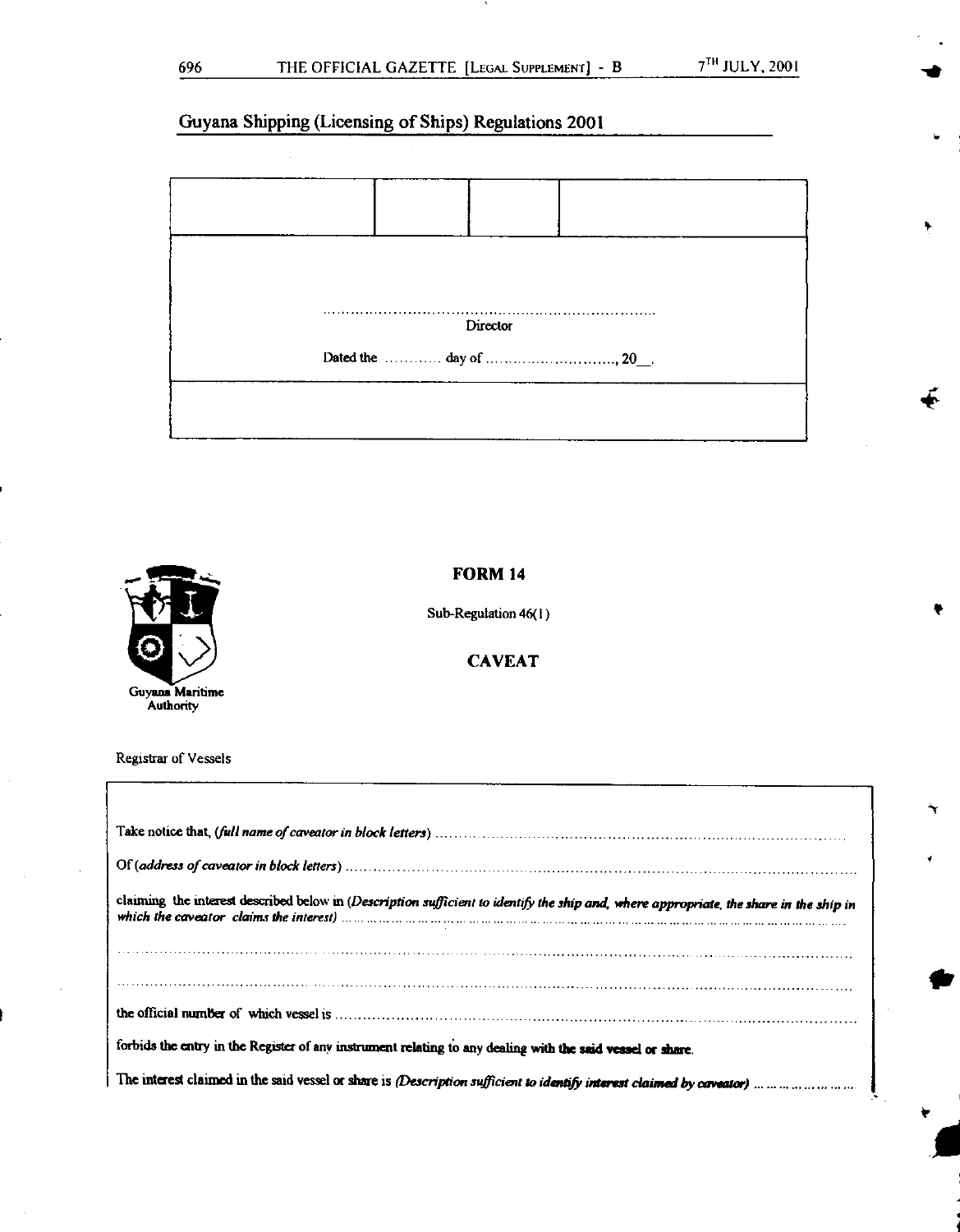| The address at which notice relating to this caveat or to which proceedings in respect of this caveator may be served is (Specify |  |  |
|-----------------------------------------------------------------------------------------------------------------------------------|--|--|
|                                                                                                                                   |  |  |
|                                                                                                                                   |  |  |
|                                                                                                                                   |  |  |

| Signed by      |                                                                        |             |
|----------------|------------------------------------------------------------------------|-------------|
|                | (Full name of caveator, attorney-at-law or agent)                      |             |
|                | (If signed by attorney-at-law or agent, statement ta that effect)      |             |
|                | (Office address of attorney-at-law or residential address of<br>agent) | (Signature) |
| in presence of |                                                                        |             |
|                | (Legible statement of Name and Address of Witness)                     | (Signature) |



**Guyana Maritime Authority Registrar of Ships** 

**FORM 15 Sub-regulation 46(2)** 

### **NOTICE OF CHANGE OF NAME OF CAVEATOR OR OF ADDRESS FOR SERVICE**

| $\downarrow$ of (address). The contraction is a construction of the contraction of the contraction of the contraction of |  |
|--------------------------------------------------------------------------------------------------------------------------|--|

-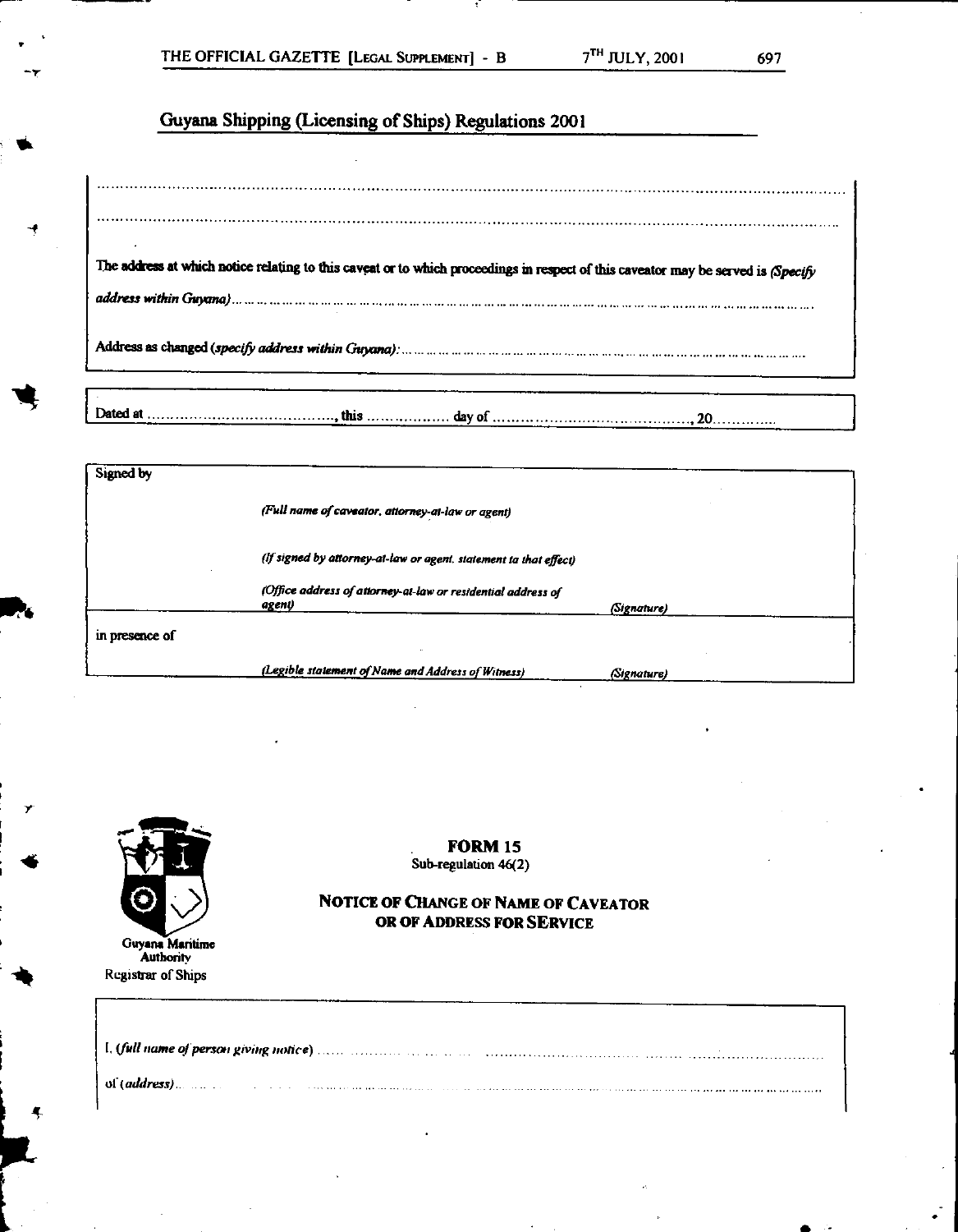$\ddot{\phantom{1}}$ 

p

r

 $\mathfrak l$ 

# Guyana Shipping (Licensing of Ships) Regulations 2001

| being a person entitled pursuant to sub-regulation 41(4) of the Guyana Shipping (Licensing of Ships) Regulations 2001 to    |
|-----------------------------------------------------------------------------------------------------------------------------|
|                                                                                                                             |
| in respect of the vessel (name and official number of vessel) manufactured and contain manufactured in the manufactured and |
| give notice as follows:                                                                                                     |
| Name of caveator as specified in caveat:                                                                                    |
| Name as changed:                                                                                                            |
| The address for service of notices as specified in Caveat:                                                                  |
| Address as changed (specify address within Guyana):                                                                         |
| Date of change:                                                                                                             |
|                                                                                                                             |

Dated at  $\ldots$   $\ldots$   $\ldots$   $\ldots$   $\ldots$   $\ldots$   $\ldots$  this  $\ldots$   $\ldots$   $\ldots$  day of  $\ldots$   $\ldots$   $\ldots$   $\ldots$   $\ldots$   $\ldots$   $\ldots$   $\ldots$ 

| Signed by      |                                                                     |             |  |
|----------------|---------------------------------------------------------------------|-------------|--|
|                | (Full name of caveator, attorney-at-law or agent)                   |             |  |
|                | (if signed by attorney-at-law or agent, statement to that effect)   |             |  |
| in presence of | (Office address of attorney-at-law or residential address af agent) | (Signature) |  |
|                | (Legible statement of Name and Address of Witness)                  | (Signature) |  |

The information requested in this form is required by the Shipping Registration Ad, 1998. It will be used for the purposes of the Aa and will be available for search. It may be made available to government agencies for statistical and administrative purposes.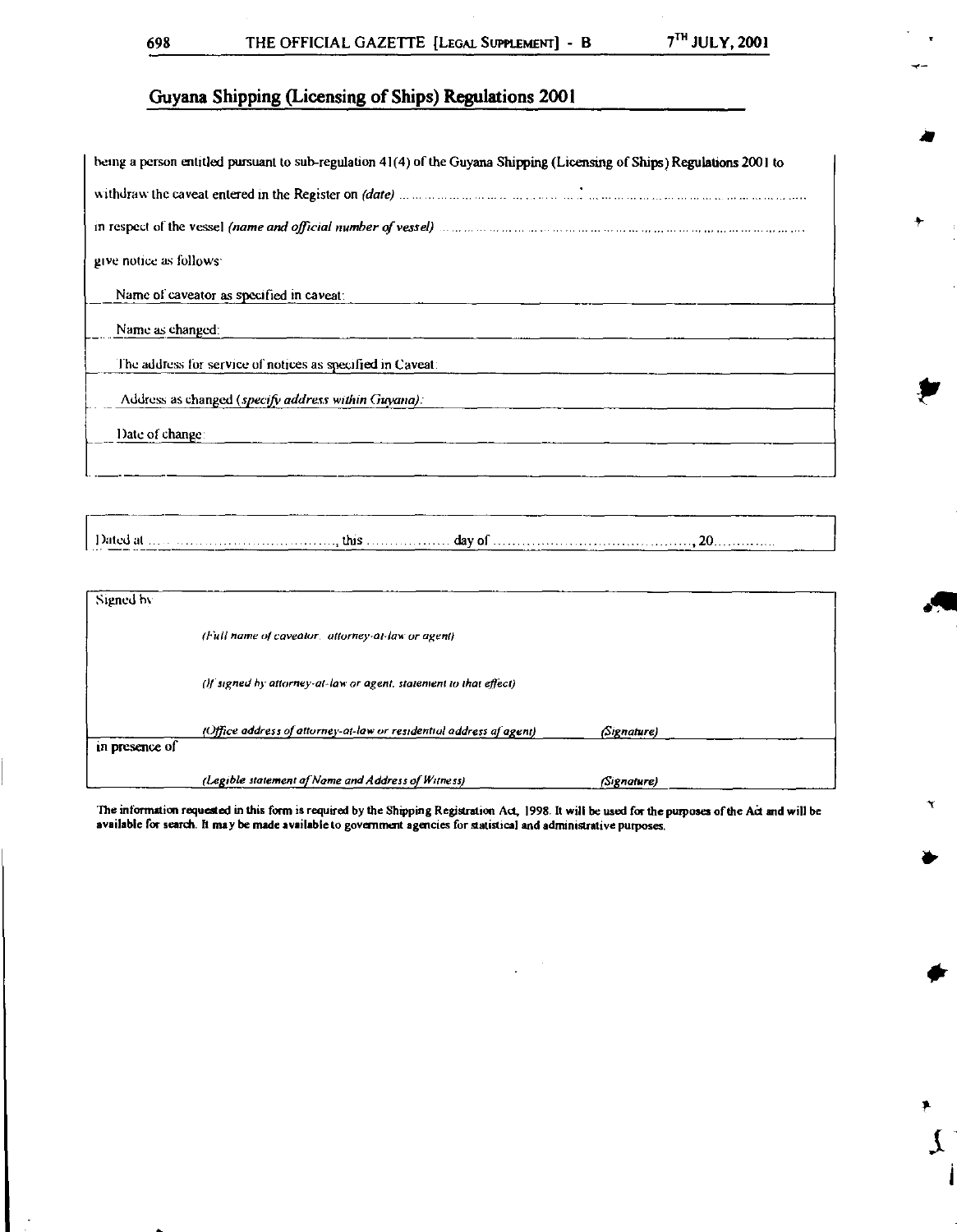

∢

**FORM 16** 

Sub-Regulation 47(1)

### **NOTICE OF ALTERATION TO SHIP**

To the Registrar of Vessels

I hereby give notice of an alteration to the vessel named below.

This notice is accompanied by:

VESSEL

| Official Number of Vessel | Name of Vessel |
|---------------------------|----------------|
|                           |                |
|                           |                |

. NATURE OF ALTERATION

Brief description of the alteration

|                             | Name of Witness             |
|-----------------------------|-----------------------------|
| Signature of Owner or Agent | <b>Signature of Witness</b> |
| <b>SIGNATURE</b><br>Date    | Place                       |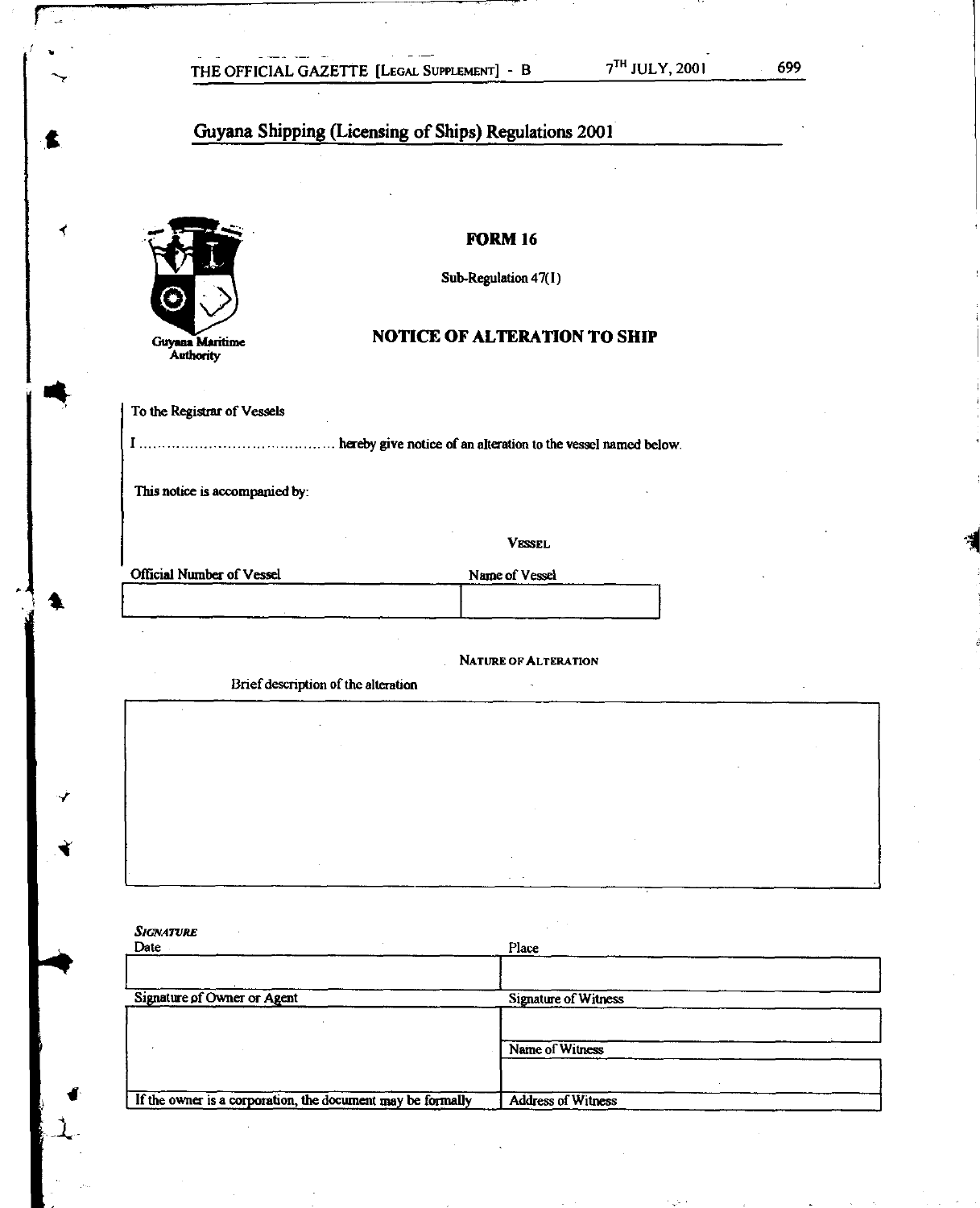executed under the corporate seal. Alternatively, an officer of the corporation may sign it, endorse it with a legible statement of his/her name designation and have the signature witnessed.

# **SECOND SCHEDULE 2**

**N.B. All fees are stated in United States dollars and shall be payable at the rate of exchange pertaining at the Bank of Guyana for the sale of foreign currency by the Bank as at the date of payment.** 

|                |                   | <b>MATTER</b>                                                                                                         | <b>FEE</b> |
|----------------|-------------------|-----------------------------------------------------------------------------------------------------------------------|------------|
| $\mathbf{l}$ . |                   | The following fees apply:-                                                                                            |            |
|                |                   |                                                                                                                       |            |
|                | (a)               | Application for licence or renewal – regulation $3(2)$ and 4<br>(6)(e)                                                | \$250      |
|                | (b)               | Application for anchorage permit -regulation $3(4)(a)$                                                                | \$150      |
|                | (c)               | Application for voyage permit - regulation 3(4)(b)                                                                    | \$150      |
|                | (d)               | For certificate of survey of vessel and certificate of<br>inspection -regulations 4(7) and 5(5) respectively.         | \$50       |
|                | (e)               | Issue of duplicate licence or permit - regulation 12                                                                  | \$25       |
|                | (f)               | Application for call sign - regulation 15                                                                             | \$20       |
|                | (g)               | Registration of transfer - regulation $18(1)(d)$                                                                      | \$100      |
|                | (h)               | Registration of mortgage - regulation 22(1)                                                                           | s150       |
|                | $\left( i\right)$ | Transfer of mortgage - regulation 24(1)                                                                               | 575        |
|                | (j)               | Discharge of mortgage - regulation 24(1)                                                                              | \$25       |
|                | (k)               | Application for certificate of competency - regulation<br>39(2)(b)                                                    | \$10       |
|                | $\left( 1\right)$ | Duplicate certificate of competency - regulation $\overline{40}(1)$                                                   | \$5        |
|                | (m)               | Lodging caveat - regulation 46(1)                                                                                     | \$50       |
|                | (n)               | Notice that the name of the caveator or the address for<br>service of notices on the caveator has been changed - reg. | \$5        |